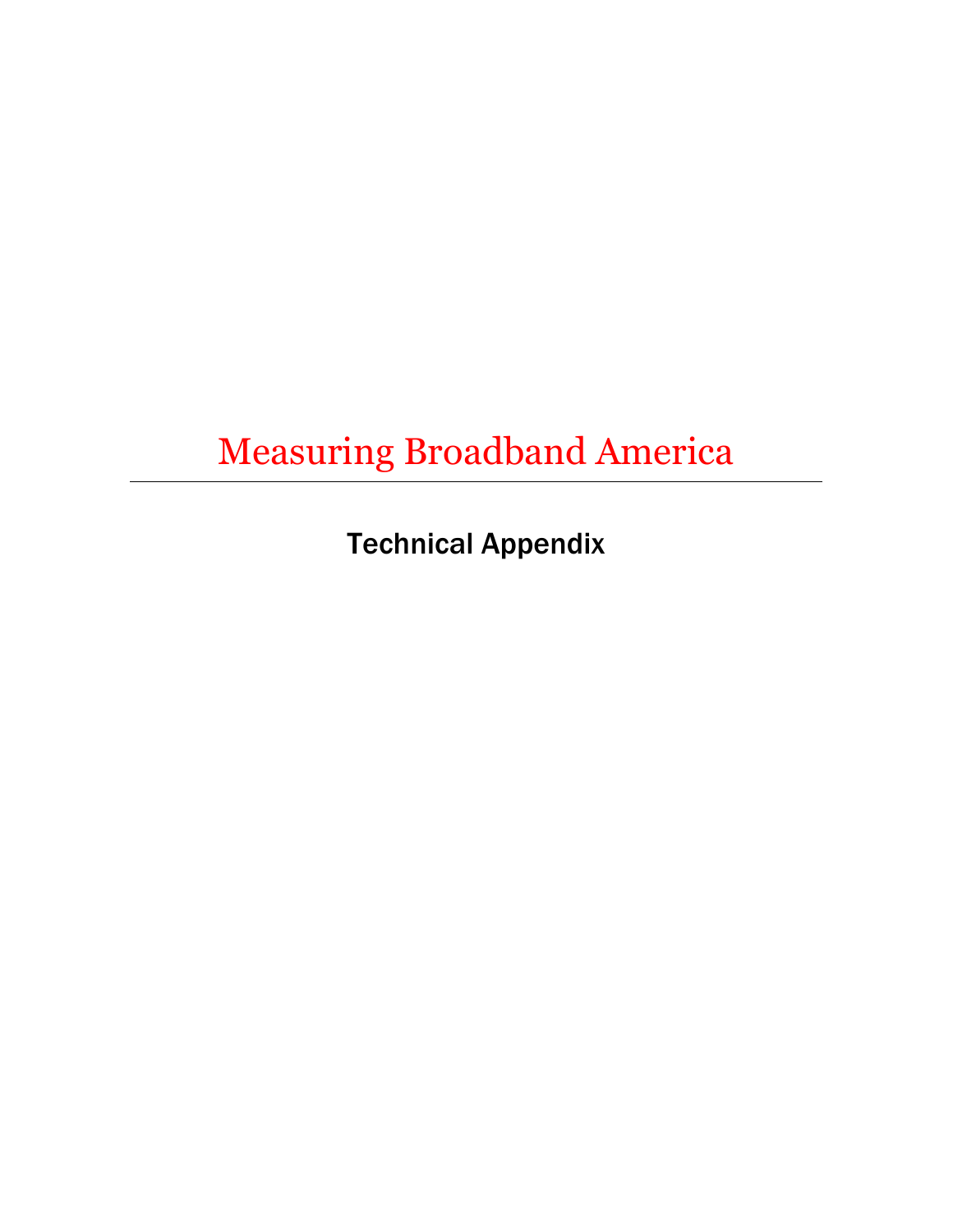# Table of Contents

- 1. Introduction/Summary
- 2. Panel Construction
	- A. Use of an All Volunteer Panel
	- B. Sample Size and Volunteer Selection
		- Table 1: ISPs, Sample Sizes and Percentages of Total Volunteers Table 2: Distribution of Whiteboxes by State
		- Table 3: Distribution of Boxes by Census Region
	- C. Panelist Recruitment Protocol
	- D. Validation of Volunteers' Service Tier
	- E. Protection of Volunteers' Privacy
- 3. Broadband Performance Testing Methodology
	- A. Selection of Hardware Approach
		- B. Design Principles and Technical Approach
		- C. Testing Architecture
			- i. Testing Architecture Overview
			- ii. Approach to Testing and Measurement
			- iii. Home Deployment
			- iv. Test Nodes (Off-Net and On-Net)
				- Table 4: Number of Testing Servers Overall
			- v. Test Node Selection
		- D. Test Description
			- Table 5: Estimated Total Traffic Volume Generated by Test
- 4. Data Processing and Analysis of Test Results
	- A. Background
		- i. Time of Day
		- ii. ISP and Service Tier
	- B. Data Collection and Analysis Methodology
		- i. Data Integrity
		- ii. Collation of Results and Outlier Control
		- iii. Peak Hours Adjusted to Local Time
		- iv. Congestion in the Home Not Measured
		- v. Traffic Shaping Not Studied
		- vi. Analysis of PowerBoost and Other 'Enhancing' Services
		- vii. Latencies Attributable to Propagation Delay
		- viii. Limiting Factors

# Reference Documents

User Terms and Conditions

Code of Conduct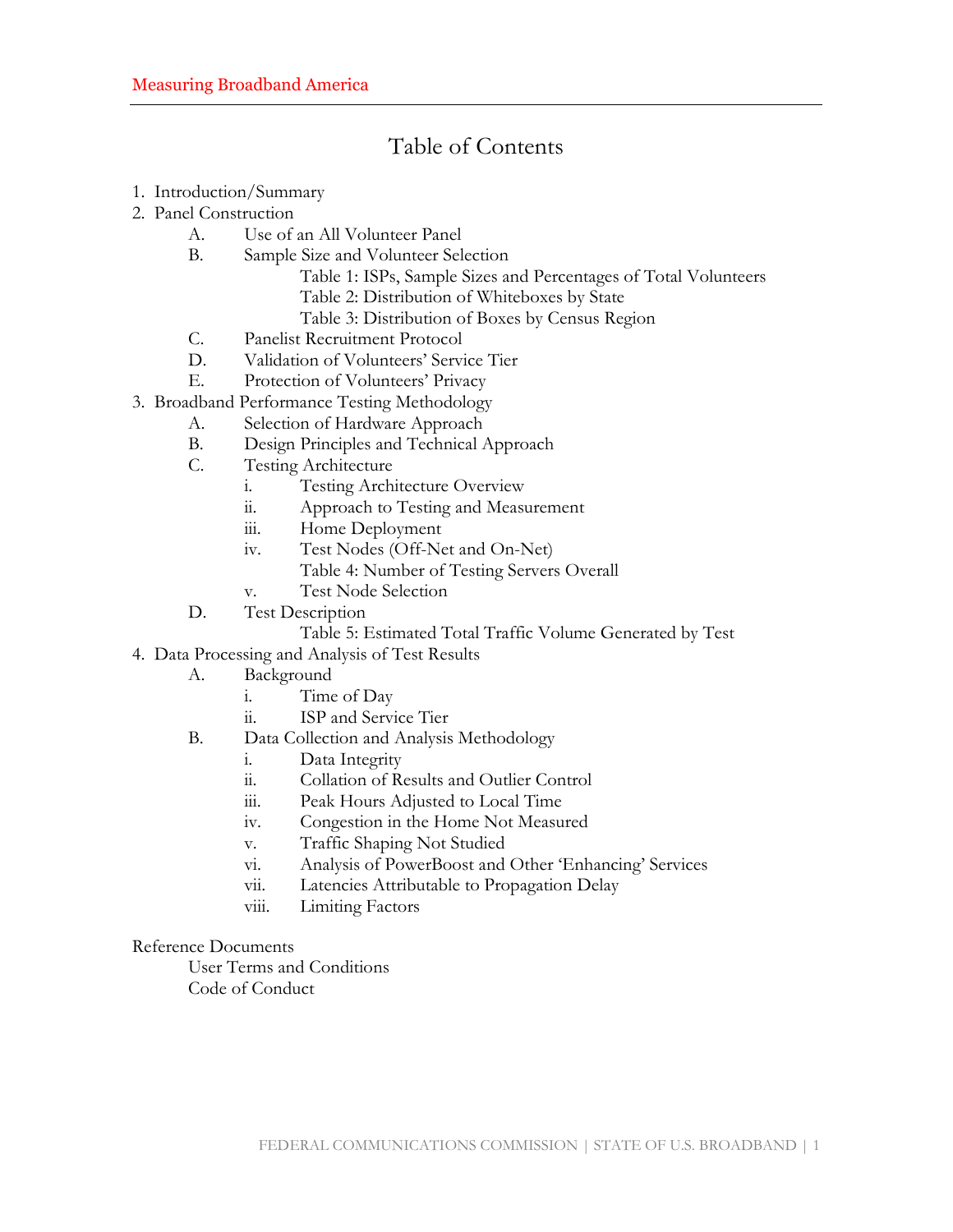# 1. Introduction/Summary

This Appendix to MEASURING BROADBAND AMERICA, A REPORT ON CONSUMER WIRELINE BROADBAND PERFORMANCE IN THE U.S., provides detailed technical background information on the methodology that produced the Report.

Specifically, this Appendix covers the process by which the panel of consumer participants was recruited and ultimately selected; discusses the actual testing methodology; describes the analysis that was undertaken of the actual test result data; and provides a link to data analysis of each result presented in tabular format.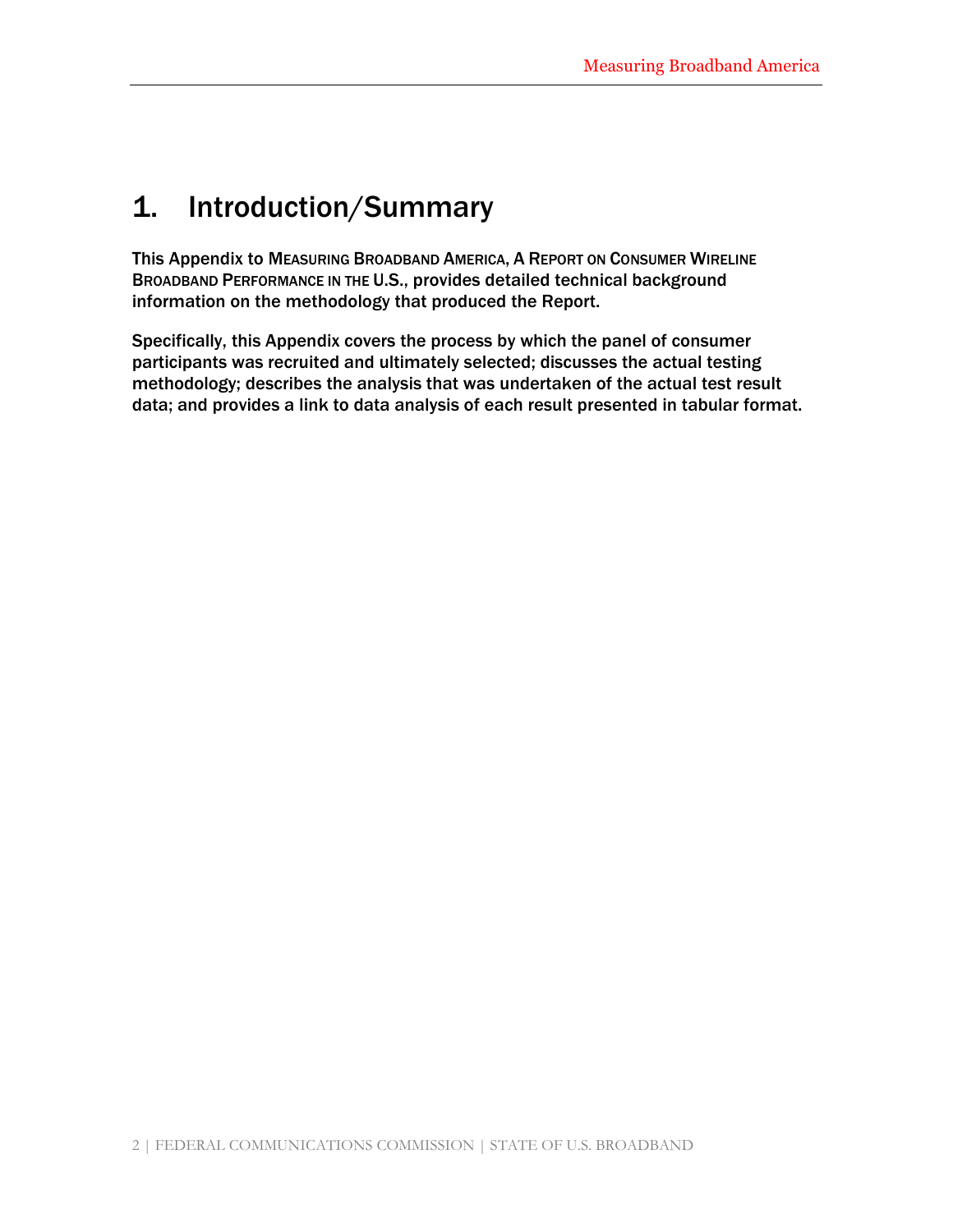# 2. Panel Construction

This section describes the background to the study and methods employed to design the target panel, select volunteers for participation, and manage the panel to maintain statistical and operational goals of the program.

The basic objective of the study was to measure broadband service performance in the United States as delivered by an ISP to the home of a consumer. We recognize that many factors contribute to end-to-end broadband performance, of which only some are under the control of the consumer's ISP. Although there are several ways to measure broadband performance, the methodology outlined here is focused on the measurement of broadband performance within the scope of an ISP's network, and specifically focuses on measuring performance from the consumer Internet access point, or consumer gateway, to a close major Internet gateway point. The design of the methodology allows it to be integrated with other technical measurement approaches that, in the future, could focus on other aspects of broadband performance.

# A. Use of an All Volunteer Panel

 $\overline{a}$ 

In 2008, SamKnows<sup>1</sup> conducted a test of residential broadband speed and performance in the United Kingdom<sup>2</sup> and during the course of that test determined that attrition rates for such a test were lower when an all-volunteer panel was used, rather than attempting to maintain a panel through an incentive scheme of monthly payments. Consequently, in designing the methodology for this broadband performance study, we relied entirely on volunteer consumer broadband subscribers. The volunteers were selected from a large pool of prospective participants according to a plan designed to generate a representative sample of desired consumer demographics, including geographical location, ISP, and speed tier. As an incentive for participation, volunteers were given access to a personal reporting suite which allowed them to monitor the performance of their broadband service. They were also provided with a wireless router, referred to in the study as a "Whitebox," that ran custom SamKnows software.<sup>3</sup>

<sup>1</sup> SamKnows is a company that specializes in broadband availability measurement and was retained under contract by the FCC to assist in this study. See http://www.samknows.com/broadband/index.php.

<sup>&</sup>lt;sup>2</sup> See <u>http://www.samknows.com/broadband/pm/PM\_Summer\_08.pdf</u> (last accessed June 26, 2011).

<sup>3</sup> Although the raw bulk data being released in conjunction with this report cover the period from February through June 2011, the Whiteboxes remain in consumer homes and continue to run the tests described below. Participants may remain in the trial as long as it continues, and may retain their Whitebox when they end their participation.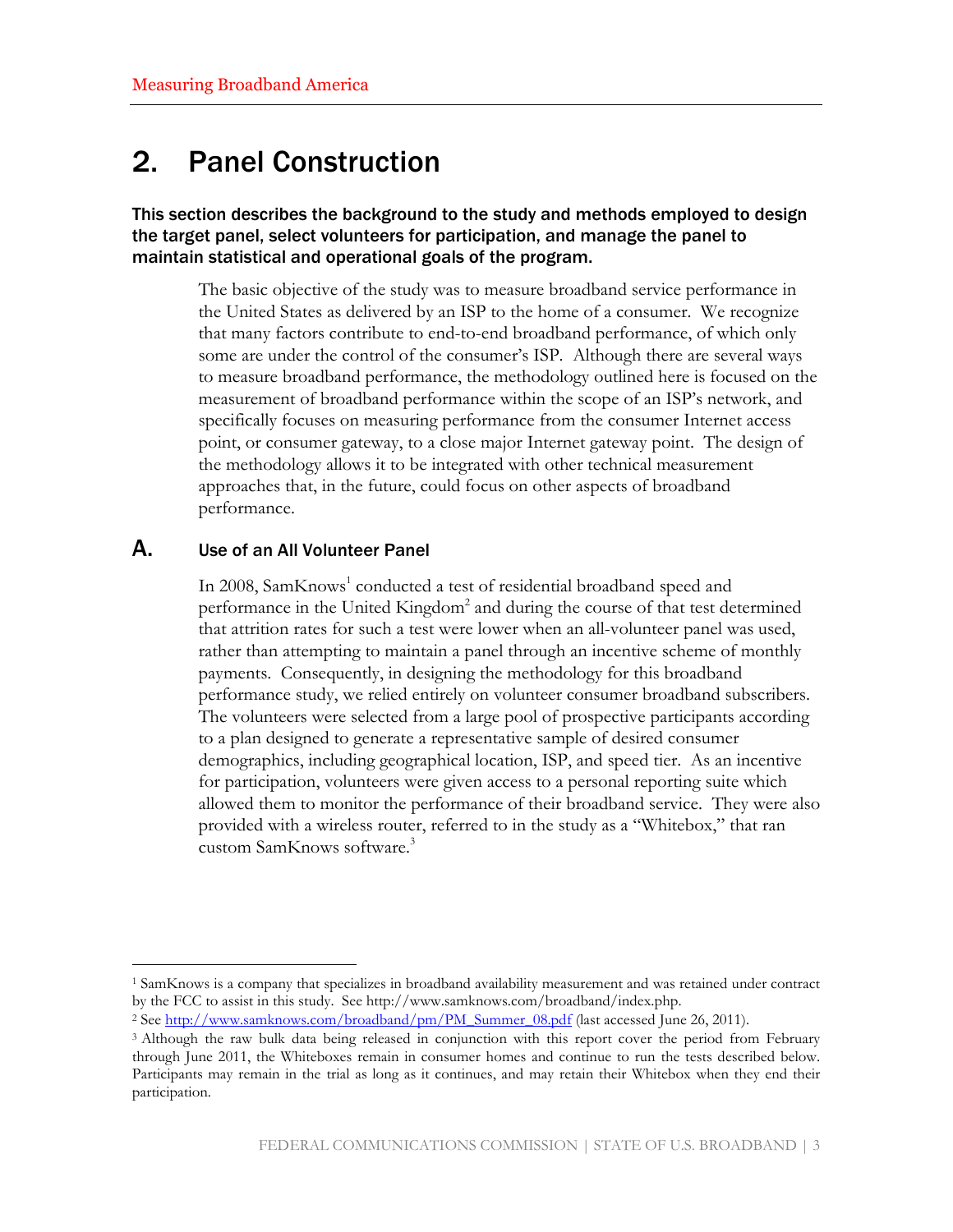# B. Sample Size and Volunteer Selection

1

The study allowed for a target deployment of up to 10,000 Whiteboxes to volunteer panelists across the United States. The number of volunteers from each participating broadband provider was selected to ensure that the data collected would support statistically valid inferences based on a first order analysis of gathered data. Other methodological factors and considerations influenced the selection of the sample size and makeup including:

- The panel of U.S. broadband subscribers was drawn from a pool of over 75,000 volunteers following a recruitment campaign that ran from May 2010 through February 2011.
- The volunteer sample was organized with a goal of covering major ISPS in the 48 contiguous states across five broadband technologies: DSL, cable, fiber-to-thehome, fixed terrestrial wireless, and satellite.<sup>4</sup>
- Target numbers for volunteers were also set across the four Census Regions— Northeast, Midwest, South and West—to help ensure geographic diversity in the volunteer panel and compensate for network variances across the U.S.<sup>5</sup>
- Each of the four Census Regions was split into the three speed ranges:  $\leq$ 3 Millions of bits per second (Mbps), 3<10 Mbps, >=10 Mbps,<sup>6</sup> with each speed tier forming an individual sample 'cell' against which a target number of volunteers would be selected.<sup>7</sup>
- A target plan for allocation of Whiteboxes was developed based on the market share of participating ISPs. Initial market share information was based principally on FCC Form 477<sup>8</sup> data filed by ISPs for June 2010.

<sup>4</sup> The final results included volunteers from all 48 contiguous states as well as Hawaii. Due to the low number of volunteers that subscribed to satellite and fixed terrestrial wireless technology, the results from those consumers' Whiteboxes were not included in the report. However, data collected from satellite and fixed terrestrial wireless subscribers are included in detailed data files available to the public in the bulk raw data set.

<sup>&</sup>lt;sup>5</sup> Although we recruited volunteers according to Census Region to ensure the widest possible distribution of panelists throughout the United States, as discussed below we were not able to deploy a sufficient number of testing devices to evaluate regional differences in broadband performance.

<sup>6</sup> These speed ranges were chosen to provide alignment with broadband tiers as categorized in the "Form 477" reports that the Commission uses as its primary tool for collecting data about broadband networks and services. See Modernizing the FCC Form 477 Data Program, Notice of Proposed Rulemaking, 26 FCC Rcd 1508, 1512 n.27 (2011), citing Development of Nationwide Broadband Data to Evaluate Reasonable and Timely Deployment of Advanced Services to All Americans, Improvement of Wireless Broadband Subscribership Data, and Development of Data on Interconnected Voice over Internet Protocol (VoIP) Subscribership, Report and Order and Further Notice of Proposed Rulemaking, 23 FCC Rcd 9691, 9700-01 (2008).

<sup>7</sup> The term cell is used to describe a specific number associated with a set of volunteer attributes (ISP, technology, region, speed tier) that provided a specific sample set of volunteers for the population.

<sup>8</sup> FCC Form 477 data collects information about broadband connections to end user locations, wired and wireless local telephone services, and interconnected Voice over Internet Protocol (VoIP) services. See http://transition.fcc.gov/form477/inst.htm#\_PURPOSE for further information.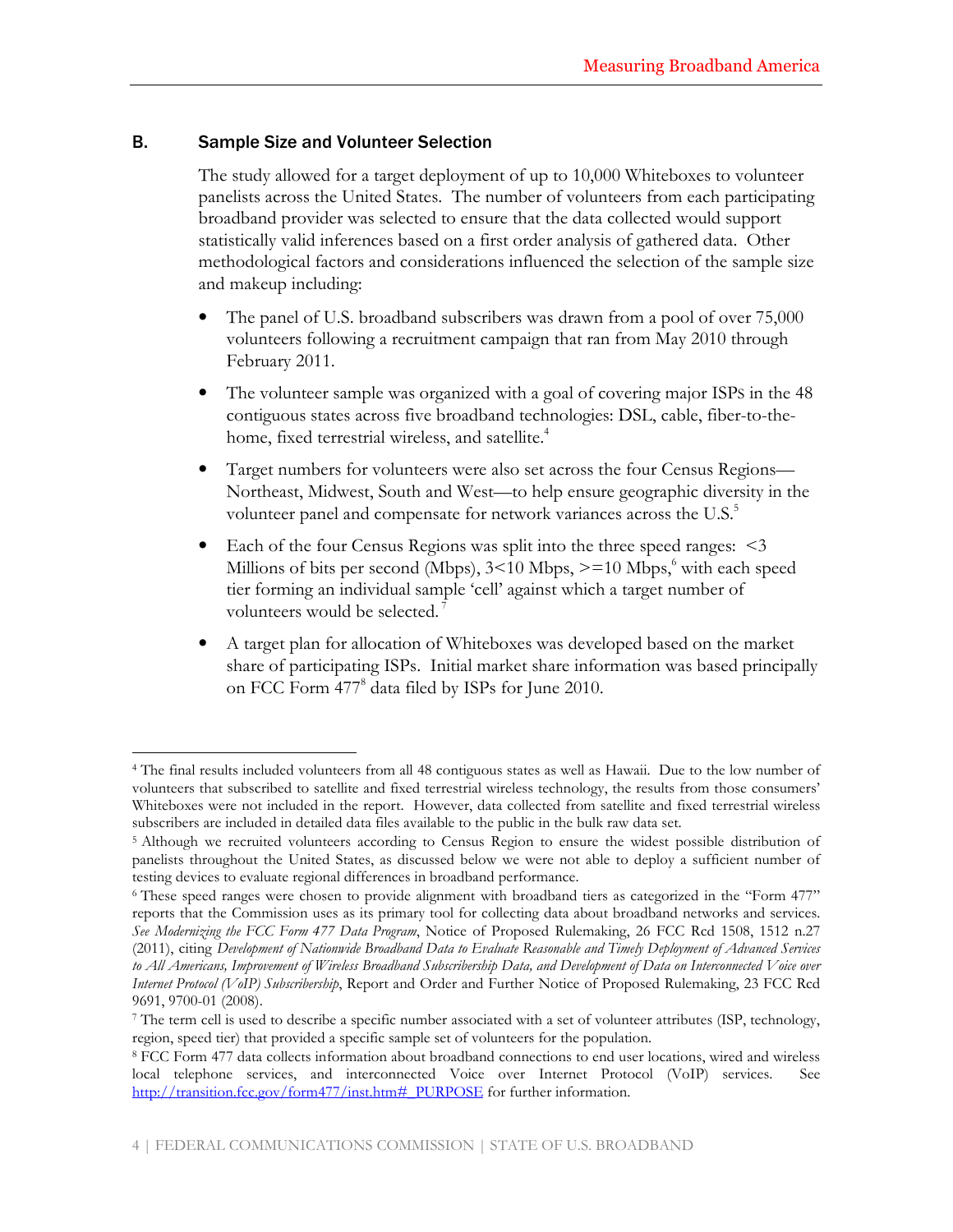$\overline{a}$ 

- An initial set of prospective participants was selected from volunteers who had responded directly to SamKnows as a result of media solicitations. Where gaps existed in the statistical sample plan, SamKnows worked with participating ISPs via email solicitations targeted at underrepresented cells. A miscellaneous cell was created across fiber-to-the-home, DSL and cable technologies, and across all regions and service tiers, to allow additional units to be allocated to accommodate volunteers who did not fit into other cells or who changed ISPs or service tiers during the trial.
- Statistical experts from both the FCC and the ISPs reviewed and agreed to the plan.

The recruitment campaign resulted in the coverage needed to ensure balanced representation of users across the U.S. Table 1 presents the number of volunteers for the month of March 2011 listed by ISP, as well as the percent of total volunteers accounted for by each ISP.

| <b>ISP</b>               | Sample size | % of total volunteers |
|--------------------------|-------------|-----------------------|
| AT&T                     | 1,094       | 16%                   |
| Cablevision              | 162         | $2\%$                 |
| CenturyLink <sup>9</sup> | 315         | $5\%$                 |
| Charter                  | 625         | $9\%$                 |
| Comcast                  | 1,109       | 16%                   |
| Cox                      | 581         | 8%                    |
| Frontier                 | 86          | $1\%$                 |
| Insight                  | 57          | $1\%$                 |
| Mediacom                 | 116         | $2\%$                 |
| Qwest                    | 352         | $5\%$                 |
| TimeWarner Cable         | 1,214       | 18%                   |
| Verizon                  | 889         | 13%                   |
| Windstream               | 251         | $4\%$                 |
| Total                    | 6,851       | $100\%$               |

# Table 1 ISPs, sample sizes and percentages of total volunteers.

<sup>9</sup> Throughout this report, results are recorded separately for CenturyLink and Qwest. These two entities completed a merger on April 1, 2011; however, during the testing in March 2011, they were separate companies.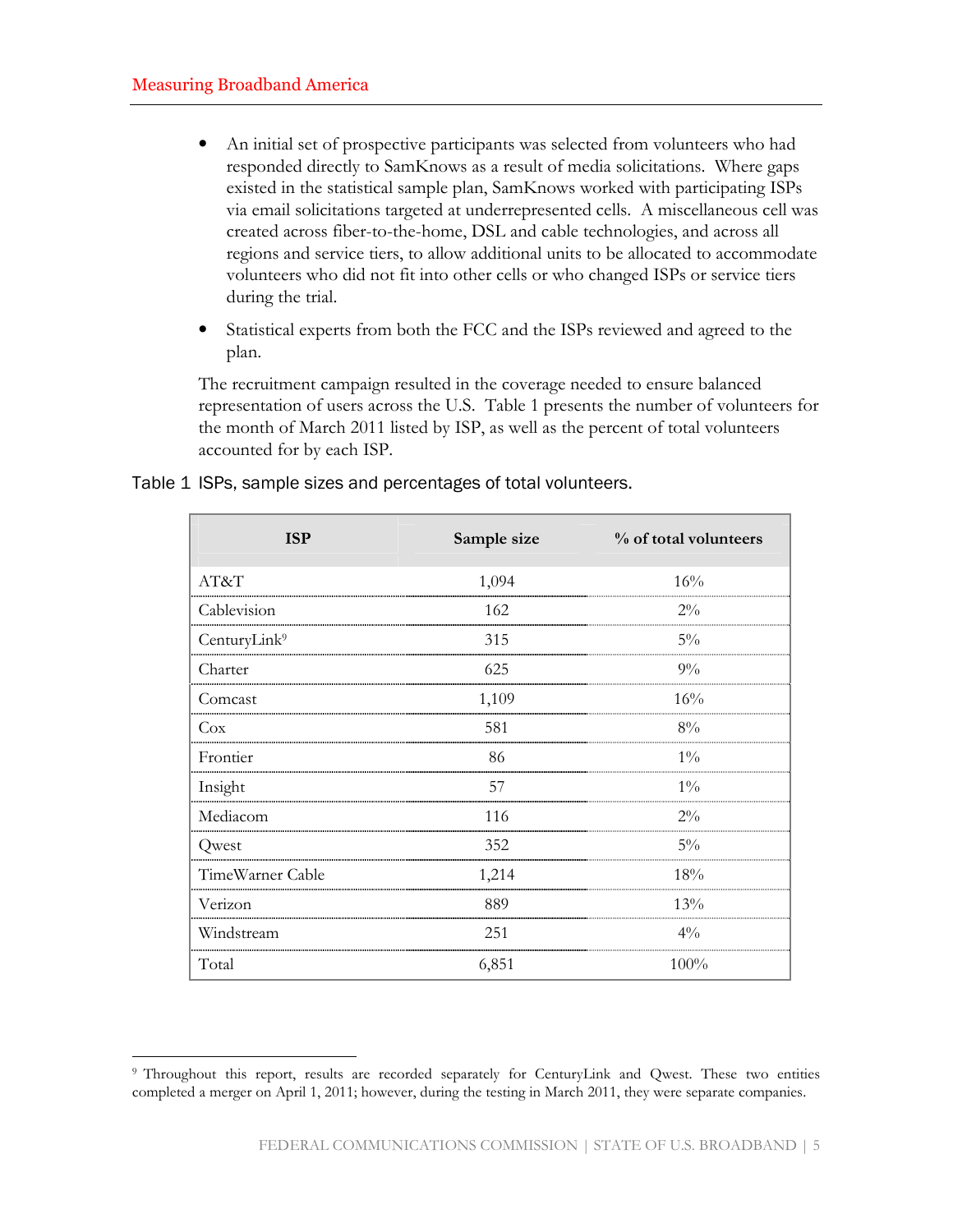The distribution of boxes by state is found in Table 2.<sup>10</sup>

| <b>State</b>   | <b>Total</b><br><b>Boxes</b> | $\%$ Total<br><b>Boxes</b> | % of Total<br>U.S.<br><b>Broadband</b><br><b>Subscribers</b><br>in State | <b>State</b> | <b>Total</b><br><b>Boxes</b> | $\%$ Total<br><b>Boxes</b> | % of Total<br>U.S.<br><b>Broadband</b><br><b>Subscribers</b><br>in State |
|----------------|------------------------------|----------------------------|--------------------------------------------------------------------------|--------------|------------------------------|----------------------------|--------------------------------------------------------------------------|
| AL             | 71                           | 1.0%                       | 1.3%                                                                     | <b>MT</b>    | 5                            | 0.1%                       | 0.3%                                                                     |
| AR             | 52                           | 0.8%                       | 2.1%                                                                     | <b>NC</b>    | 303                          | 4.4%                       | 3.2%                                                                     |
| AZ             | 270                          | 4.0%                       | 0.7%                                                                     | <b>ND</b>    | 3                            | 0.04%                      | 0.2%                                                                     |
| CA             | 848                          | 12.5%                      | 11.9%                                                                    | <b>NE</b>    | 50                           | 0.7%                       | 0.6%                                                                     |
| CO             | 125                          | 1.8%                       | 1.8%                                                                     | <b>NH</b>    | 35                           | 0.5%                       | 0.5%                                                                     |
| <b>CT</b>      | 84                           | 1.2%                       | 1.4%                                                                     | NJ           | 190                          | 2.8%                       | 3.4%                                                                     |
| <b>DC</b>      | 21                           | 0.3%                       | 0.2%                                                                     | <b>NM</b>    | 52                           | 0.8%                       | 0.6%                                                                     |
| DE             | 15                           | 0.2%                       | 0.3%                                                                     | <b>NV</b>    | 77                           | 1.1%                       | 0.8%                                                                     |
| <b>FL</b>      | 315                          | 4.6%                       | 6.9%                                                                     | NY           | 445                          | 6.5%                       | 7.0%                                                                     |
| GA             | 210                          | 3.1%                       | 2.8%                                                                     | <b>OH</b>    | 309                          | 4.5%                       | 3.9%                                                                     |
| H <sub>I</sub> | 28                           | 0.4%                       | $0.4\%$ <sup>11</sup>                                                    | OK           | 75                           | 1.1%                       | 1.0%                                                                     |
| IA             | 91                           | 1.3%                       | 1.0%                                                                     | <b>OR</b>    | 132                          | 1.9%                       | 1.3%                                                                     |
| ID             | 20                           | 0.3%                       | 0.4%                                                                     | PA           | 216                          | 3.2%                       | 4.5%                                                                     |
| IL             | 269                          | 4.0%                       | 4.1%                                                                     | RI           | 28                           | 0.4%                       | 0.4%                                                                     |
| IN             | 98                           | 1.4%                       | 1.9%                                                                     | <b>SC</b>    | 107                          | 1.6%                       | 1.4%                                                                     |
| <b>KS</b>      | 53                           | $0.8\%$                    | 0.9%                                                                     | <b>SD</b>    | $\overline{2}$               | 0.03%                      | 0.2%                                                                     |
| KY             | 125                          | 1.8%                       | 1.3%                                                                     | <b>TN</b>    | 106                          | 1.6%                       | 1.8%                                                                     |
| LA             | 52                           | $0.8\%$                    | 1.3%                                                                     | <b>TX</b>    | 381                          | 5.6%                       | 7.2%                                                                     |
| <b>MA</b>      | 154                          | 2.3%                       | 2.6%                                                                     | <b>UT</b>    | 59                           | 0.9%                       | 0.8%                                                                     |
| <b>MD</b>      | 126                          | 1.9%                       | 2.1%                                                                     | <b>VA</b>    | 255                          | 3.7%                       | 2.7%                                                                     |
| <b>ME</b>      | 24                           | 0.4%                       | 0.5%                                                                     | <b>VT</b>    | 5                            | 0.1%                       | 0.2%                                                                     |
| MI             | 204                          | 3.0%                       | 3.1%                                                                     | <b>WA</b>    | 165                          | 2.4%                       | 2.4%                                                                     |
| <b>MN</b>      | 162                          | 2.4%                       | 1.8%                                                                     | WI           | 199                          | 2.9%                       | 1.9%                                                                     |
| <b>MO</b>      | 152                          | 2.2%                       | 1.8%                                                                     | <b>WV</b>    | 18                           | 0.3%                       | 0.5%                                                                     |
| <b>MS</b>      | 20                           | 0.3%                       | 0.6%                                                                     | WY           | 3                            | 0.04%                      | 0.2%                                                                     |

<sup>1</sup> <sup>10</sup> Subscriber data in this report is based on the FCC's Internet Access Services Report, as of June 2011. Data in this report does not include subscriber data for the state of Hawaii. The report is accessible at http://transition.fcc.gov/Daily\_Releases/Daily\_Business/2011/db0520/DOC-305296A1.pdf. There were no volunteers for the project from Alaska.

<sup>11</sup> Percent of total U.S. broadband subscribers living in Hawaii based on FCC analysis of Current Population Survey Internet Use 2010, Table 4, accessible at: http://www.ntia.doc.gov/data/CPS2010\_Tables.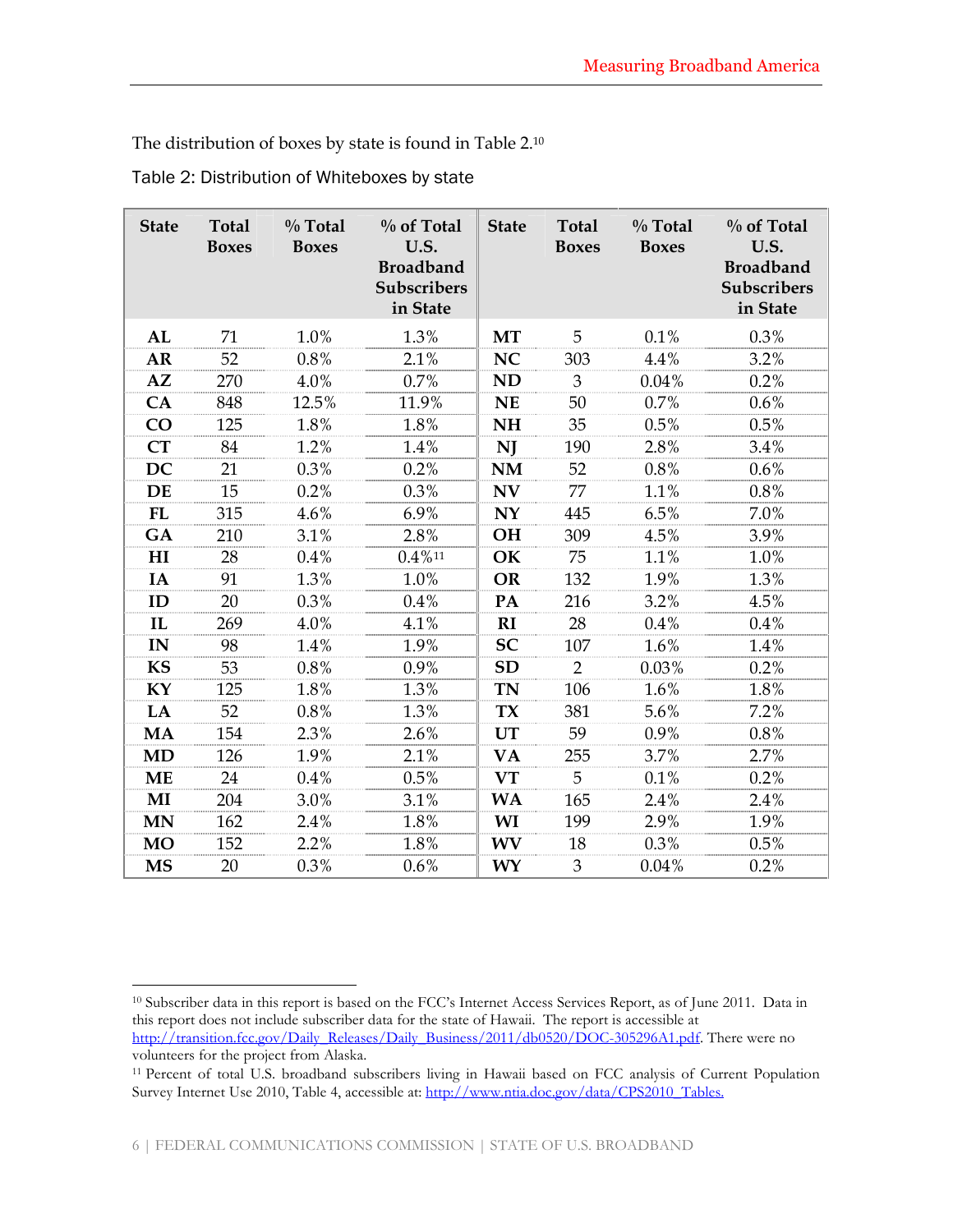The distribution of boxes by Census Region is found in table 3.

Table 3: Distribution of boxes by Census Region

| Census Region    | <b>Total Boxes</b> | % Total Boxes | % of Total U.S.<br><b>Broadband</b><br>Subscribers |
|------------------|--------------------|---------------|----------------------------------------------------|
| <b>Northeast</b> | 1181               | 17%           | 21%                                                |
| <b>Midwest</b>   | 1592               | 23%           | 21%                                                |
| South            | 2252               | 33%           | 35%                                                |
| West             | 1784               | 26%           | 23%                                                |

# C. Panelist Recruitment Protocol

Panelists were recruited using the following method:

- A significant proportion of volunteers were recruited via an initial public relations and social media campaign led by the FCC. This included discussion on the FCC website and on technology blogs, as well as articles in the press regarding the study.
- We reviewed the demographics of this initial panel to identify any deficiencies with regard to the sample plan described above. These goals were set to produce statistically valid sets of volunteers for demographics based on ISP, speed tier, technology type, and region. This initial pool of volunteers was then supplemented by the participating ISPS, who sent out an email to customers in desired demographics that were under-represented in the pool of publiclysolicited volunteers. Emails directed interested volunteers to contact SamKnows in regards to participation in the trial. At no time during this recruitment process did the ISPS have any knowledge regarding which of their customers might be participating in the trial. In almost all cases, ISP engagement in soliciting volunteers enabled us to meet desired demographic targets.

The mix of panelists recruited using the above methodologies varied by ISP.

A multi-mode strategy was used to qualify volunteers for this trial. The key stages of this process were as follows: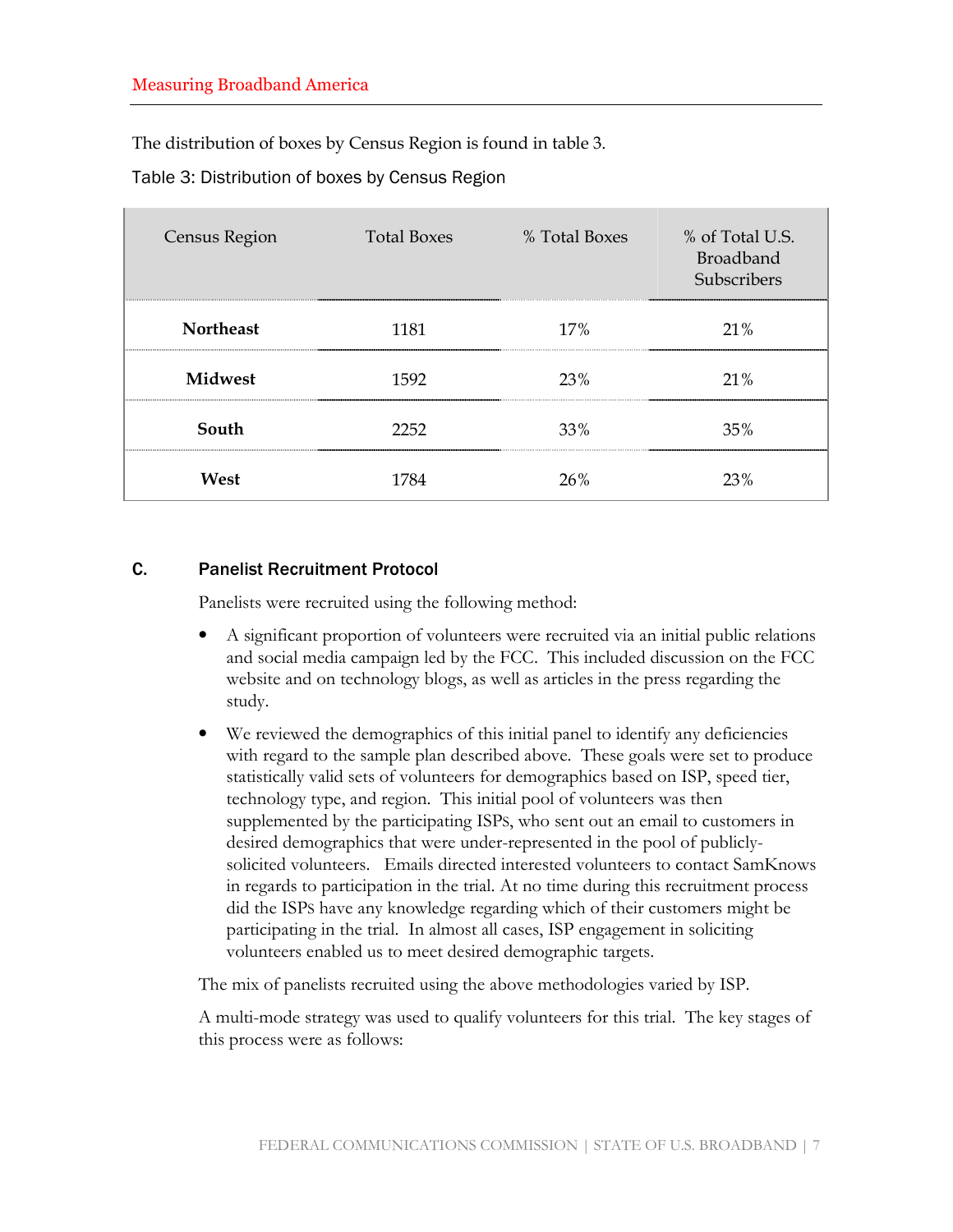- 1. Volunteers were directed to complete an online form, which provided information on the study and required volunteers to submit a small amount of information, which was used to track subsequent submissions by these volunteers.
- 2. Those volunteers who were determined to be representative of the target broadband user population were sent a follow-up email, which invited participation in a web-based speed test that was developed by SamKnows in collaboration with Measurement Lab ("M-Lab") and PlanetLab.<sup>12</sup>
- 3. Volunteers were selected from respondents to this follow-up email based on the statistical requirements of the panel. Selected volunteers were then asked to complete an acknowledgment of User Terms and Conditions that outlined the permissions to be granted by the volunteer in key areas such as privacy.<sup>13</sup>
- 4. Of those volunteers that completed the User Terms and Conditions, SamKnows selected the final panel of 9,000 participants, $14$  each of whom received a Whitebox for self-installation. SamKnows provided full support during the Whitebox installation phase.

The graphic below illustrates the study recruitment methodology:



<sup>12</sup> M-Lab is a non-profit corporation supporting research on broadband networks. PlanetLab is a global research network supporting the development of new network services.

1

<sup>&</sup>lt;sup>13</sup> The User Terms and Conditions is found in the Reference Documents at the end of this Appendix.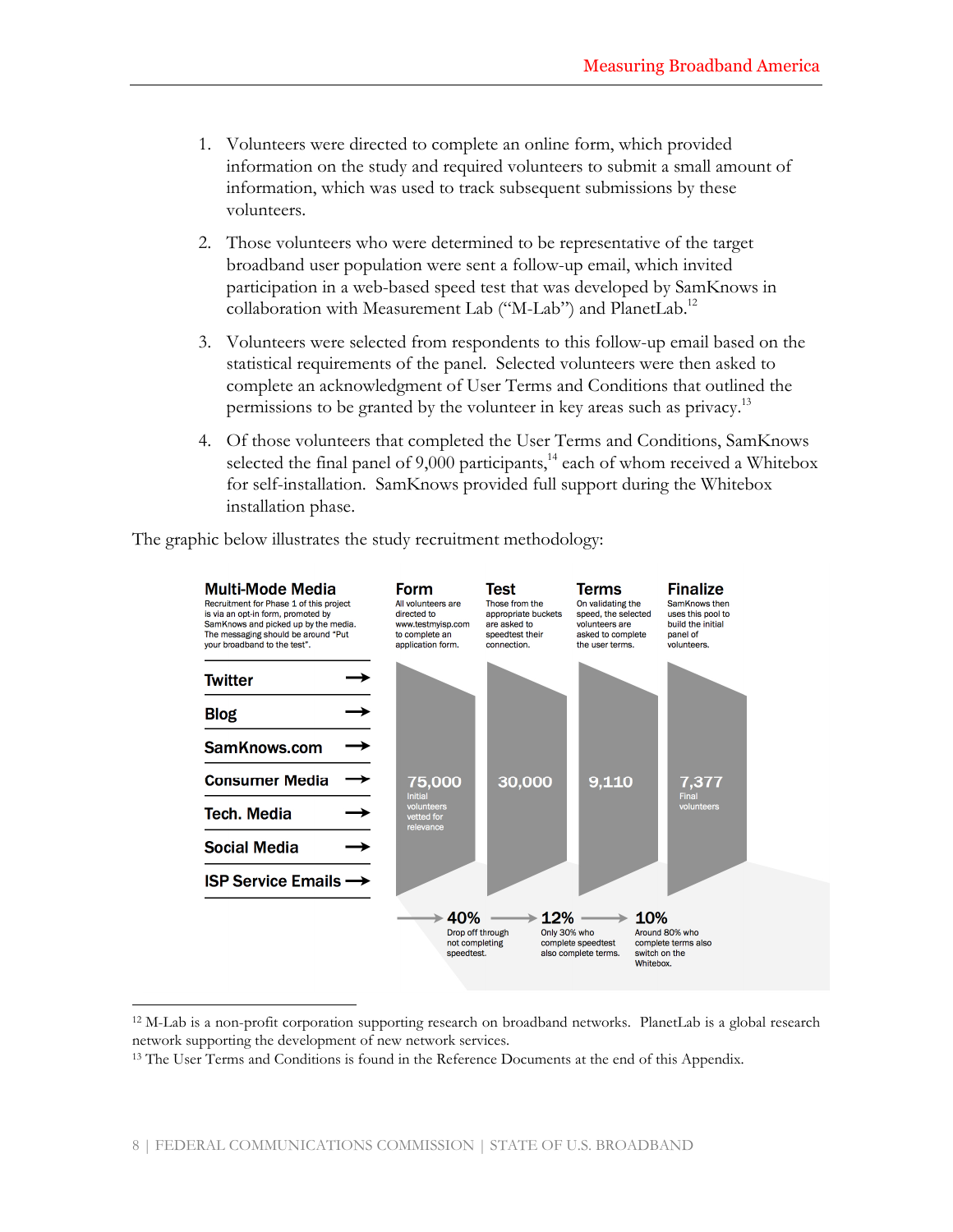1

# D. Validation of Volunteers' Service Tier

A previous FCC study<sup>15</sup> of broadband performance had found that a high proportion of consumers are not able to accurately identify their Internet service tier. Consumers' lack of awareness regarding the advertised service tier or speed to which they subscribe was recognized as one of the major challenges for this study. Therefore the methodology included verifying each panelist's service tier and ISP against the record base of participating ISPs. Initial throughput tests were used to confirm reported speeds.

The broadband service tier reported by each panelist was authenticated in the following way:

- At the time of recruitment, each panelist was required to complete a speed test using an M-Lab server. This test provided a rough approximation of the panelist's service tier which served to identify panelists with targeted demographics, and highlighted anomalies in panelist's survey response to measured speed.
- At the time the panelist installed the Whitebox, the device automatically ran an IP test to check that the ISP identified by the volunteer was correct. Based on the results of this test, SamKnows found that 4% of volunteers incorrectly identified their ISP.
- The Whitebox also ran an initial test which flooded each panelist's connection in order to accurately detect the throughput speed when their deployed Whitebox connected to a test node.
- Each ISP was asked to confirm the broadband service tier reported by each selected panelist.
- SamKnows then took the validated speed tier information that was provided by the ISPS and compared this to both the panelist-provided information, and the actual test results obtained, in order to ensure accurate tier validation.

SamKnows manually completed the following four steps for each panelist:

• Verified that the IP address was in a valid range for those served by the ISP in question.

<sup>14</sup> Over 9,000 Whiteboxes were shipped to targeted volunteers, of which approximately 6,800 were online and reporting usable data for the entire month of March 2011.

<sup>&</sup>lt;sup>15</sup> See John Horrigan and Ellen Satterwhite, Americans' Perspectives on Online Connection Speeds for Home and Mobile Devices, 1 (FCC 2010), available at http://hraunfoss.fcc.gov/edocs\_public/attachmatch/DOC-298516A1.doc (finding that eighty percent of broadband consumers did not know what speed they had purchased).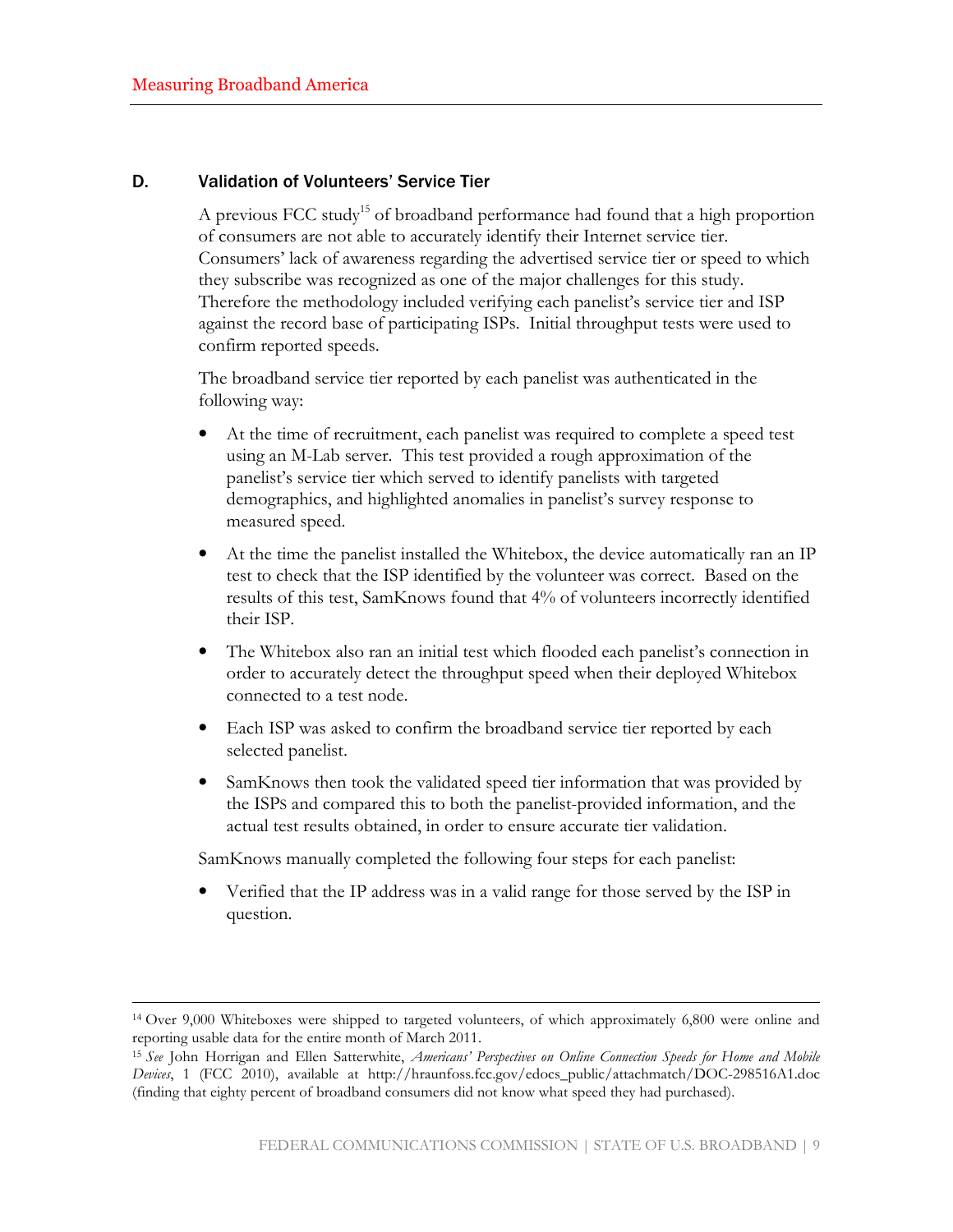- Reviewed data for each panelist and removed data where speed changes such as tier upgrade or downgrade appeared to have occurred, either due to a service change on the part of the consumer or a network change on the part of the ISP.
- Identified panelists whose throughput appeared inconsistent with the provisioned service tier. Such anomalies were re-certified with the consumer's ISP.<sup>16</sup>
- Verified that the resulting downstream-upstream test results corresponded to the ISP-provided speed tiers, and updated accordingly if required.

Of the more than 9,000 Whiteboxes that were ultimately shipped to panelists,  $7,377^{17}$ units were reporting data in March 2011. ISPs validated 81% of these panelists, of which 9% were reallocated to a different tier following the steps listed above. The remaining 19% of panelists were validated based on comparing the performance data and line performance characteristics with the available service tiers from the appropriate ISP. Eliminating panelists who either changed ISPs during the month of March 2011 or did not produce data for this trial during that month produced the final data set of the approximately 6,800 volunteers included in this report.

Ultimately, the study found that 51% of panelists accurately identified their service tier, although some of the disparities between reported and actual service tier may have stemmed from volunteers who changed their service tier between the time their service was initially validated and the time that they received a Whitebox. We note that the consumers that volunteered to participate in this study and obtain access to detailed data regarding the performance of their broadband service might be more interested in and knowledgeable about the basic advertised characteristics of their broadband service than most broadband subscribers.

# E. Protection of Volunteers' Privacy

1

A major concern during this trial was to ensure that panelists' privacy was protected. The panel was comprised entirely of volunteers who knowingly and explicitly optedin to the testing program. Full opt-in documentation was preserved in confidence for audit purposes.

All personal data was processed in conformity with relevant U.S. law and in accordance with policies developed to govern the conduct of the parties handling the data. Data was processed solely for the purposes of this study and is presented here and in all online data sets with all personally identifiable information (PII) removed.

To fulfill these privacy requirements a range of material was created both to inform each panelist regarding the details of the trial, and to gain the explicit consent of each

<sup>&</sup>lt;sup>16</sup> For example, when a panelist's upload or download speed was observed to be significantly higher than that of the rest of the tier, it could be inferred that a mischaracterization of the panelist's service tier had occurred. Such anomalies, when not resolved in cooperation with the service provider, were excluded from this report, but are present in the raw bulk data set.

<sup>&</sup>lt;sup>17</sup> This figure represents the total number of boxes reporting during March 2011, the month chosen for this report. Shipment of boxes continued in succeeding months and these results are included in raw bulk data set.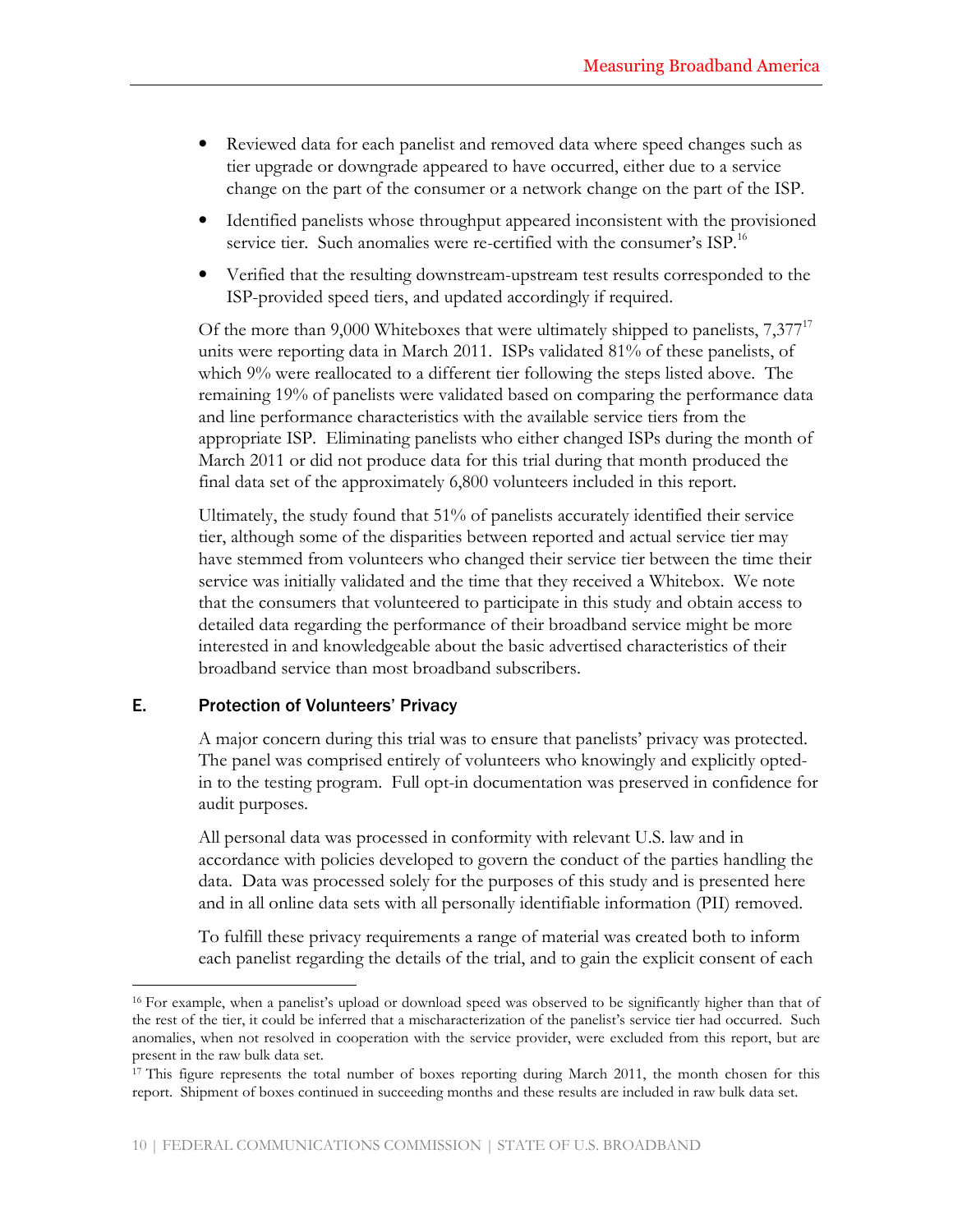panelist to obtain subscription data from each of the participating ISPs. These documents were reviewed by the Office of General Counsel of the FCC and the participating ISPs and other stakeholders involved in the study.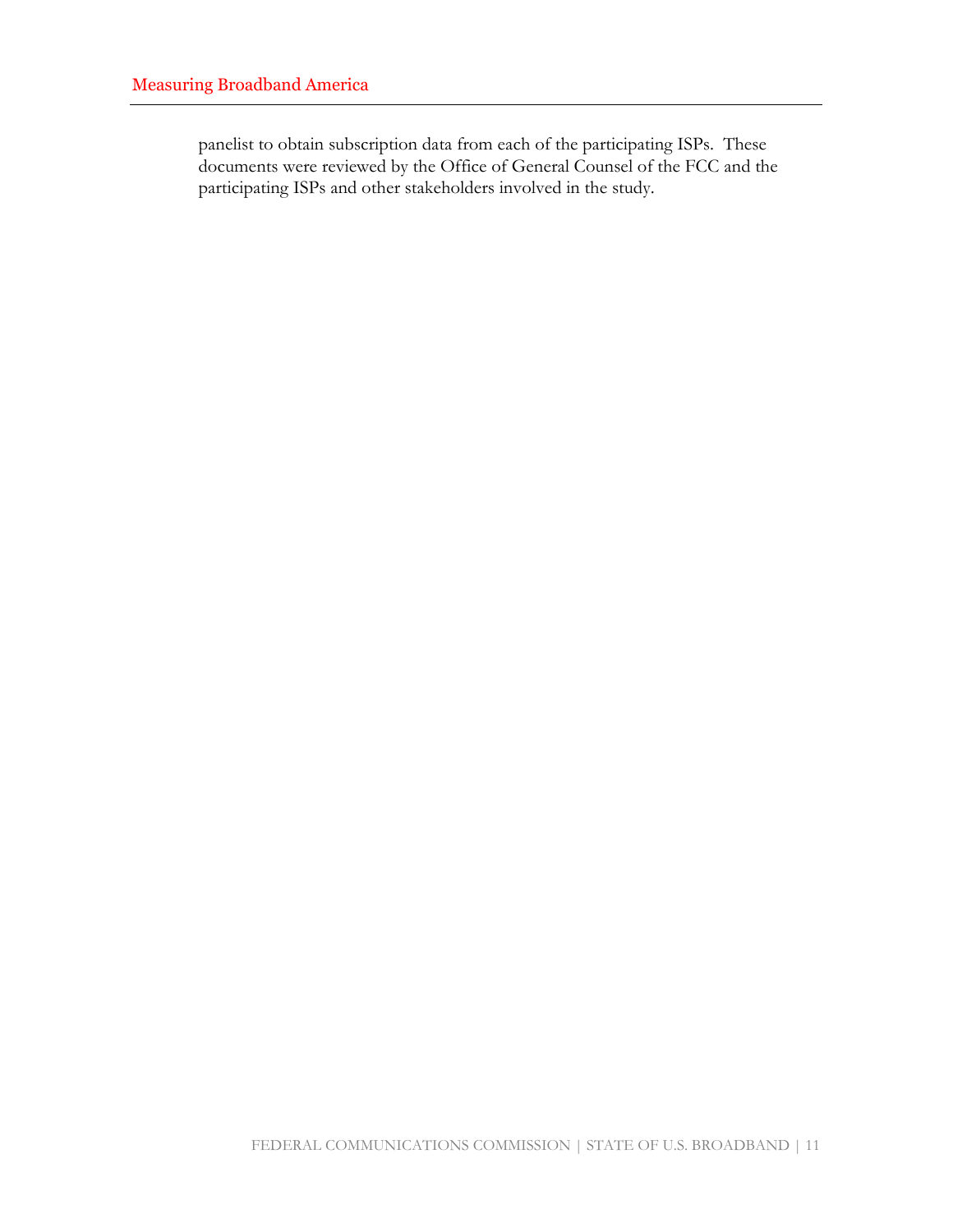# 3. Broadband Performance Testing Methodology

This section describes the system architecture and network programming features of the tests, and other technical aspects of the methods employed to measure broadband performance during this study.

# A. Selection of Hardware Approach

A fundamental choice when developing a solution to measure broadband performance is whether to use a hardware or software approach.

Software approaches are by far the most common and allow a very large sample to be reached relatively easily. Web-based speed tests, such as the FCC's own Consumer Broadband Test, fall into this category. These typically use Flash or Java applets, which execute within the context of the user's web browser. When initiated, these clients download content from remote web servers and measure the throughput of the transfer. Some web-based speed tests also perform upload tests, while others perform basic latency checks.

Other less common software-based approaches to performance measurement involve installing applications on the user's workstation which periodically run tests while the computer is switched on.

All software solutions implemented on a consumer's computer, smart phone, or other Internet access device suffer from the following disadvantages for the purposes of this study:

- The software may itself affect broadband performance;
- The software typically does not account for multiple machines on the same network;
- The software may be affected by the quality and build of machine;
- Potential bottlenecks (such as wireless equipment, misconfigured networks, and older computers) are generally not accounted for and result in unreliable data;
- A consumer may move the computer or laptop to a different location which can affect performance;
- The tests may only run when the computer is actually on, limiting the ability to provide a 24-hour profile;
- For manually-performed software tests, panelists may introduce a bias by when they choose to run the tests  $(e.g.,$  may only run when they are encountering problems with their service).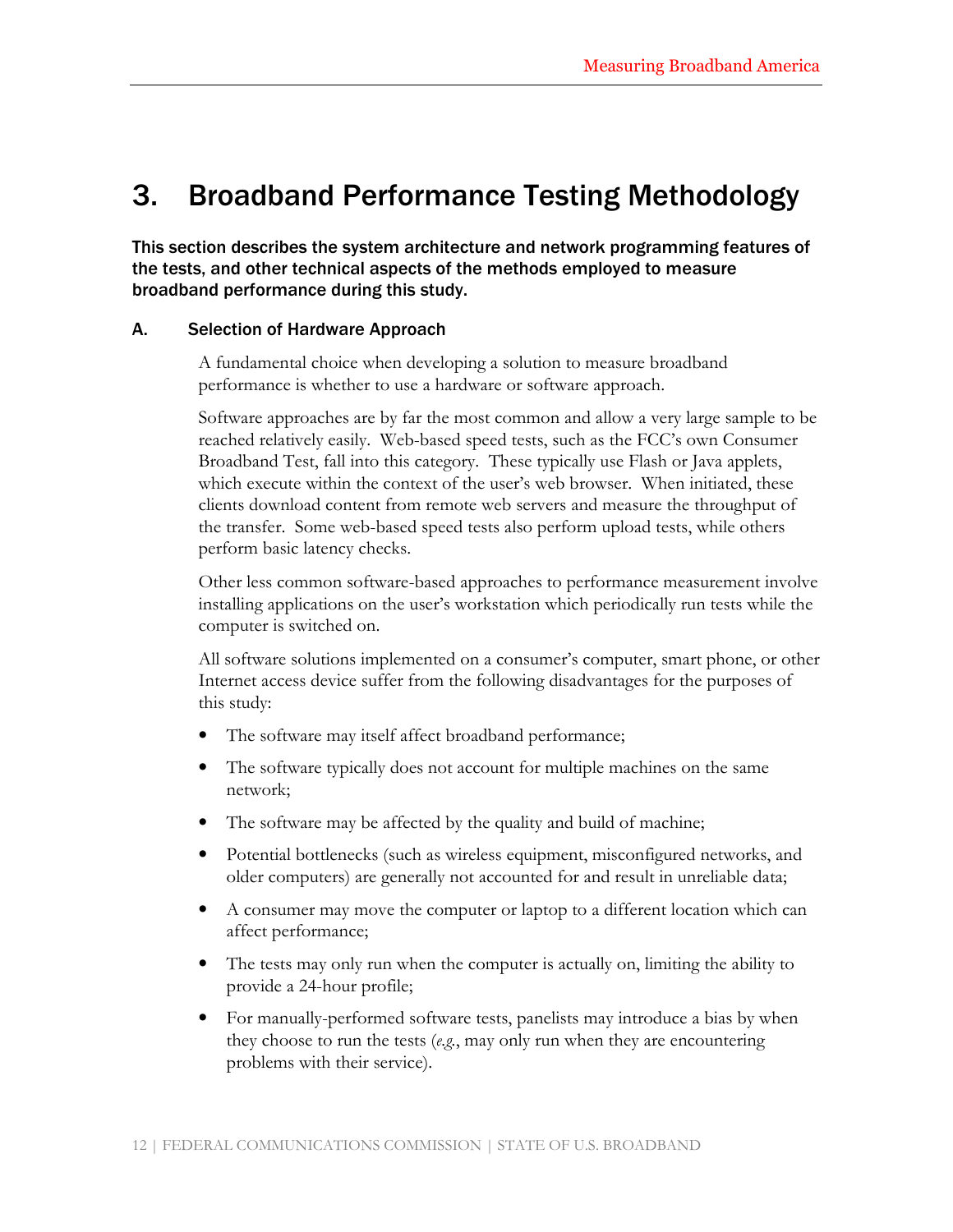In contrast, hardware approaches involve placing a device inside the user's home that is physically connected to the consumer's Internet connection, and periodically running tests to remote targets on the Internet. These hardware devices are not reliant on the user's workstation being switched on, and so allow results to be gathered throughout the day and night. The primary disadvantages of a hardware approach are that this solution is much more expensive than a software approach and requires installation of the hardware by the consumer or a third party.

# B. Design Principles and Technical Approach

For this test of broadband performance, the FCC adopted design principles that were previously developed by SamKnows in conjunction with their study of broadband performance in the U.K. The design principles comprise seventeen technical objectives:

|    | <b>Technical Objectives</b>                                                                                                                                          | <b>Methodological Accommodations</b>                                                                                                                                                                              |
|----|----------------------------------------------------------------------------------------------------------------------------------------------------------------------|-------------------------------------------------------------------------------------------------------------------------------------------------------------------------------------------------------------------|
| 1. | Must not change during the<br>monitoring period.                                                                                                                     | The Whitebox measurement process is<br>designed to provide automatic and<br>consistent monitoring throughout the<br>measurement period.                                                                           |
| 2. | Must be accurate and reliable.                                                                                                                                       | The hardware solution provides a<br>uniform and consistent measurement of<br>data across a broad range of<br>participants.                                                                                        |
| 3. | Must not interrupt or unduly<br>degrade the consumer's use of<br>the broadband connection.                                                                           | The volume of data produced by tests is<br>controlled to avoid interfering with<br>panelists' overall broadband experience,<br>and tests only execute when consumer is<br>not making heavy use of the connection. |
| 4. | Must not allow collected data to<br>be distorted by any use of the<br>broadband connection by other<br>applications on the host PC and<br>other devices in the home. | The hardware solution is designed not<br>to interfere with the host PC and is not<br>dependent on that PC.                                                                                                        |
| 5. | Must not rely on the<br>knowledge, skills and<br>participation of the consumer<br>for its ongoing operation once<br>installed.                                       | The Whitebox is "plug-and-play."<br>Instructions are graphics-based and the<br>installation process has been<br>substantially field tested.                                                                       |
| 6. | Must not collect data that might<br>be deemed to be personal to the<br>consumer without consent.                                                                     | The data collection process is explained<br>in plain language and consumers are<br>asked for their consent regarding the use<br>of their personal data as defined by any                                          |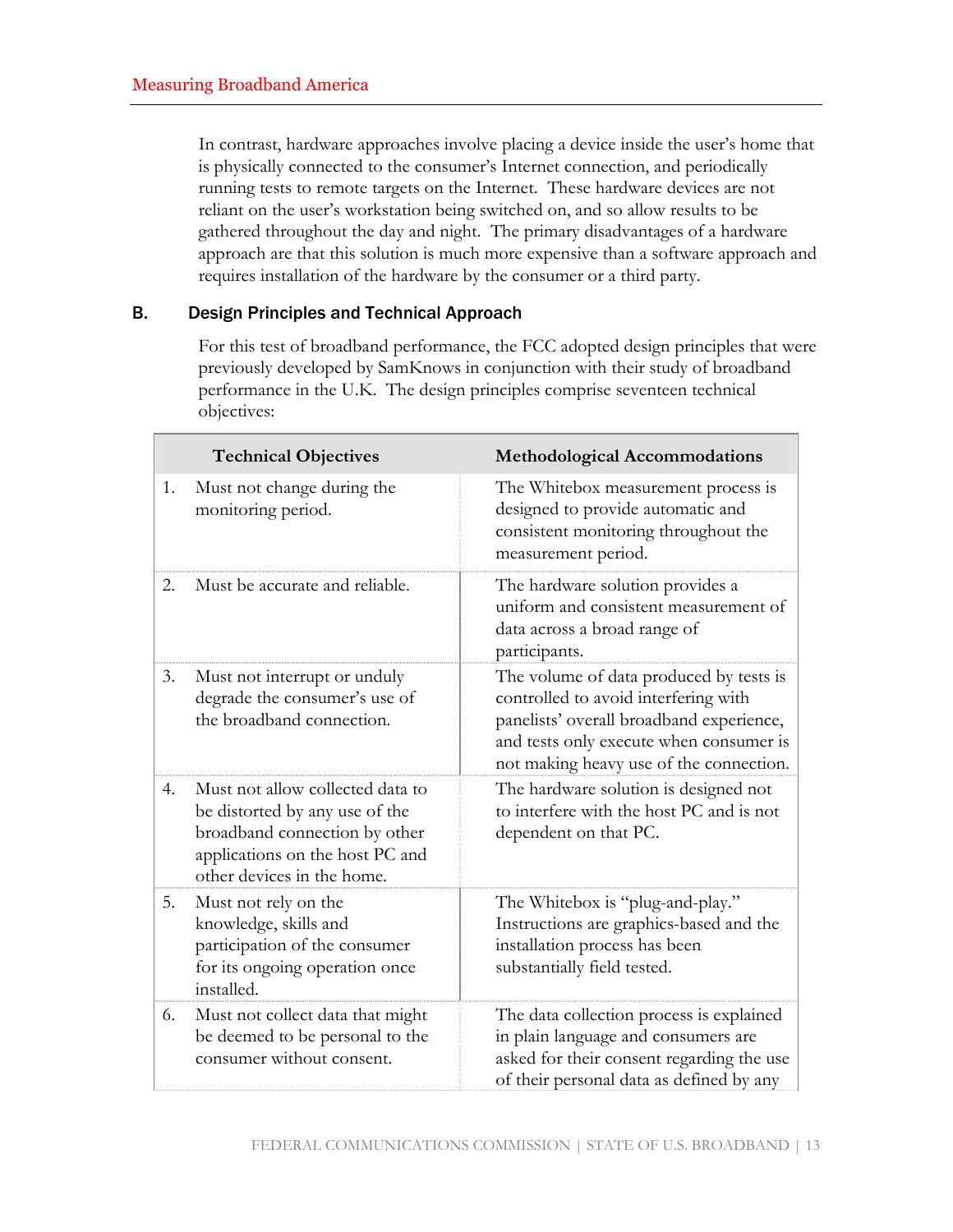|     |                                                                                                                                                                                                                                                                     | relevant data protection legislation.                                                                                                                                                                                                |
|-----|---------------------------------------------------------------------------------------------------------------------------------------------------------------------------------------------------------------------------------------------------------------------|--------------------------------------------------------------------------------------------------------------------------------------------------------------------------------------------------------------------------------------|
| 7.  | Must be easy for a consumer to<br>completely remove any<br>hardware and/or software<br>components if they do not wish<br>to continue with the research<br>program.                                                                                                  | Whiteboxes can be disconnected at any<br>time from the home network. As soon<br>as the route is reconnected the reporting<br>is resumed as before.                                                                                   |
| 8.  | Must be compatible with a wide<br>range of DSL, cable, and fiber-<br>to-the-home modems.                                                                                                                                                                            | Whiteboxes can be can connected to all<br>modem types commonly used to<br>support broadband services in the U.S.<br>either in an in-line or bridging mode.                                                                           |
| 9.  | Where applicable, must be<br>compatible with a range of<br>computer operating systems,<br>including, without limitation,<br>Windows XP, Windows Vista,<br>Windows 7, Mac OS and Linux.                                                                              | Whiteboxes are independent of the PC<br>operating system and therefore able to<br>provide testing with all devices<br>regardless of operating system.                                                                                |
|     | 10. Must not expose the volunteer's<br>home network to increased<br>security risk, <i>i.e.</i> , it should not<br>be susceptible to viruses, and<br>should not degrade the<br>effectiveness of the user's<br>existing firewalls, antivirus and<br>spyware software. | Most user firewalls, antivirus and<br>spyware systems are PC-based. The<br>Whitebox is plugged in to the<br>broadband connection "before" the PC.<br>Its activity is transparent and does not<br>interfere with those protections.   |
| 11. | Must be upgradeable from the<br>remote control center if it<br>contains any software or<br>firmware components.                                                                                                                                                     | The Whitebox can be completely<br>controlled remotely for updates without<br>involvement of the consumer PC,<br>providing the Whitebox is switched on<br>and connected.                                                              |
|     | 12. Must identify when a user<br>changes broadband provider or<br>package (e.g., by a reverse look<br>up of the consumer's IP address<br>to check provider, and by<br>capturing changes in modem<br>connection speed to identify<br>changes in package).            | Ensured regular data pool monitoring<br>for changes in speed, ISP, IP address or<br>performance, and flagged when a<br>panelist should notify and confirm any<br>change to their broadband service since<br>the last test execution. |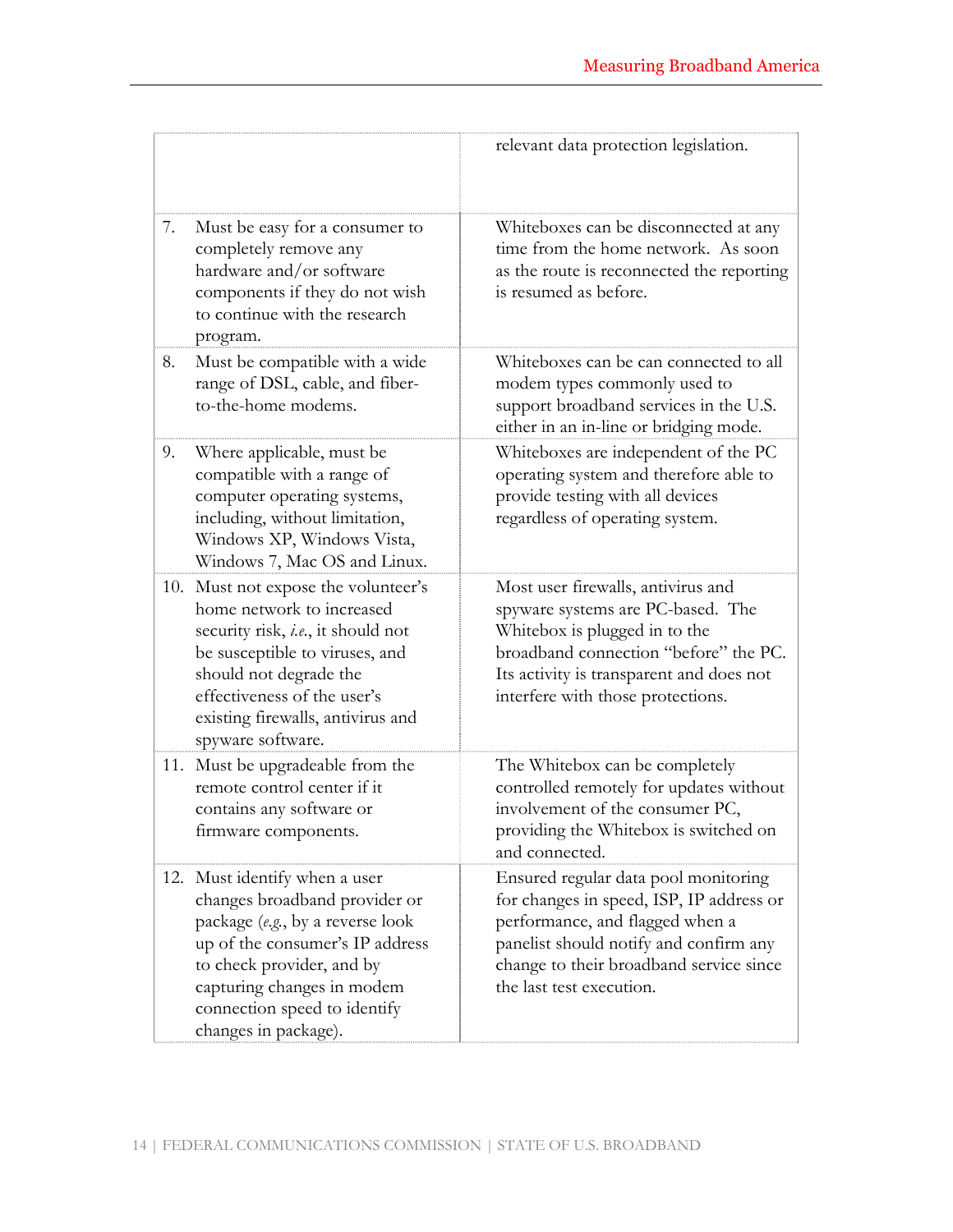$\overline{a}$ 

| 13. Must permit, in the event of a<br>merger between ISPs, separate<br>analysis of the customers of<br>each of the merged ISP's<br>predecessors.                                                                                                                   | Data are stored based on the ISP of the<br>panelist, and therefore can be analyzed<br>by individual ISP or as an aggregated<br>dataset.                                                                                                                                                                                                                                                                                                                                                                                                                                                                                                                              |
|--------------------------------------------------------------------------------------------------------------------------------------------------------------------------------------------------------------------------------------------------------------------|----------------------------------------------------------------------------------------------------------------------------------------------------------------------------------------------------------------------------------------------------------------------------------------------------------------------------------------------------------------------------------------------------------------------------------------------------------------------------------------------------------------------------------------------------------------------------------------------------------------------------------------------------------------------|
| 14. Must identify if the consumer's<br>computer is being used on a<br>number of different fixed<br>networks (e.g., if it is a laptop).                                                                                                                             | The Whiteboxes are broadband<br>dependent, not PC or laptop dependent.                                                                                                                                                                                                                                                                                                                                                                                                                                                                                                                                                                                               |
| 15. Must identify when a specific<br>household stops providing data.                                                                                                                                                                                               | The Whitebox needs to be connected<br>and switched on to push data. If it is<br>switched off or disconnected its absence<br>is detected at the next data push<br>process.                                                                                                                                                                                                                                                                                                                                                                                                                                                                                            |
| 16. Must not require an amount of<br>data to be downloaded which<br>may materially impact any data<br>limits, usage policy, or traffic<br>shaping applicable to the<br>broadband service.                                                                          | The data volume generated by the<br>information collected does not exceed<br>any policies set by ISPS. Panelists with<br>bandwidth restrictions can have their<br>tests set accordingly.                                                                                                                                                                                                                                                                                                                                                                                                                                                                             |
| 17. Must limit the possibility for<br>ISPs to identify the broadband<br>connections which form their<br>panel and therefore potentially<br>"game" the data by providing<br>different quality of service to<br>the panel members and to the<br>wider customer base. | ISPs signed a Code of Conduct <sup>18</sup> to<br>protect against gaming test results.<br>While the identity of each panelist was<br>made known to the ISP as part of the<br>speed tier validation process, the actual<br>Unit ID for the associated Whitebox<br>was not released to the ISP and specific<br>test results were not directly assignable<br>against a specific panelist. Moreover,<br>most ISPs had hundreds, and some had<br>more than 1,000, participating<br>subscribers spread throughout their<br>service territory, making it difficult to<br>improve service for participating<br>subscribers without improving service<br>for all subscribers. |

<sup>18</sup> Signatories to the Code of Conduct are: Adtran, AT&T, Cablevision, CenturyLink, Charter, Comcast, Corning, Cox, Fiber to the Home Council, Frontier, Georgia Tech, Insight, Intel, Mediacom, MIT, Motorola, National Cable Television Association (NCTA), Qwest, TimeWarner Cable, US Telecom, Verizon, and Windstream. A copy of the Code of Conduct is included as a Reference Document attached to this Appendix.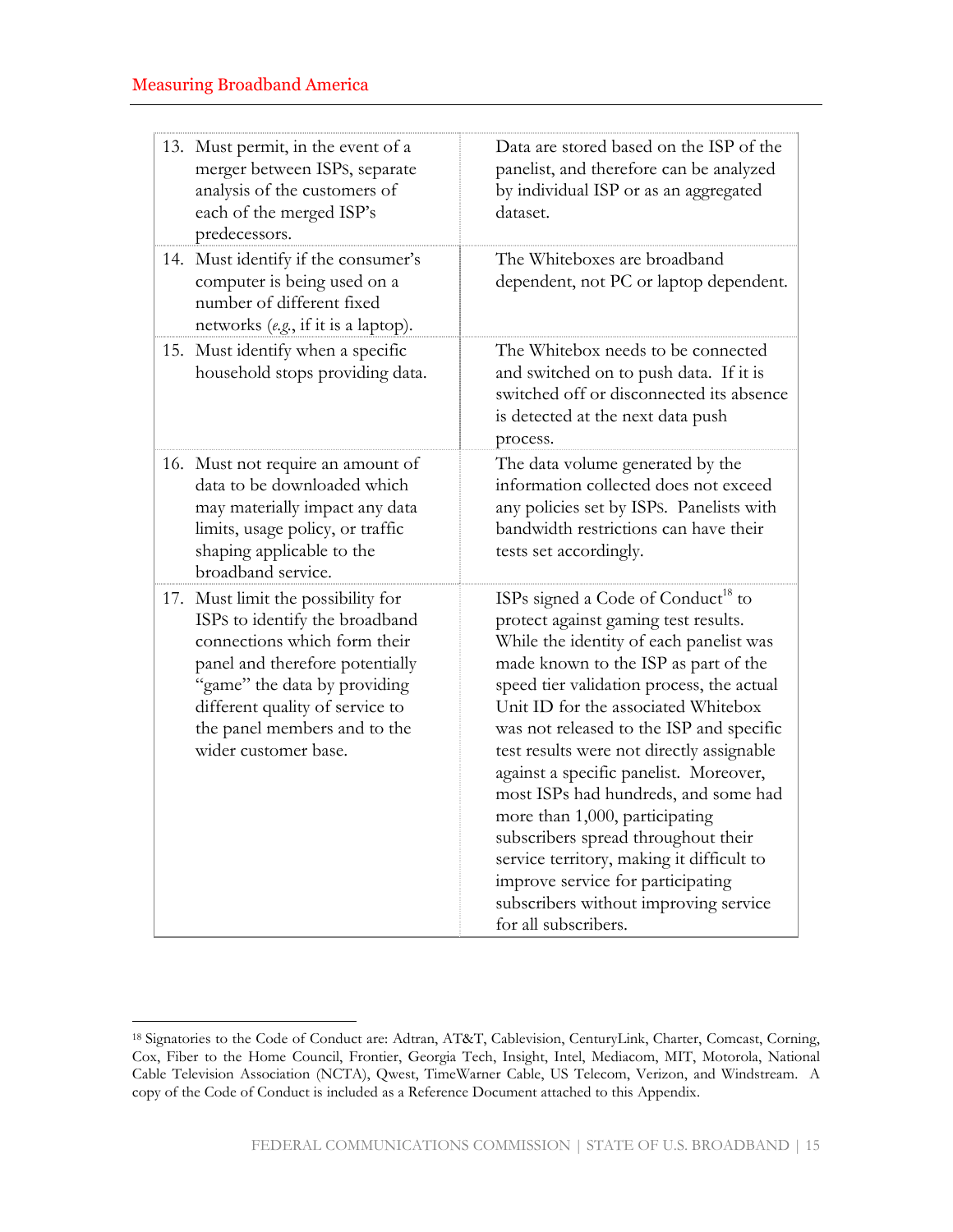# C. Testing Architecture

 $\overline{a}$ 

# i. Testing Architecture Overview

As illustrated below, the performance monitoring system comprised a distributed network of Whiteboxes in the homes of members of the volunteer consumer panel, and was used to accurately measure the performance of fixed broadband connections based on real-world usage. The Whiteboxes were controlled by a cluster of servers, which hosted the test scheduler and the reporting database. The data was collated on the reporting platform and accessed via a reporting interface<sup>19</sup> and secure FTP site. The system also included a series of speed-test servers, which the nodes called upon according to the test schedule.

<sup>19</sup> Each reporting interface included a data dashboard for the consumer volunteers, which provided statistics associated with their household's broadband performance as reported by the Whitebox.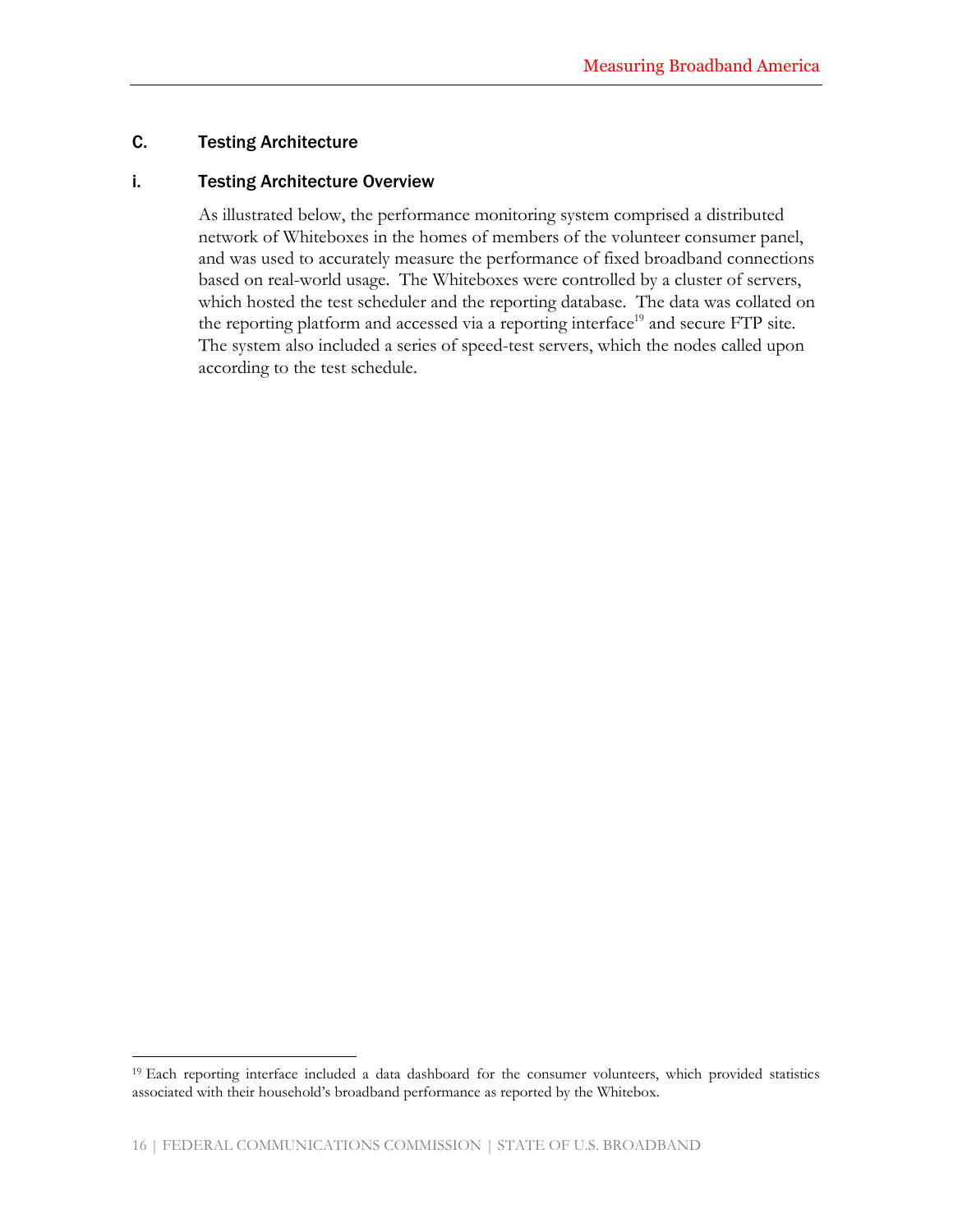

# ii. Approach to Testing and Measurement

Any network monitoring system needs to be capable of monitoring and executing tests 24 hours a day, 7 days a week. Similar to the method used by the television audience measurement industry, each panelist was equipped with a Whitebox, which functioned as a router and test platform, and was self-installed by each panelist as the first consumer premise equipment connected to the provider's network after the modem. The installation of the Whitebox directly after the consumer's home Internet connection ensured that tests could be run at any time the network was connected and powered, even if all home computers were switched off.

Firmware for the Whitebox routers was developed by SamKnows with the cooperation of NETGEAR, Inc. (NETGEAR). In addition to running the latest versions of the SamKnows testing software, the routers retained all of the native functionality of the NETGEAR consumer router.

The software that came pre-installed on each of the Whiteboxes was programmed to execute a series of tests designed to measure the key performance indicators (KPIs) of a broadband connection by simulating real world usage. The tests were a suite of applications, written in the programming language C by SamKnows, which were rigorously tested by the ISPS and other stakeholders. Whiteboxes have been shown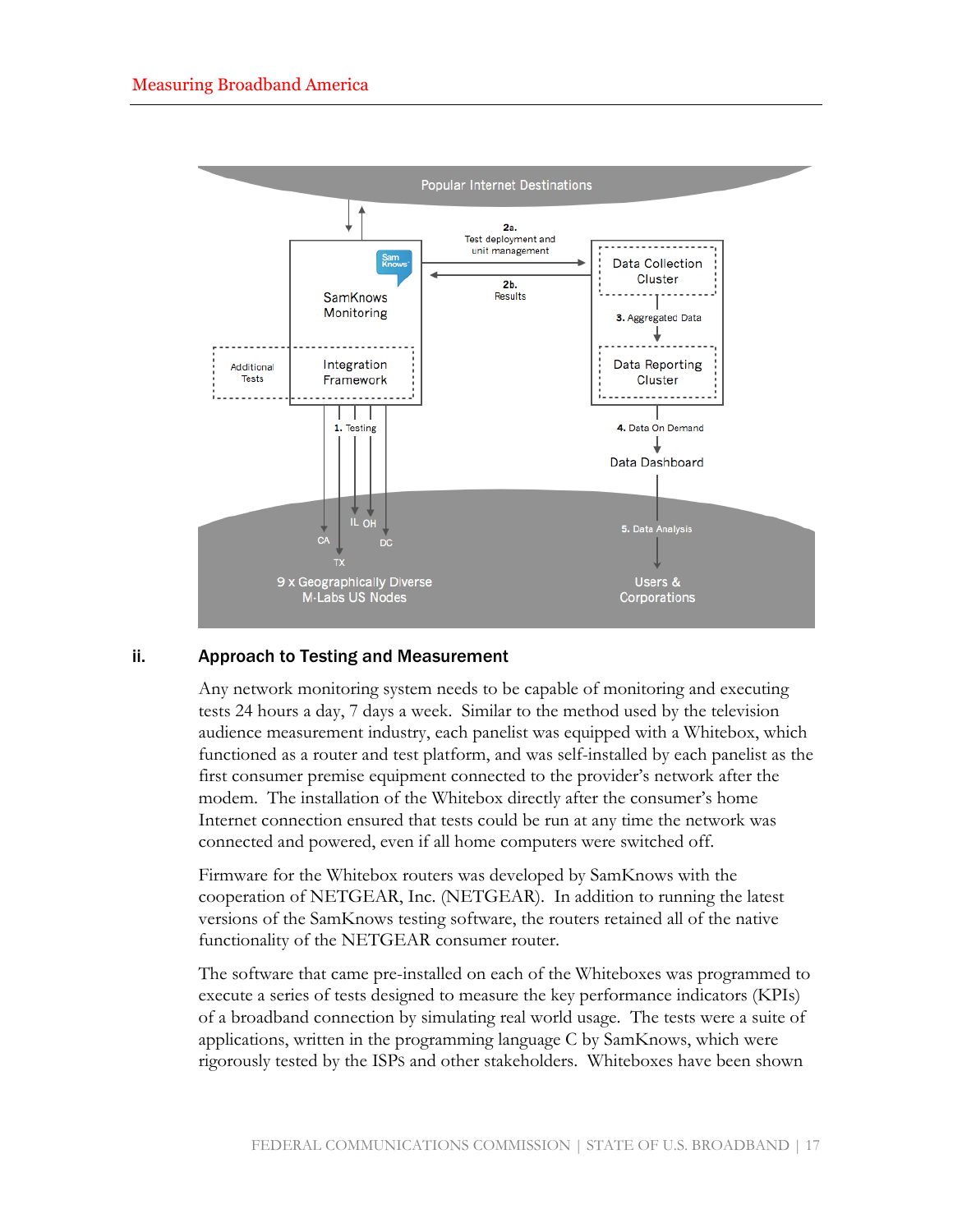to provide accurate information about lines with throughput rates in excess of 100 Mbps.

# iii. Home Deployment

The maintenance of the existing NETGEAR firmware and all of its features was intended to allow panelists to replace their existing routers with the Whitebox. If the panelist did not have an existing router and used only a modem, they were asked to install the Whitebox as per the regular NETGEAR instructions.

This approach was the default approach used across all ISPS and service tiers. However, this approach could not easily accommodate scenarios where the panelist had a combined modem/router supplied by their ISP that had specific features that the Whitebox could not provide. Two such scenarios were:

1. Some Verizon FiOS gateways utilizing a MoCA (Multimedia over Cable) interface; and

2. AT&T U-Verse gateways providing U-Verse specific features, such as IPTV.

In such scenarios the Whitebox was connected to the existing router/gateway and all devices connected through it. In order to prevent a "double-NAT" configuration issue, in which multiple routers on the same network perform Network Address Translation (NAT) making access to the interior (SamKnows) router difficult, the Whitebox was set to dynamically switch to operate as a transparent Ethernet bridge when deployed in these scenarios. All consumer configurations were evaluated and tested by participating ISPs to confirm their suitability.

Because the Whitebox could detect all wired and wireless traffic, no tests were performed when there was any Internet activity beyond a defined threshold value. This ensured both that testing did not interfere with consumer use of their Internet service and that any such use did not interfere with or invalidate testing.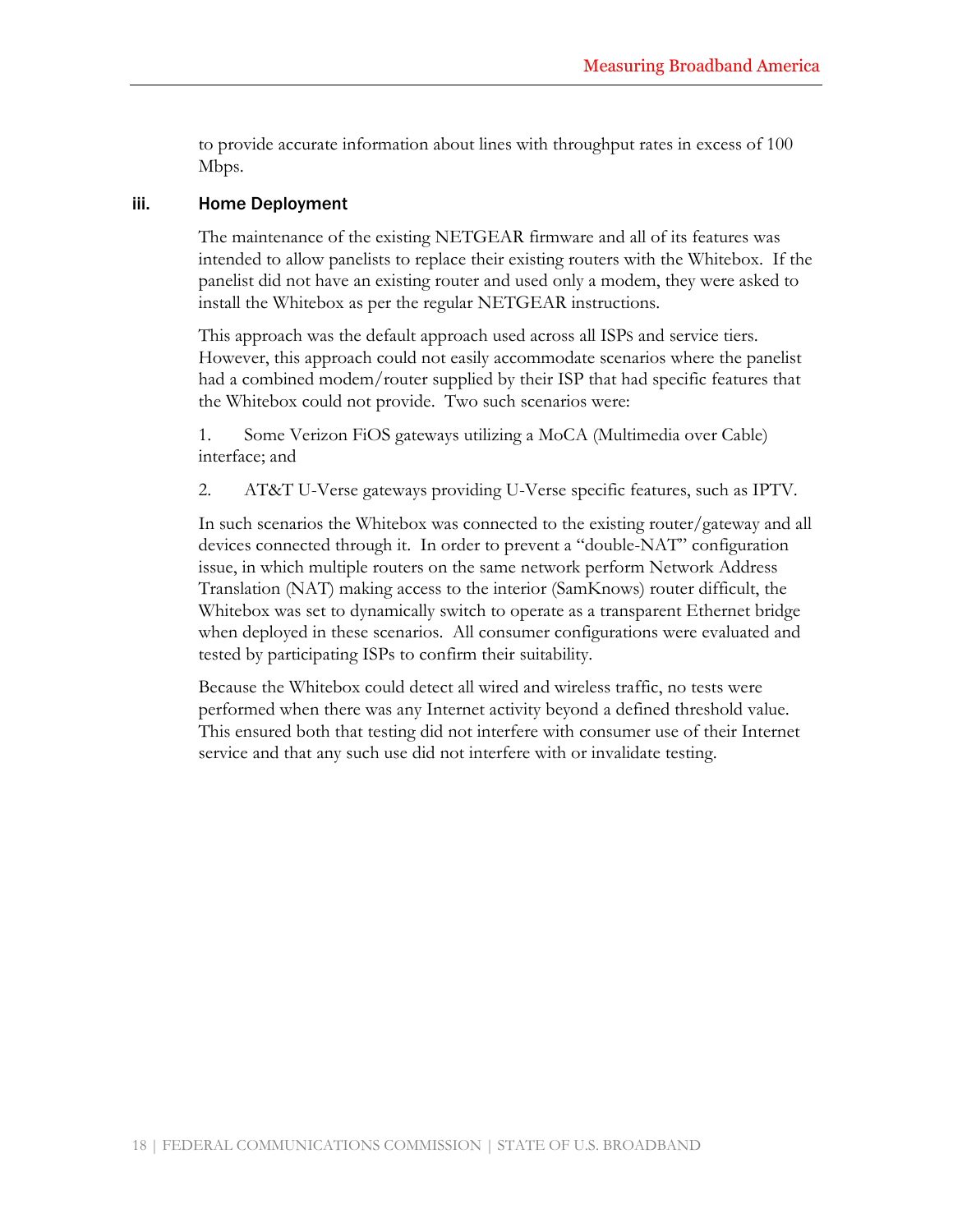## iv. Test Nodes (Off-Net and On-Net)

For the tests in this study, SamKnows employed nine core measurement or reference points that were distributed geographically across nine locations. These off-net measurement points were supplemented by additional measurement points located on the networks of some of the ISPs participating in this study. Together, the core measurement points were used to measure consumers' broadband performance between the gateway device and an available reference point that was closest in transit time to the consumer's address. The distribution of "off-net" primary reference points operated by M-Lab and "on-net" secondary reference points operated by broadband providers provided additional scientific checks and insight into broadband service performance within an ISP's network. In total, the following 147 measurement servers were deployed in conjunction with the program:

| Table 4: Number of Testing Servers Overall |  |
|--------------------------------------------|--|
|--------------------------------------------|--|

| <b>Server owner</b> | #              |
|---------------------|----------------|
| AT&T                | 9              |
| Cablevision         | $\overline{2}$ |
| CenturyLink         | 14             |
| Charter             | 5              |
| Comcast             | 35             |
| $\cos$              | 1              |
| Frontier            | 4              |
| Mediacom            | 1              |
| <b>MIT</b>          | 1              |
| M-Lab               | 48             |
| Qwest               | 5              |
| TimeWarner          | 13             |
| Verizon             | 5              |
| Windstream          | 4              |

## OFF-NET TEST NODES

The M-Lab infrastructure served as destinations for the remote tests during this study. Nodes were located in the following major U.S. Internet peering locations:

- New York, New York (2 peering points )
- Los Angeles, and Mountain View, California
- Seattle, Washington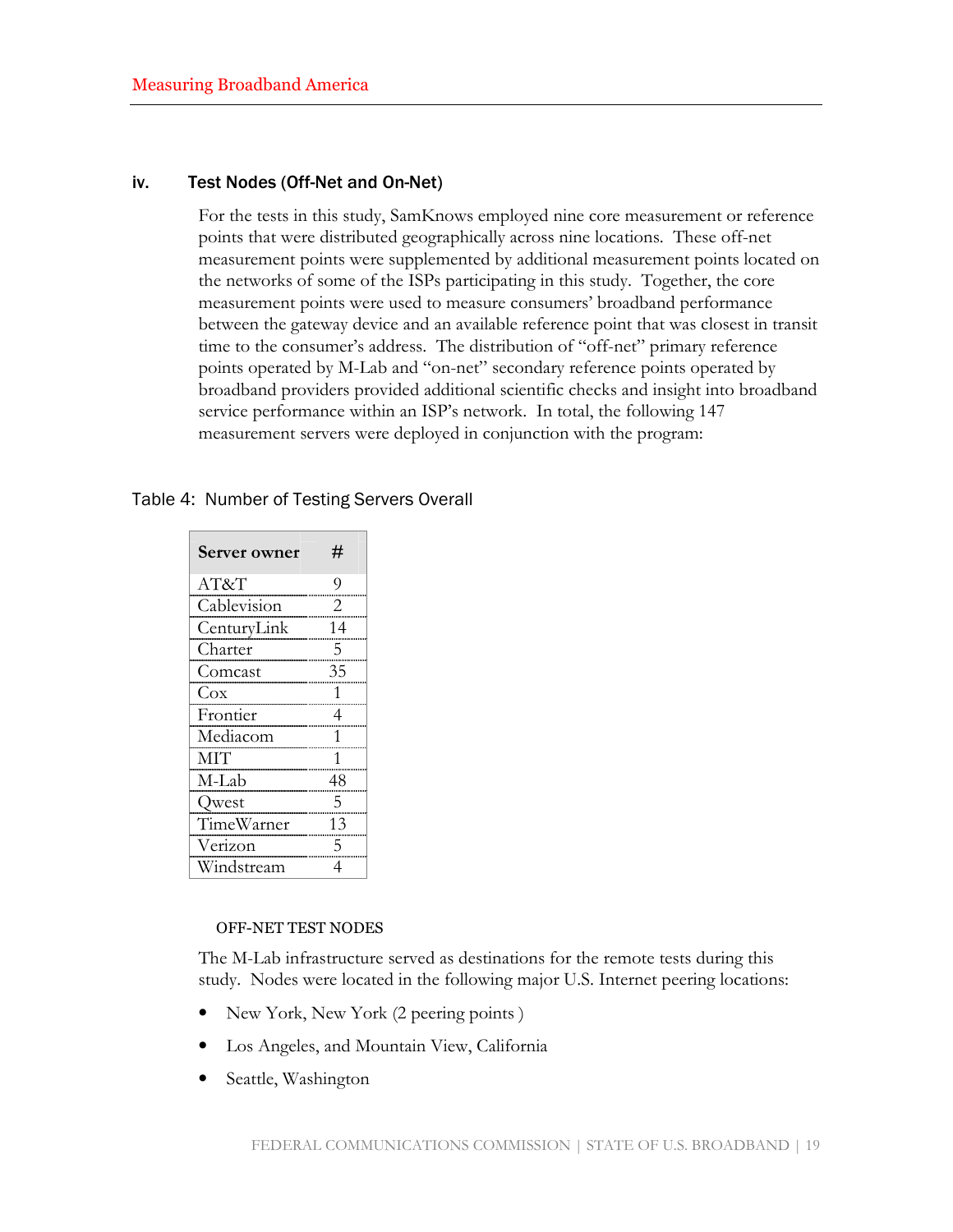- Dallas, Texas
- Chicago, Illinois
- Atlanta, Georgia
- Miami, Florida

# ON-NET TEST NODES

In addition to off-net nodes, some ISPs implemented their own on-net servers as an audit to the off-net nodes. Whiteboxes were instructed to test against the 'off-net' M-Lab nodes and the 'on-net' ISP nodes, when available.

The following ISPS provided on-net test nodes:

- AT&T
- **Cablevision**
- CenturyLink
- Charter
- Comcast
- Cox
- **Frontier**
- Mediacom
- Qwest
- TimeWarner Cable
- Verizon
- Windstream

The same suite of tests was scheduled for these on-net nodes as for the off-net nodes and the same server software developed by SamKnows was used regardless of whether the Whiteboxes were interacting with on-net or off-net nodes.

It is important to note that while these on-net test nodes were included in the testing, the results from these tests were used as a control set; the results presented in this study are based only on tests performed using off-net nodes. The actual results showed little difference in results obtained from on-net and off-net nodes, and the additional data from the on-net nodes provided a further confidence in test results. Results from both on-net and off-net nodes are included in the raw bulk data set. Test nodes were continually monitored for load and congestion; this end-to-end control of both the test node and Whitebox provided a high level of integrity in testing.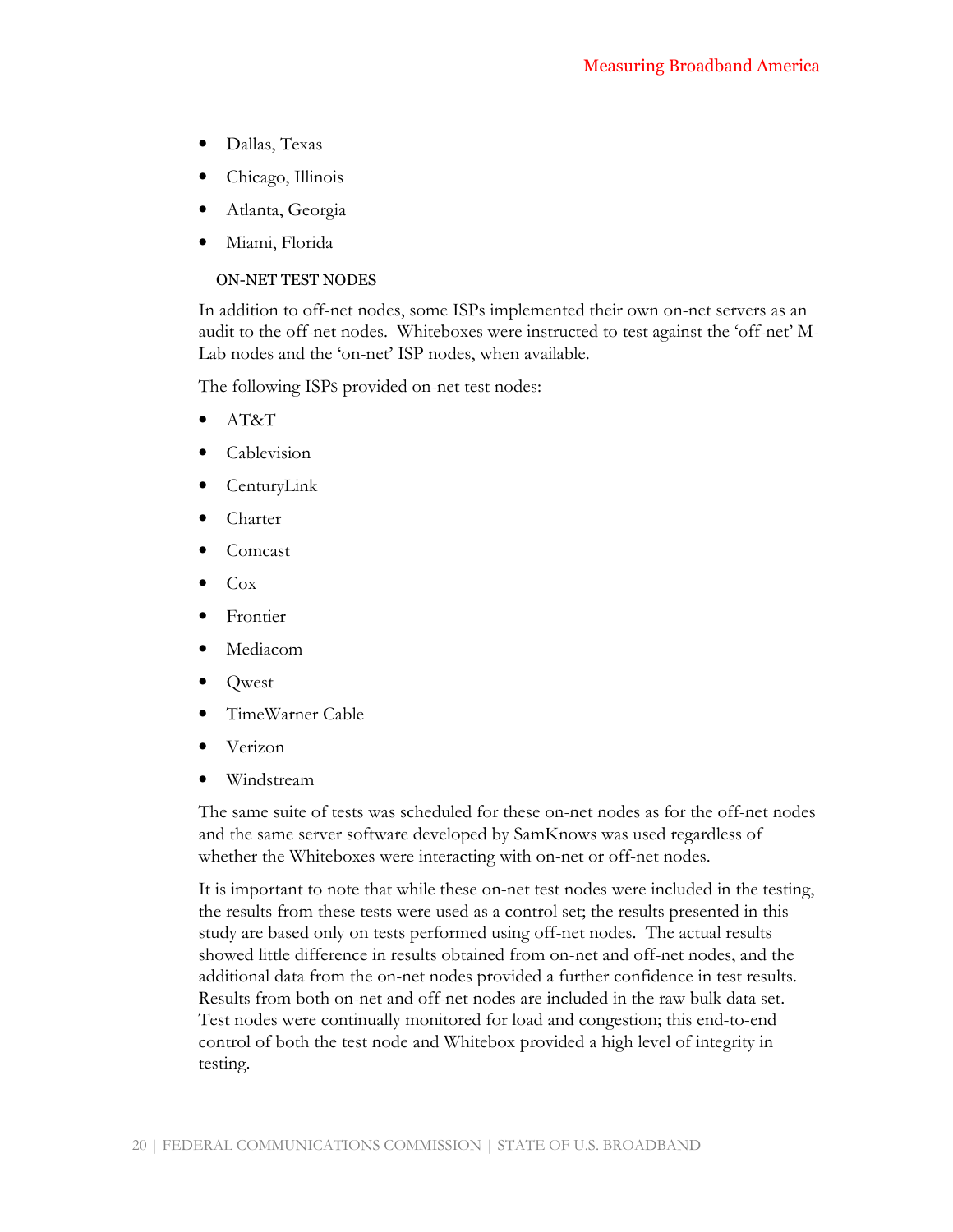## v. Test Node Selection

Having a geographically diverse set of test nodes would be of little use if the Whiteboxes running the test did not have a suitable mechanism to determine which node was the "best" to use. "Best" here is used to mean the node with the lowest round trip time between itself and the panelist's Whitebox.

The node actually selected might not always be the geographically closest test node to the panelist; the network route between the panelist's home and the test node will often travel via an indirect route that may take it through one or more cities. This might make another test node that is physically farther away preferable.

To identify nodes with the lowest round trip time, the Whitebox fetched a complete list of test nodes from the SamKnows infrastructure upon first execution of the test batch and performed a simple round trip time measurement to each. It then selected the test node with the lowest round trip time to test against from that point forward.

# D. SamKnows Methodology<sup>20</sup>

1

| <b>Test</b>            | Primary measure(s)                                                                                                   |
|------------------------|----------------------------------------------------------------------------------------------------------------------|
| Download speed         | Throughput in Megabits per second (Mbps)<br>utilizing three concurrent TCP connections                               |
| Upload speed           | Throughput in Mbps utilizing three<br>concurrent TCP connections                                                     |
| Web browsing           | The total time taken to fetch a page and all of<br>its resources from a popular website                              |
| <b>UDP</b> latency     | Average round trip time of a series of<br>randomly transmitted UDP packets<br>distributed over a long time frame     |
| <b>UDP</b> packet loss | Fraction of UDP packets lost from UDP<br>latency test                                                                |
| Video streaming        | The initial time to buffer, the number of<br>buffer under-runs and the total time for<br>buffer delays <sup>21</sup> |
| Voice over IP          | Upstream packet loss, downstream packet<br>loss, upstream jitter, downstream jitter,<br>round trip latency           |
| <b>DNS</b> resolution  | The time taken for the ISP's recursive DNS                                                                           |

Each deployed Whitebox performs the following tests:

<sup>&</sup>lt;sup>20</sup> Specific questions on test procedures may be addressed to team@SamKnows.com.

<sup>&</sup>lt;sup>21</sup> Only the total buffer delay is presented in the tabular results spreadsheet. Results of all tests are in the raw bulk data files.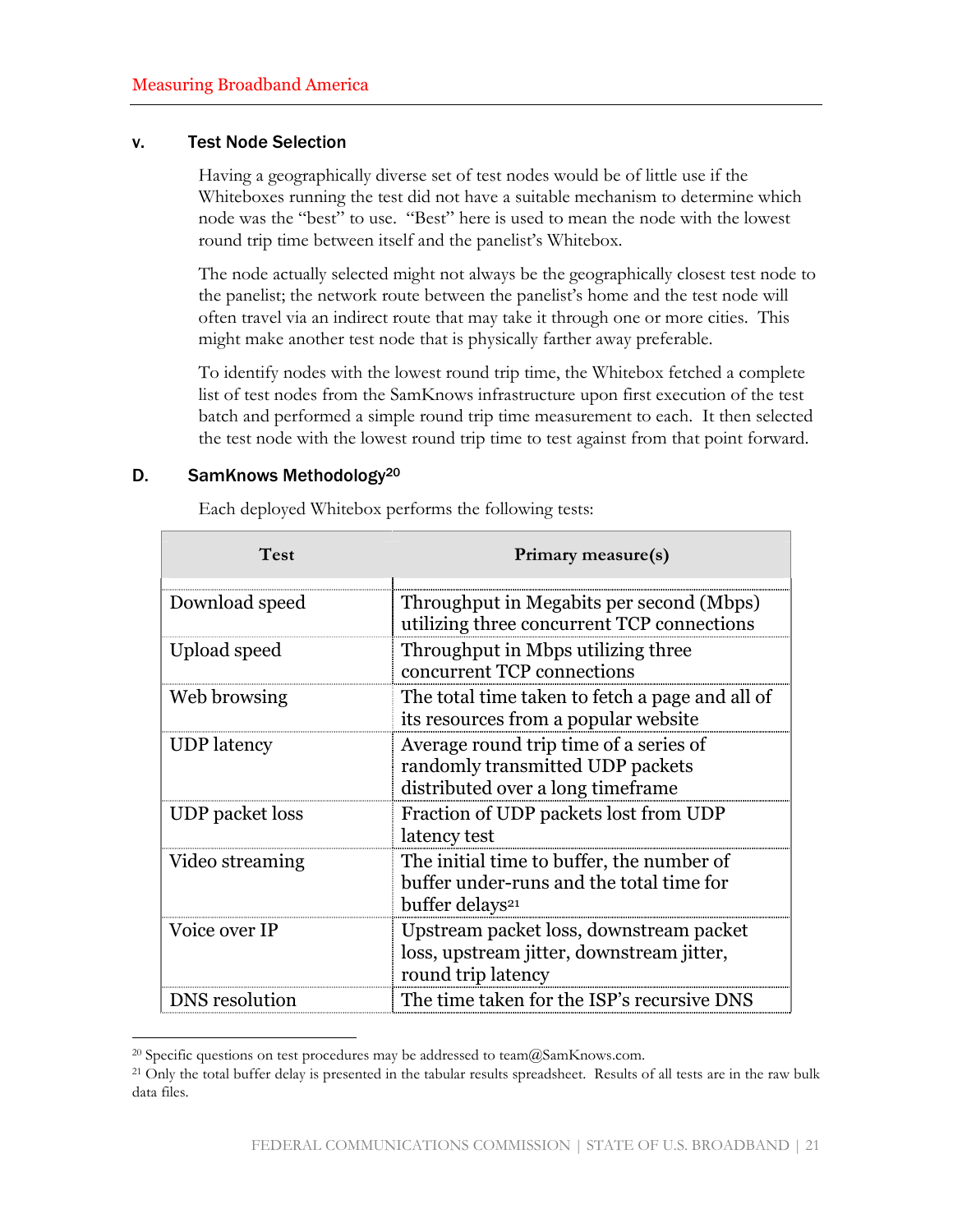|                            | resolver to return an A record for a popular<br>website domain name                                                                                         |
|----------------------------|-------------------------------------------------------------------------------------------------------------------------------------------------------------|
| <b>DNS</b> failures        | The percentage of DNS requests performed in<br>the DNS resolution test that failed                                                                          |
| <b>ICMP</b> latency        | The round trip time of five regularly spaced<br><b>ICMP</b> packets                                                                                         |
| <b>ICMP</b> packet loss    | The percentage of packets lost in the ICMP<br>latency test                                                                                                  |
| Latency under load         | The average round trip time for a series of<br>regularly spaced ICMP packets sent during<br>downstream/upstream sustained tests                             |
| Availability <sup>22</sup> | The total time the connection was deemed<br>unavailable for any purpose, which could<br>include a network fault or unavailability of a<br>measurement point |
| Consumption                | A simple record of the total bytes downloaded<br>and uploaded by the router                                                                                 |

The following sub-sections detail the methodology used in each of the individual tests.

# DOWNLOAD SPEED AND UPLOAD SPEED

These tests measured the download and upload throughput by performing multiple simultaneous HTTP GET and HTTP POST requests to a target test node.

Binary, non-zero content—herein referred to as the payload—was hosted on a web server on the target test node. The test operated for a fixed duration of 30 seconds. It also recorded average throughput at 5 second intervals during the test. The client attempted to download as much of the payload as possible for the duration of the test.

The test used three concurrent TCP connections (and therefore three concurrent HTTP requests) to ensure that the line was saturated. Each connection used in the test counted the numbers of bytes transferred and was sampled periodically by a controlling thread. The sum of these counters (a value in bytes) divided by the time elapsed (in microseconds) and converted to Mbps was taken as the total throughput of the line.

Factors such as TCP slow start and congestion were taken into account by repeatedly transferring small chunks (256 kilobytes, or kB) of the target payload before the real testing began. This 'warm up' period was said to have been completed when three

<sup>1</sup> <sup>22</sup> The measurement of availability provided a check on how often tests could not be run and was used as a quality metric overall, but was not used in analysis of broadband performance.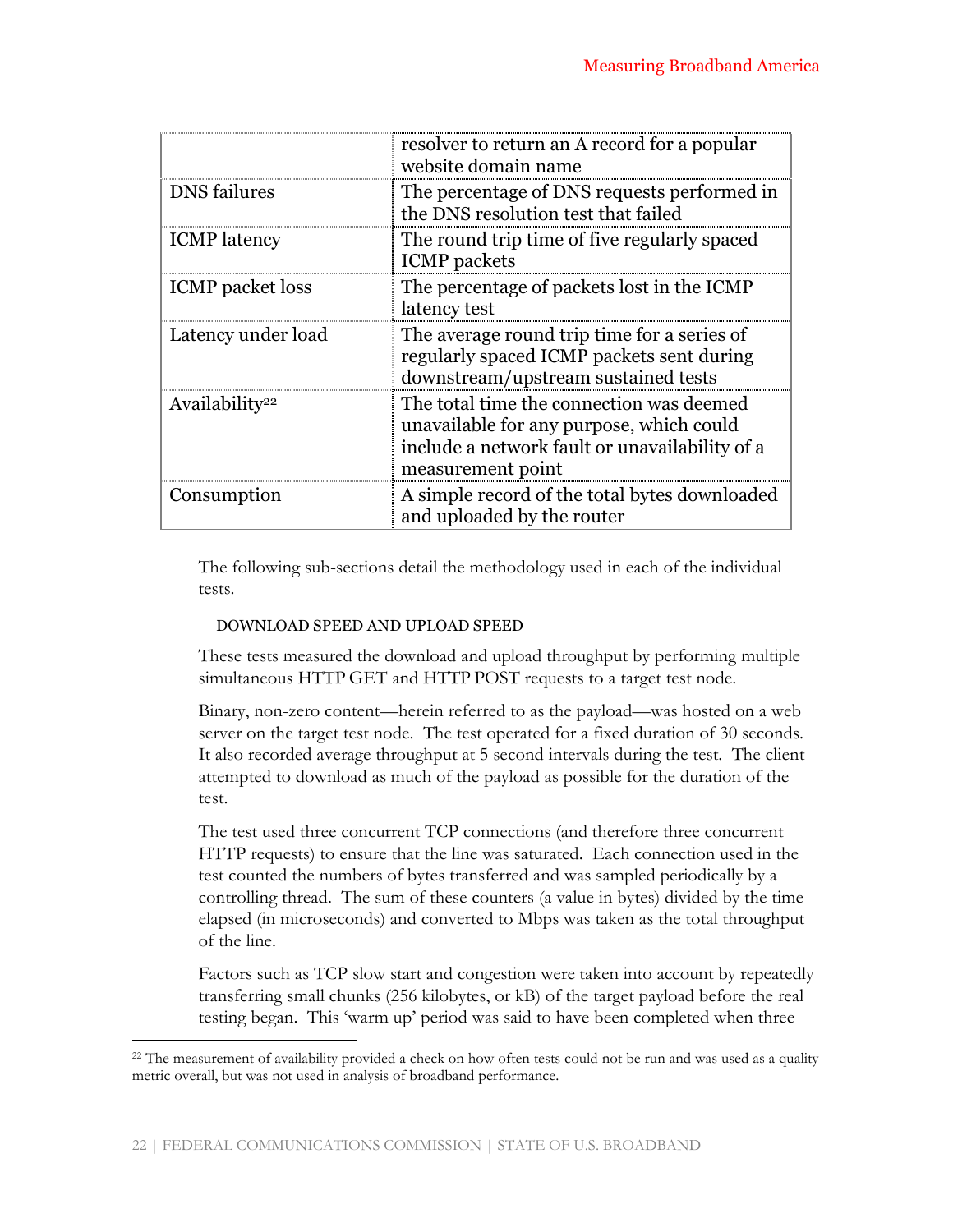consecutive chunks were transferred at within 10% of the speed of one another. All three connections were required to have completed the warm up period before the timed testing began. The 'warm-up' period was excluded from the measurement results.

Downloaded content was discarded as soon as it was received, and was not written to the file system. Uploaded content was generated and streamed on the fly from a random source.

## WEB BROWSING

The test recorded the averaged time taken to sequentially download the HTML and referenced resources for the home page of each of the target websites, the number of bytes transferred, and the calculated rate per second. The primary measure for this test was the total time taken to download the HTML front page for each web site and all associated images, JavaScript, and stylesheet resources. This test did not test against the centralized testing nodes; instead it tested against real websites, ensuring that the effects of content distribution networks and other performance enhancing factors could be taken into account.

Each Whitebox tested against the following 10 websites (derived from a list generated by Alexa of the top 20 websites in October 2010<sup>23</sup>):

- http://www.cnn.com
- http://www.youtube.com
- http://www.msn.com
- http://www.amazon.com
- http://www.yahoo.com
- http://www.ebay.com
- http://www.wikipedia.org
- http://www.facebook.com
- http://www.google.com
- http://www.netflix.com<sup>24</sup>

The results include the time taken for DNS resolution. The test used up to eight concurrent TCP connections to fetch resources from targets. The test pooled TCP

 $\overline{a}$ 

<sup>23</sup> See http://www.alexa.com/.

<sup>&</sup>lt;sup>24</sup> During March 2011 Netflix began enforcing the use of secure web connections to its main web site using TLS security. This was not compatible with the deployed Whitebox software. Consequently, Whitebox web connection requests were rejected, resulting in test failures being recorded in all results after this security feature was implemented. As a result, this website was excluded from this test.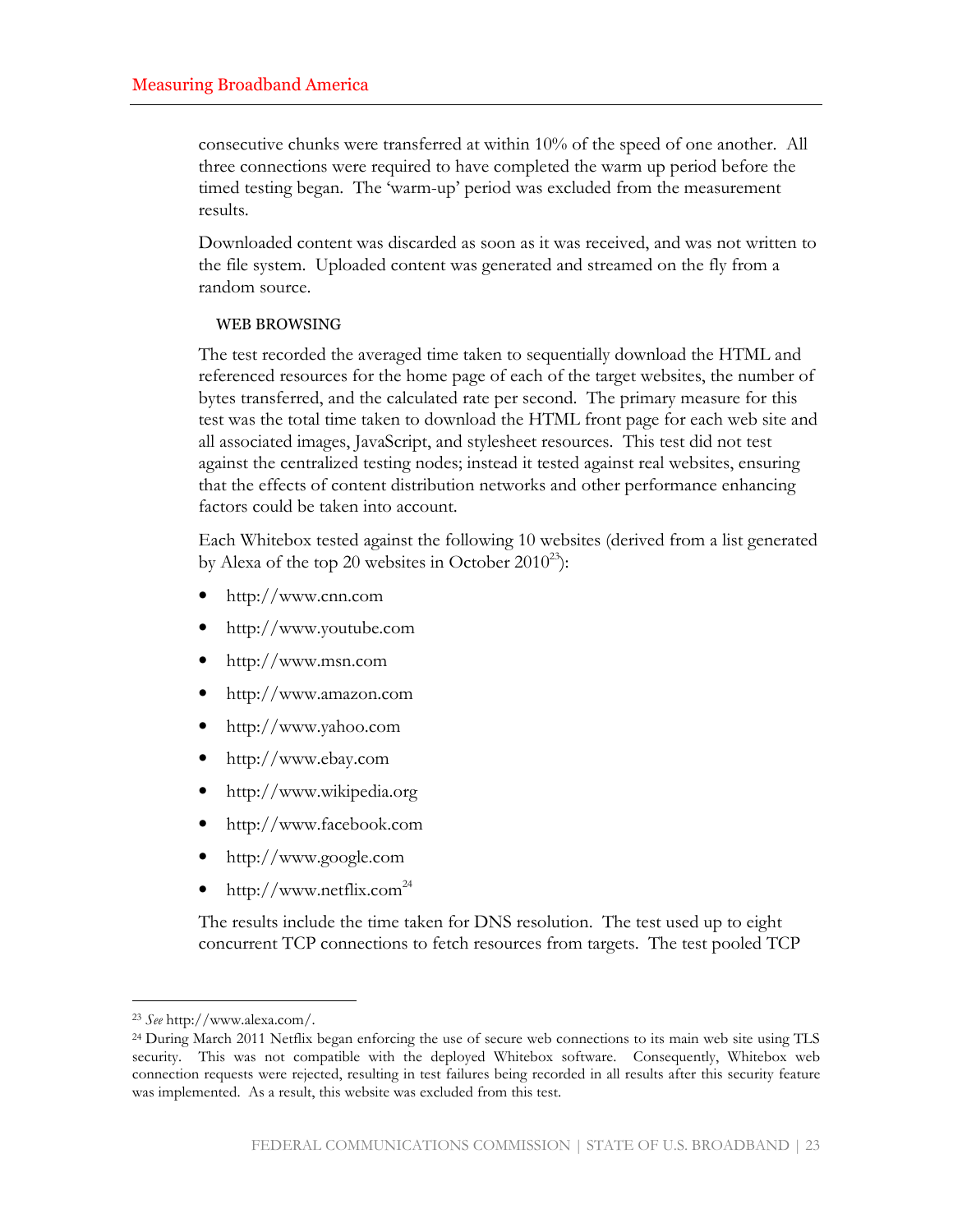connections and utilized persistent connections where the remote HTTP server supports them.

The client advertised the user agent as Microsoft Internet Explorer 8. Each website was tested in sequence and the results summed and reported across all sites.

## UDP LATENCY AND PACKET LOSS

These tests measured the round trip time of small UDP packets between the Whitebox and a target test node.

Each packet consists of an 8-byte sequence number and an 8-byte timestamp. If a packet was not received back within three seconds of sending, it was treated as lost. The test recorded the number of packets sent each hour, the average round trip time and the total number of packets lost. The test computed the summarized minimum, maximum, and mean from the lowest 99% of results, effectively trimming the top (*i.e.*, slowest)  $1\%$  of outliers.

The test operated continuously in the background. It was configured to randomly distribute the sending of the echo requests over a fixed interval of one hour, reporting the summarized results once the interval had elapsed. Approximately 600 packets were sent within a one hour period, with fewer packets sent if the line was not idle.

This test was started when the Whitebox booted and ran permanently as a background test.

# VIDEO STREAMING

For the purpose of the video streaming test, the intent was to simulate an end user viewing a streaming video online. This test emulated live video streaming rather than a service such as YouTube that employs a 'progressive download' approach.

The test operated over TCP and used a proprietary client and server side components. The client and server negotiated the test parameters at the start of each test.

A three-second playout buffer was configured and the client attempt to download data from the server at the maximum rate necessary to ensure that this buffer was never empty. A separate client-side thread consumed data from this buffer at a fixed rate, looking for buffer under-runs (which would manifest themselves to users as a pause in video). The Whitebox recorded the time to initial buffer, the total number of buffer under-runs and the total delay in microseconds due to these under-runs.

The test operated at four bit rates: 768 kilobits per second (kbps), 1.25 Mbps, 2.25 Mbps, and 3.75 Mbps.

## VOICE OVER IP

The test operated over UDP and, unlike the video streaming test, utilized bidirectional traffic, as is typical for voice calls.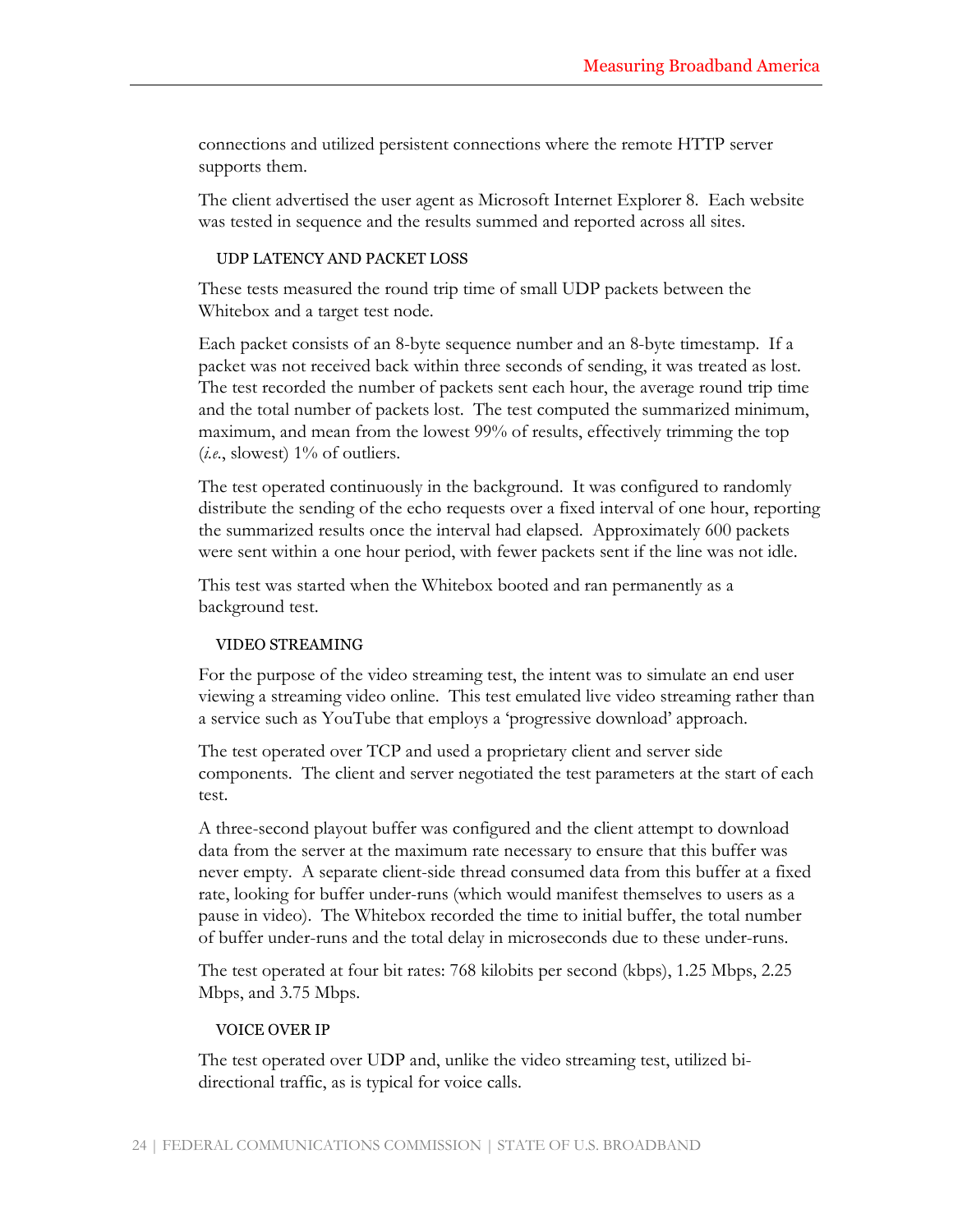The Whitebox would handshake with the server, and each would initiate a UDP stream with the other. The test used a 64 kbps stream with the same characteristics and properties (i.e., packet sizes, delays, bitrate) as the G.711 codec. The test measured jitter, delay and loss. These metrics were measured by subdividing the stream into blocks, and measuring the time taken to receive each block (as well as the difference between consecutive times).

Jitter was calculated using the PDV approach described in section 4.2 of RFC5481. The 99th percentile was recorded and used in all calculations when deriving the PDV.

## DNS RESOLUTION AND DNS FAILURES

These tests measured the DNS resolution time of an A record<sup>25</sup> query for the domains of the websites used in the web browsing test, and the percentage of DNS requests performed in the DNS resolution test that failed.

The DNS resolution test was targeted directly at the ISP's recursive resolvers. This circumvented any caching introduced by the panelist's home equipment (such as another gateway running in front of the Whitebox) and also accounted for panelists that might have configured the Whitebox (or upstream devices) to use non-ISP provided DNS servers. ISPS provided lists of their recursive DNS servers for the purposes of this study.

## ICMP LATENCY AND PACKET LOSS

These tests measured the round trip time (RTT) of ICMP echo requests in microseconds from the Whitebox to a target test node. The client sent 5 ICMP echo requests of 56 bytes to the target test node, waiting up to three seconds for a response to each. Packets that were not received in response were treated as lost. The mean, minimum, maximum, and standard deviation of the successful results were recorded.

## LATENCY UNDER LOAD

 $\overline{a}$ 

The latency under load test operated for the duration of the 30 second downstream and upstream speed tests, with results for upstream and downstream recorded separately. While the speed tests ran, the latency under load test sent 20 ICMP echo packets to the target server and measured the round trip time. Packets were spaced 500 milliseconds (ms) apart, and a 3 second timeout was used. The test recorded the mean, minimum and maximum round trip times in microseconds. The number of lost ICMP echo requests was also recorded.

This was an early version of the latency under load test and was incorporated following input from MIT. Enhancements to the test (such as making it use UDP datagrams rather than ICMP packets) will be incorporated into future versions.

 $^{25}$  An "A record" is the numeric IP address associated with a domain address such as www.fcc.gov.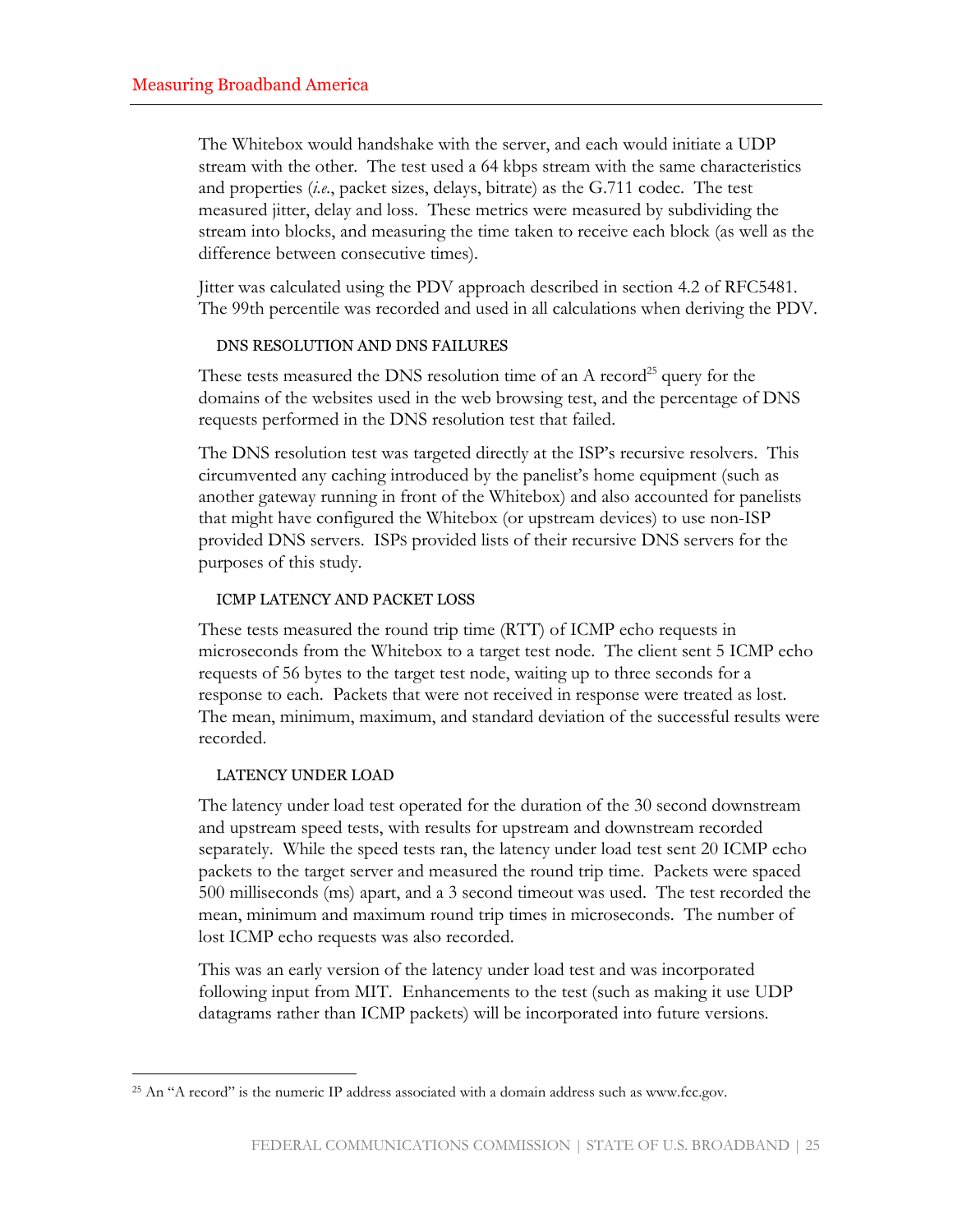# AVAILABILITY TEST

This test measured the availability of the network connection from the Whitebox to multiple target test nodes by sending and receiving TCP segments to a receiving server located on each test node.

The Whitebox established long-lived TCP connections to the server on each test node, periodically sending TCP packets containing a timestamp in microseconds.

The server echoed back the same data to the Whitebox and if it failed to respond or the connection was reset via TCP RST or FIN then the Whitebox would attempt to re-establish the connection. If the Whitebox was unable to re-establish the connection to all three servers simultaneously, it was inferred that Internet connectivity was at fault, and the test recorded a failure locally, along with a timestamp to record the time of failure.

To aid in diagnosing the point in the route to the target test nodes where connectivity failed, a traceroute was launched to all target test nodes, the results of which were stored locally until connectivity was resumed and the results could be submitted.

This test was started when the Whitebox booted, and ran permanently as a background test.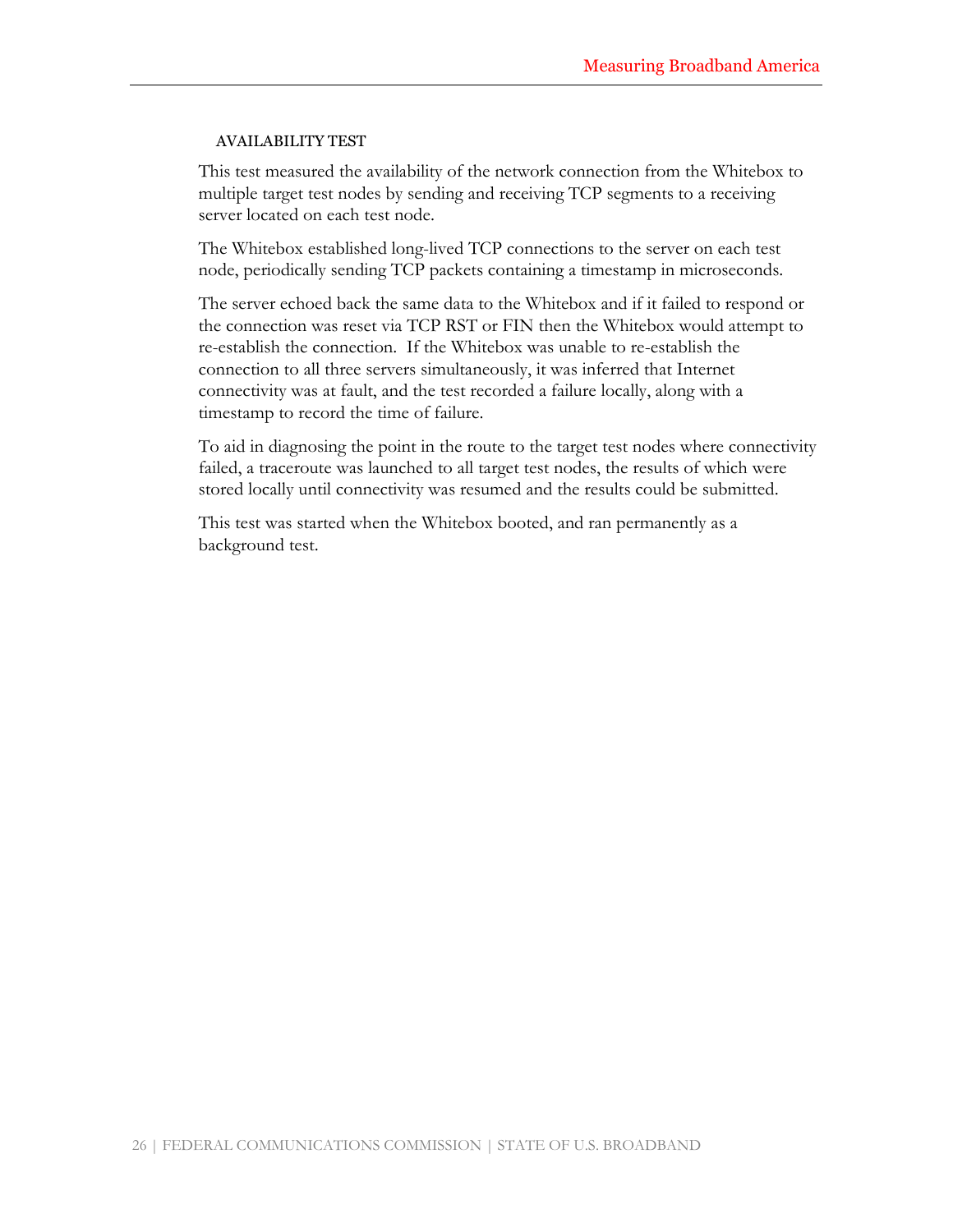| Test                           | Target(s)                                 | Duration                                                     | Total Est.<br>Daily Volume                                                                        |
|--------------------------------|-------------------------------------------|--------------------------------------------------------------|---------------------------------------------------------------------------------------------------|
| Web browsing                   | 10 popular US websites                    | Est. 30 seconds                                              | 80 MB                                                                                             |
|                                | 1 off-net test node                       | Fixed 10 seconds at 768kbps,<br>1.25Mbps, 2.25Mbps, 3.75Mbps | 60 MB                                                                                             |
| Video streaming <sup>1</sup>   | 1 on-net test node                        | Fixed 10 seconds at 768kbps,<br>1.25Mbps, 2.25Mbps, 3.75Mbps | 60 MB                                                                                             |
| Voice over IP                  | 1 on-net test node                        | Fixed 30 seconds at 64k                                      | $1$ MB                                                                                            |
|                                | 1 off-net test node                       | Fixed 30 seconds at 64k                                      | 1 MB                                                                                              |
|                                | 1 off-net test node                       | Fixed 30 seconds***                                          | 4.5 GB at 50Mbps<br>1.72 GB at 20Mbps<br>858 MB at 10Mbps<br>357 MB at 3Mbps<br>129 MB at 1.5Mbps |
| Download speed <sup>2, 3</sup> | 1 on-net test node                        | Fixed 30 seconds***                                          | 4.5 GB at 50Mbps<br>1.72 GB at 20Mbps<br>858 MB at 10Mbps<br>357 MB at 3Mbps<br>129 MB at 1.5Mbps |
|                                | 1 off-net test node                       | Fixed 30 seconds***                                          | 174 MB at 2Mbps<br>87 MB at 1Mbps<br>44 MB at 0.5Mbps                                             |
| Upload speed <sup>2, 3</sup>   | 1 on-net test node                        | Fixed 30 seconds***                                          | 174 MB at 2Mbps<br>87 MB at 1Mbps<br>44 MB at 0.5Mbps                                             |
|                                | 1 off-net test node                       | Permanent                                                    | $1$ MB                                                                                            |
| <b>UDP</b> latency             | 1 on-net test node                        | Permanent                                                    | 1 MB                                                                                              |
| UDP packet loss                | 1 off-net test node<br>1 on-net test node | Permanent<br>Permanent                                       | $N/A$ (uses above)<br>$N/A$ (uses above)                                                          |
| Consumption                    | N/A                                       | N/A                                                          | N/A                                                                                               |
| Availability                   | 3 off-net test nodes                      | Permanent                                                    | $1$ MB                                                                                            |
| <b>DNS</b> resolution          | 10 popular US websites                    | Est. 3 seconds                                               | $0.3 \text{ MB}$                                                                                  |
| <b>DNS</b> failures            | 10 popular US websites                    | N/A (As DNS resolution)                                      |                                                                                                   |
| <b>ICMP</b> latency            | 1 off-net test node<br>1 on-net test node | Est. 5 seconds                                               | .3MB                                                                                              |
| Latency under Load             | 1 off-net test node<br>1 on-net test node | Est. 5 seconds                                               | .3MB                                                                                              |
| ICMP packet loss               | 1 off-net test node<br>1 on-net test node | $N/A$ (As ICMP latency)                                      | $N/A$ (uses above)                                                                                |

# Table 5: Estimated Total Traffic Volume Generated by Test

1 Video streaming rates: Lines will only stream the rates they are capable of, according to the latest speed test results. If a rate is deemed unreachable (e.g. a 3.75Mbps rate on a 1Mbps line), then it will be skipped.

2 Download/upload daily volumes are estimates based upon likely line speeds. All tests operated at maximum line rate so actual consumption may vary.

<sup>3</sup> Frequency: twice every hour. All other tests report results once per hour.

In addition to the tests described above, for 60 seconds prior to and during testing, a 'threshold manager' service on the Whitebox monitored the inbound and outbound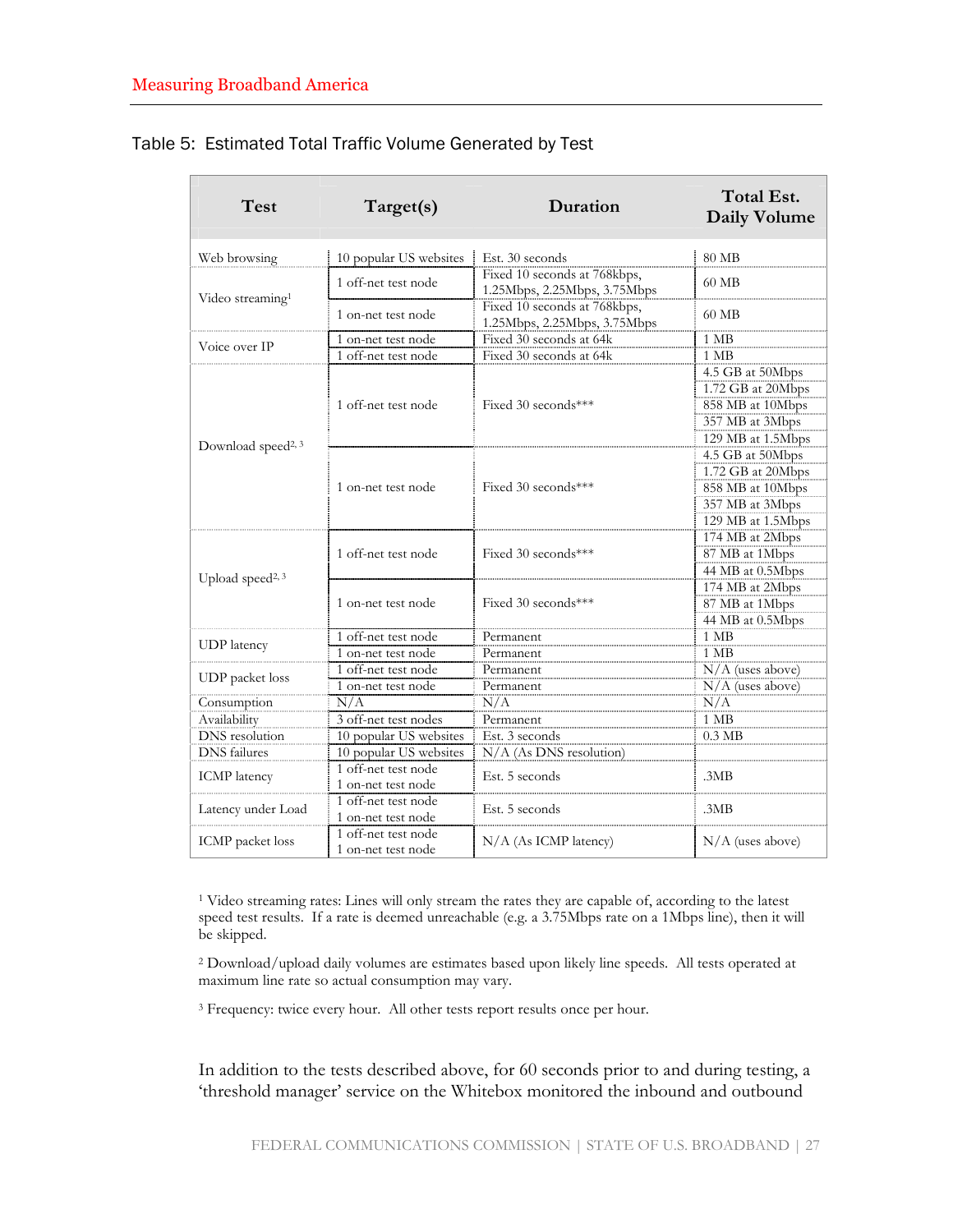traffic across the WAN interface to calculate if a panelist was actively using the Internet connection. The threshold for traffic was set to 64 kbps downstream and 32 kbps upstream. Statistics were sampled and computed every 10 seconds. If either of these thresholds was breached, the test was delayed for a minute and the process repeated. If the connection was being actively used for an extended period of time, this pause and retry process would continue for up to 5 times before the entire test cycle was abandoned.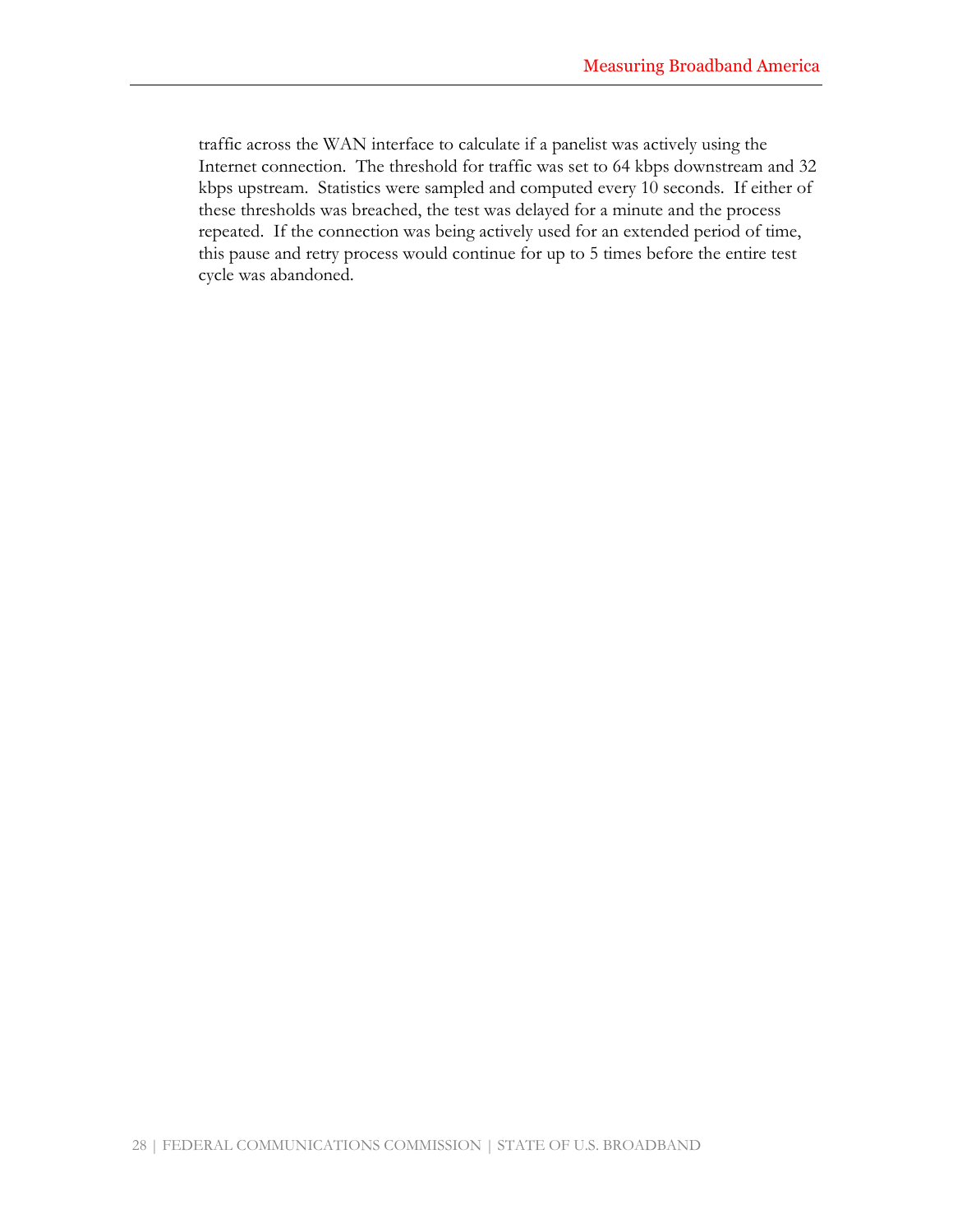# 4. Data Processing and Analysis of Test Results

This section describes the background to the categorization of data gathered for this report, and the methods employed to collect and analyze the test results.

# A. Background

# i. Time of Day

One of the key factors that affects broadband performance is usage-based congestion. At peak hours, defined for this study as the period on weekdays between 7:00 pm and 11:00 pm local time, there are more people attempting to use the Internet simultaneously, giving rise to the potential for congestion if any of these points are provisioned on a contended basis. When congestion occurs, users' performance will suffer.

# II. ISP and Service Tier

A sufficient sample size is necessary to allow meaningful statistical analysis and the ability to robustly compare the performance of specific ISP packages. The study achieved statistically meaningful sample sizes for the following download and upload speeds $^{26}$  (listed in alphabetical order):

# Download Speeds:

- AT&T DSL's 768 kbps, 1.5 Mbps, 3 Mbps, and 6 Mbps tiers;
- AT&T U-verse's 1.5 Mbps, 3 Mbps, 6 Mbps, 12 Mbps, 18 Mbps, and 24 Mbps tiers;
- Cablevision's 15 Mbps and 30 Mbps tiers;
- CenturyLink's 1.5 Mbps, 3 Mbps, 5 Mbps, and 10 Mbps tiers;
- Charter's 12 Mbps, 18 Mbps, and 47 Mbps tiers;
- Comcast's 1 Mbps, 6 Mbps, 12 Mbps, 16 Mbps, 22 Mbps, and 24 Mbps tiers;
- Cox's 3 Mbps, 12 Mbps, 15 Mbps, 16 Mbps, 20 Mbps, and 25 Mbps tiers;
- Frontier's 3 Mbps tier;
- Insight's 10 Mbps tier;

 $\overline{a}$ 

<sup>&</sup>lt;sup>26</sup> Due to the large number of different combinations of upload/download speed tiers supported by ISPs where, for example, a single download speed might be offered paired with multiple upload speeds or vice versa, upload and download test results were analyzed separately to produce enough samples to provide statistically valid data.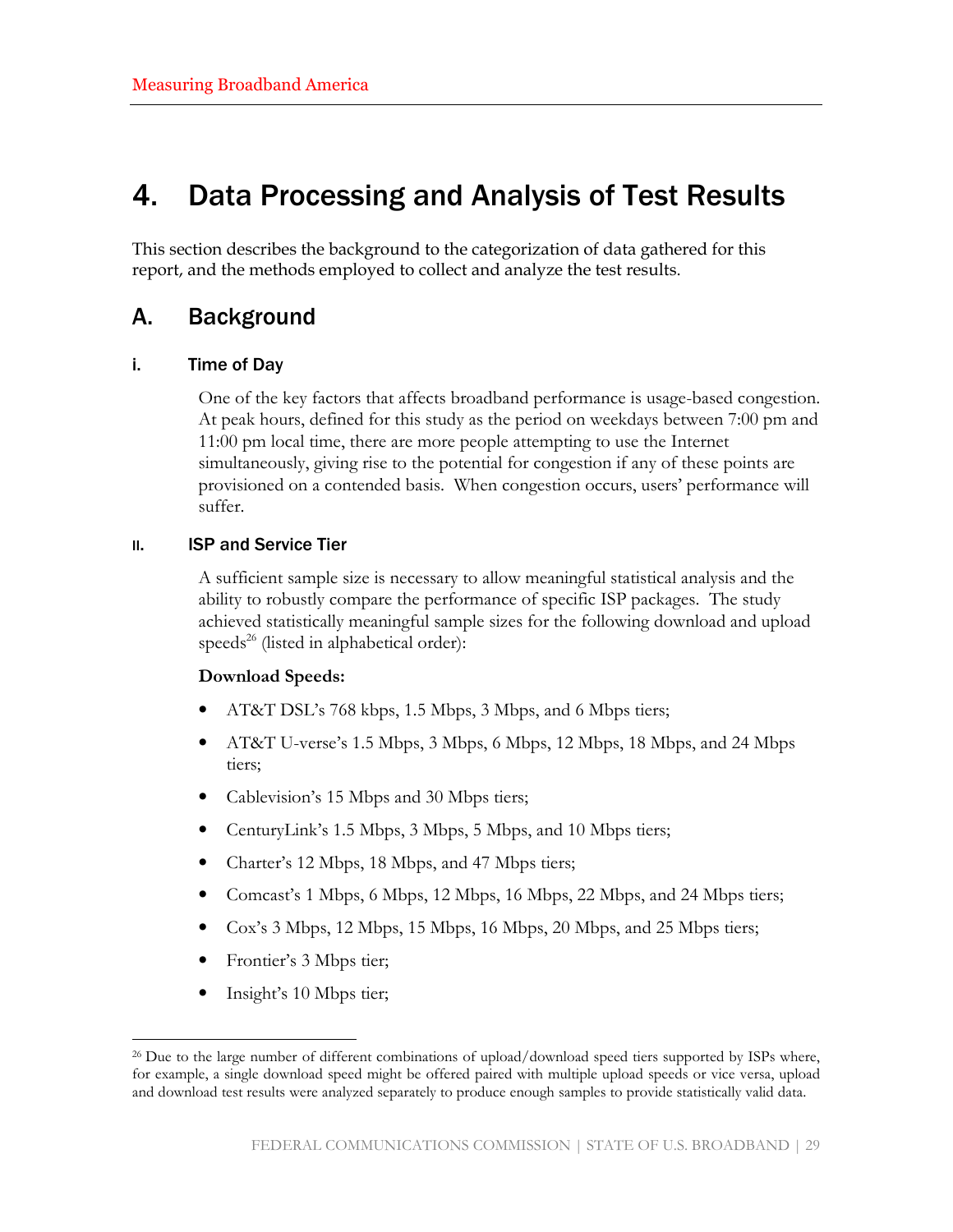- Mediacom's 12 Mbps tier;
- Qwest's 1.5 Mbps, 7 Mbps, 12 Mbps, and 20 Mbps tiers;
- TimeWarner Cable's 768 kbps, 2 Mbps, 7 Mbps, 10 Mbps, and 15 Mbps tiers;
- Verizon DSL's 0.768 Mbps, 1 Mbps, 1.5 Mbps, 3 Mbps, and 7 Mbps tiers;
- Verizon Fiber's 10 Mbps, 15 Mbps, 20 Mbps, 25 Mbps, and 35 Mbps tiers; and
- Windstream's 1.5 Mbps, 3 Mbps, 6 Mbps and 12 Mbps tiers.

# Upload Speeds:

- AT&T DSL's 128 kbps, 256 kbps, 384 kbps, 512 kbps, and 768 kbps tiers;
- AT&T U-verse's 1 Mbps, 1.5 Mbps, and 3 Mbps tiers;
- Cablevision's 2 Mbps and 5 Mbps tiers;
- CenturyLink's 256 kbps, 512 kbps, 640 kbps, 768 kbps, and 896 kbps tiers;
- Charter's 1 Mbps, 2 Mbps, and 3 Mbps tiers;
- Comcast's 384 kbps, 1 Mbps, 2 Mbps, 4 Mbps, and 5 Mbps tiers;
- Cox's 384 kbps, 1 Mbps, 1.5 Mbps, 2 Mbps, and 4 Mbps tiers;
- Frontier's 384 kbps tier;
- Insight's 1 Mbps tier;
- Mediacom's 1 Mbps tier;
- Qwest's 896 kbps tier;
- TimeWarner's 384 kbps, 512 kbps, 768 kbps, 1 Mbps, 2 Mbps, and 5 Mbps tiers;
- Verizon DSL's 128 kbps, 384 kbps, and 768 kbps tiers;
- Verizon Fiber's 2 Mbps, 5 Mbps, 15 Mbps, 25 Mbps, and 35 Mbps tiers; and
- Windstream's 768 kbps tier.

Statistical averages for the validated March 2011 data are found at: http://www.data.fcc.gov/downloads/measuring-broadband-america/statisticalaverages-2011.xls. The results within these bands are further broken out by ISP and service tier. Where an ISP does not offer a service tier within a specific band or a representative sample could not be formed for tier(s) in that band, the ISP will not appear in that speed band.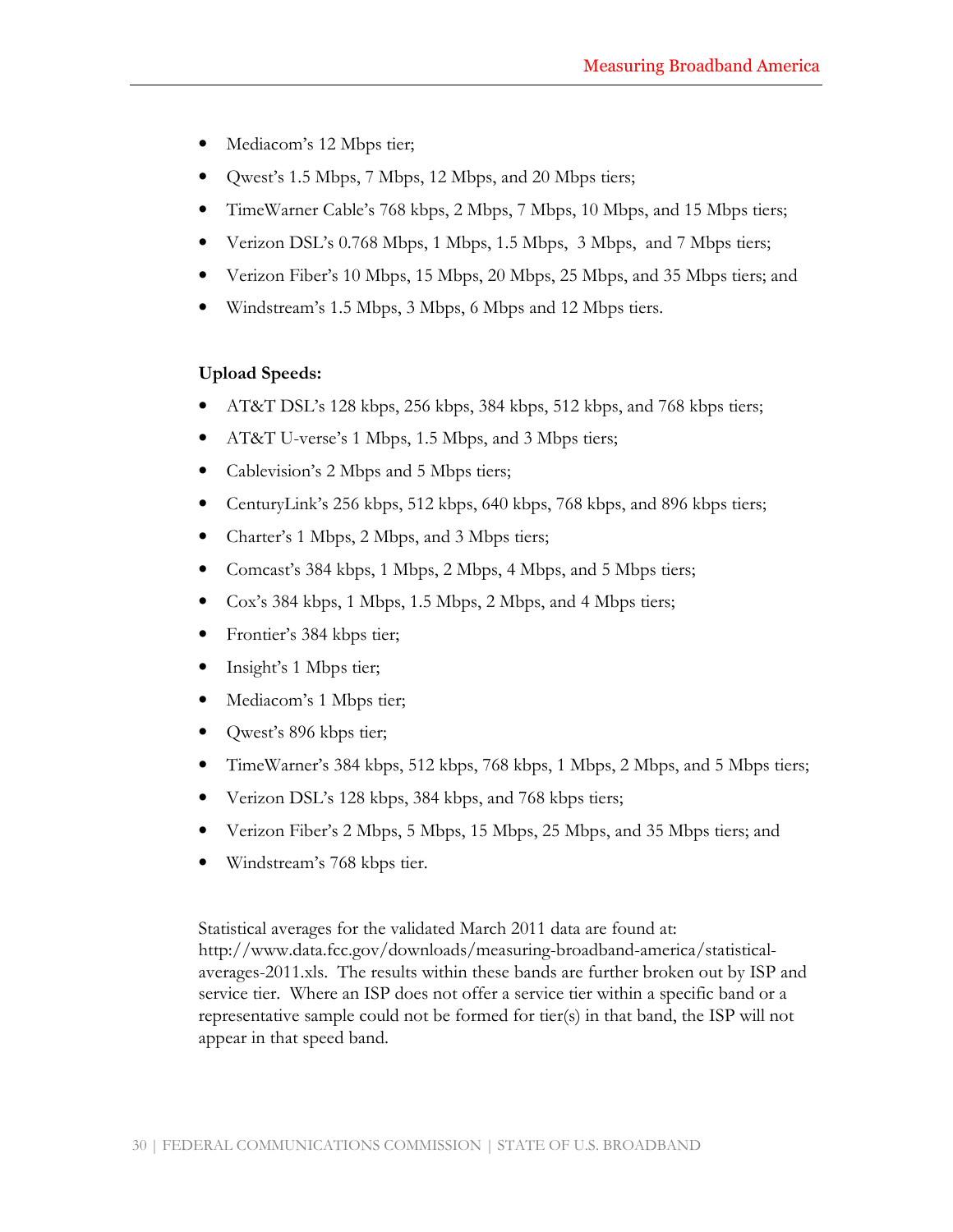# B. Data Collection and Analysis Methodology

# i. Data Integrity

As the Whiteboxes ran tests consistently from homes across the U.S., it was important to check the data to ensure that any anomalies were removed. To ensure the integrity of the large amount of data collected, the following protocols were developed:

- 1. Change of ISP intra-month: found units that changed ISP intra-month (determined by performing daily WHOIS query using the panelist's IP address), and removed data for the ISP on which they spent less time over the course of that month.
- 2. Change of service tier intra-month: found units that changed service tier intramonth by isolating the difference between the average sustained throughput observed for the first three days in the reporting period from the average sustained throughput observed for the final three days in the reporting period. If a unit was not online at the start or end of that period, then the first/final three days that they were actually online were taken. If this difference was over 50%, the downstream and upstream charts for this unit were individually reviewed. Where an obvious step change was observed (e.g., from 768 kbps to 3 Mbps), the data for the shorter period was flagged for removal.
- 3. Removal of any failed or irrelevant tests: removed any failed or irrelevant tests by removing measurements against any non-M-Lab servers (to catch tests to ISP test nodes). Removed measurements against any M-Lab server outside of the U.S. Removed measurements against any M-Lab server that exhibited greater than or equal to 10% failures in a specific one hour period (the purpose was to remove periods where M-Lab servers were unavailable).
- 4. Remove any problem units: removed measurements for any unit that exhibited greater than or equal to 10% failures in a particular one hour period (the purpose was to remove periods where units were unable to reach the Internet).
- 5. Made any other necessary adjustments such as the removal of the Netflix web site load time measurements, which was necessary as Netflix changed their home page to default to SSL in late March 2011.

# ii. Collation of Results and Outlier Control

All measurement data were collated and stored for analysis purposes as monthly trimmed averages during three time intervals (24 hours, 7:00 pm to 11:00 pm local time Monday through Friday, 12:00 am to 12:00 am local time Saturday and Sunday). Only participants who provided a minimum of one week (seven days) of valid measurements and had valid data in each of the three time intervals were included in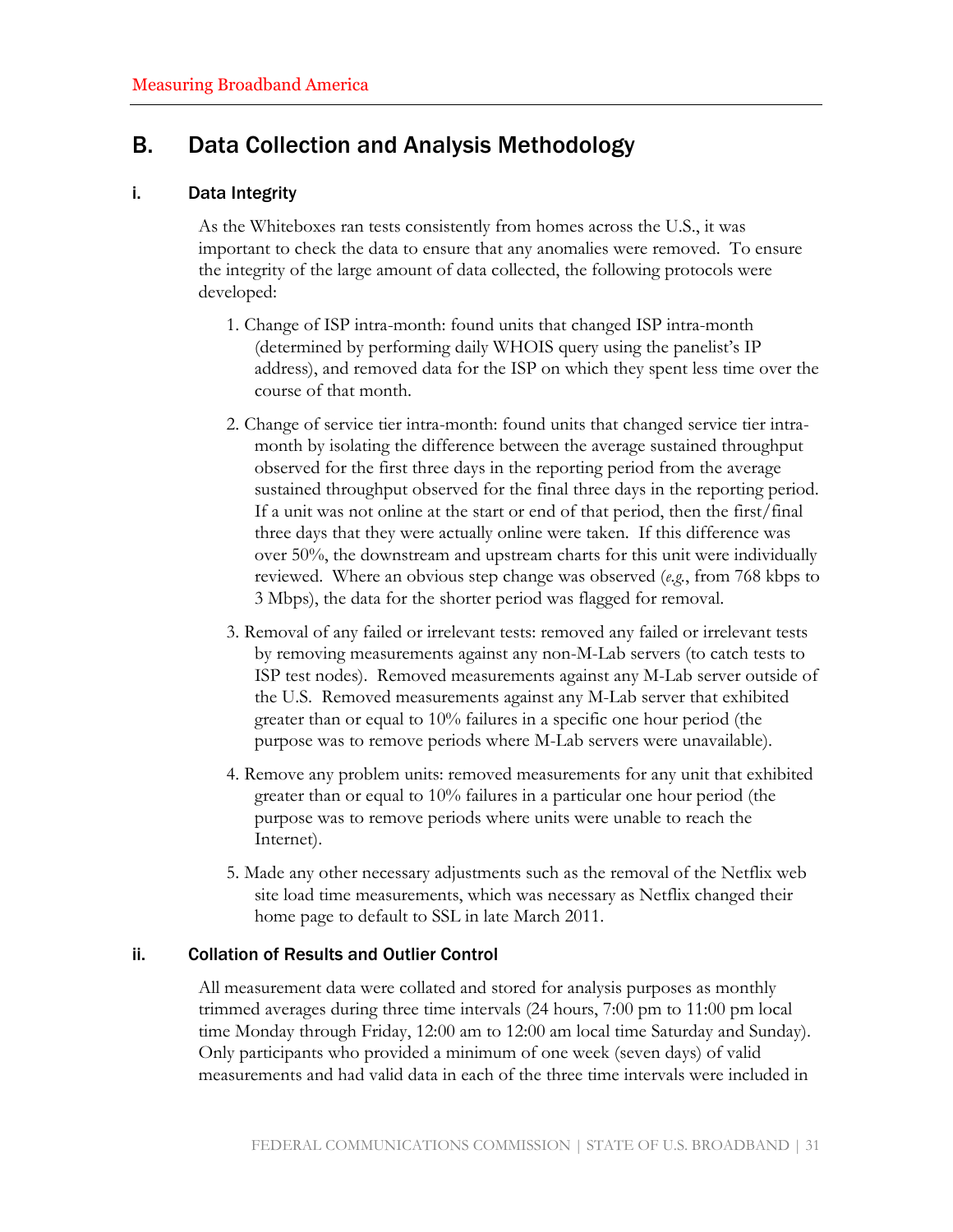the March 2011 test results. In addition, we dropped the top and bottom 1% of measurements to control for outliers that may have been anomalous or otherwise misrepresentative of actual broadband performance. All statistics were computed on the trimmed data. $27$ 

We charted data only when at least 25 data points were available and noted instances of 30 or fewer data points.

The resulting final sample of data for March 2011 was 6,851 participants.

# iii. Peak Hours Adjusted to Local Time

Peak hours were defined as weekdays between 7:00 pm to 11:00 pm (inclusive) for the purposes of the study. All times were adjusted to the panelist's local time zone. Due to some tests that only took place once every two hours on an individual Whitebox, the period used for aggregating peak performance had to be a multiple of two.

# iv. Congestion in the Home Not Measured

Download, upload, latency, and packet loss measurements were taken between the panelist's home gateway and the dedicated test nodes provided by M-Lab. Web browsing measurements were taken between the panelist's home gateway and ten popular U.S.-hosted websites. Any congestion within the user's home network is therefore not measured by this study. The web browsing measurements are subject to possible congestion at the content provider's side, although the choice of ten large websites configured to serve high traffic loads may have mitigated the effects of temporary congestion.

# v. Traffic Shaping Not Studied

 $\overline{a}$ 

The effects of traffic shaping is not studied in this report, although test results were subject to any bandwidth management policies put in place by ISPS. The effects of bandwidth management policies, which may be used by ISPs to maintain consumer traffic rates within advertised service tiers, may be most readily seen in those charts in the main report that show performance over 24-hour periods, where tested rates for some ISPs and service tiers flatten for periods at a time.

# vi. Analysis of PowerBoost and Other 'Enhancing' Services

The use of transient speed enhancing services such as "PowerBoost" on cable connections presented a technical challenge when measuring throughput. These services will deliver a far higher throughput for the earlier portion of a connection (the size of this duration may vary by ISP, service tier, and potentially other factors). For example, this could mean that a user with a contracted 6 Mbps service tier may receive 18 Mbps for the first 10MB of a transfer. Once the "PowerBoost window" is

<sup>&</sup>lt;sup>27</sup> These methods were reviewed with statistical experts within the FCC and by participating ISPs.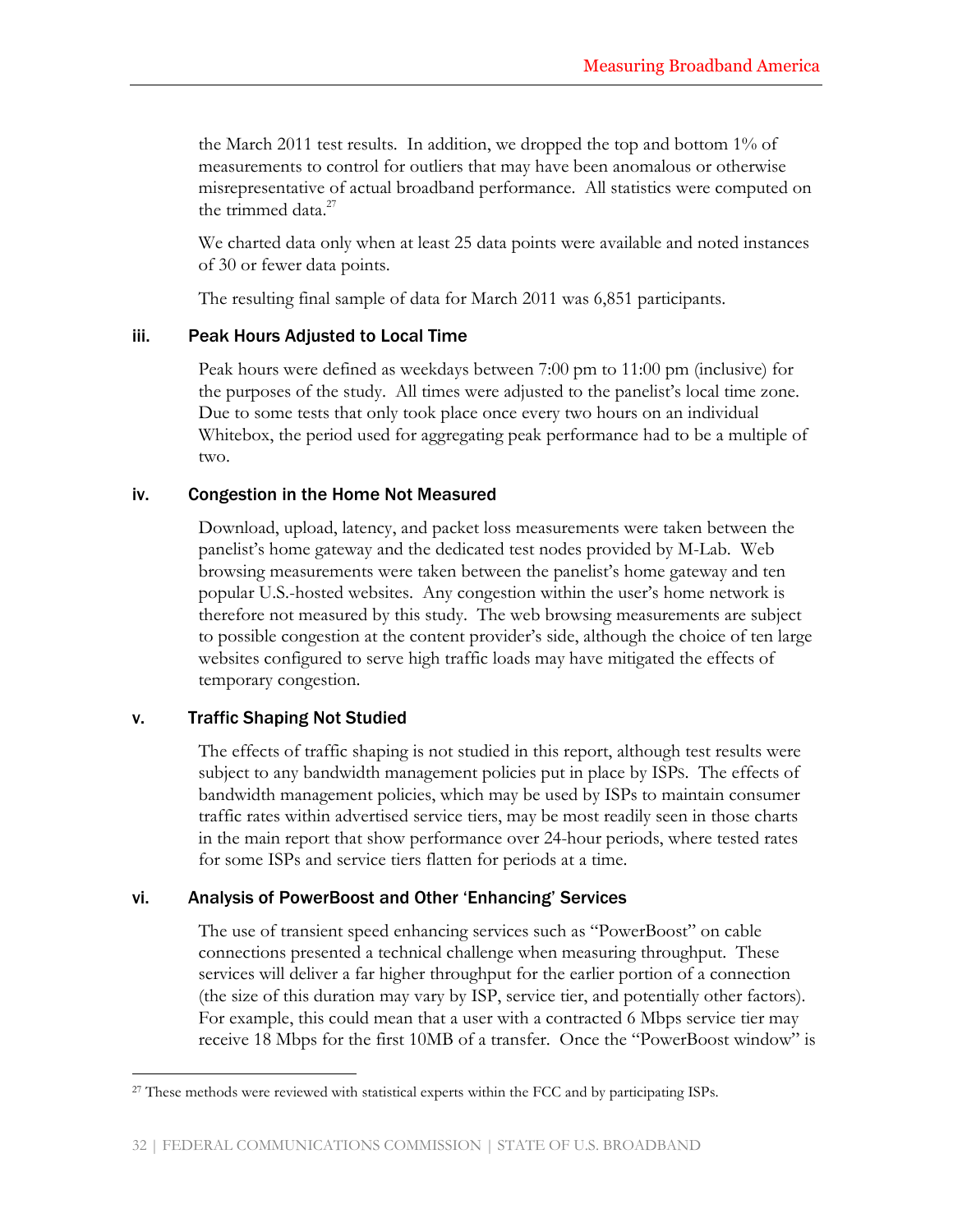exceeded, throughput will return to the contracted rate, with the result that the burst speed will have no effect on very long sustained transfers.

Existing speed tests transfer a quantity of data and divide this quantity by the duration of the transfer to get the transfer rate (typically expressed in Mbps). Without accounting for services such as "PowerBoost," speed tests employing the mechanism described here will produce highly variable results depending on how much data they transfer or how long they are run. PowerBoost will have a dominant effect on short speed tests: a speed test running for 2 seconds on a connection employing PowerBoost would likely record the PowerBoost rate, whereas a speed test running for 2 hours will reduce the effect of PowerBoost to a negligible level.

The speed test employed in this study isolated the effects of transient performance enhancing services such as PowerBoost from the long-term sustained speed by running for a fixed 30 seconds and recording the average throughput at 5 second intervals. The throughput at the 0-5 second interval is referred to as the burst speed and the throughput at the 25-30 second interval is referred to as the *sustained* speed. Testing was conducted prior to the start of trial to estimate the length of time during which PowerBoost effects might be seen. Even though the precise parameters used for PowerBoost-style services are not known, their effects were no longer observable in testing after 20 seconds of data transfer.

# vii. Latencies Attributable to Propagation Delay

The speeds at which signals can traverse networks are limited at a fundamental level by the speed of light. While the speed of light is not believed to be a significant limitation in context of the other technical factors addressed by the testing methodology, a delay of 5 ms per 1000 km of distance traveled can be attributed solely to the speed of light. The geographic distribution and the testing methodology's selection of the nearest test servers are believed to minimize any significant effect. However, propagation delay is not explicitly accounted for in the results.

# ix. Limiting Factors

A total of 4,281,635,408 measurements were taken across 179,913,691 unique tests.

All scheduled tests were run, aside from when monitoring units detected concurrent use of bandwidth.

Schedules were adjusted when required for specific tests to avoid triggering data usage limits applied by some ISPs.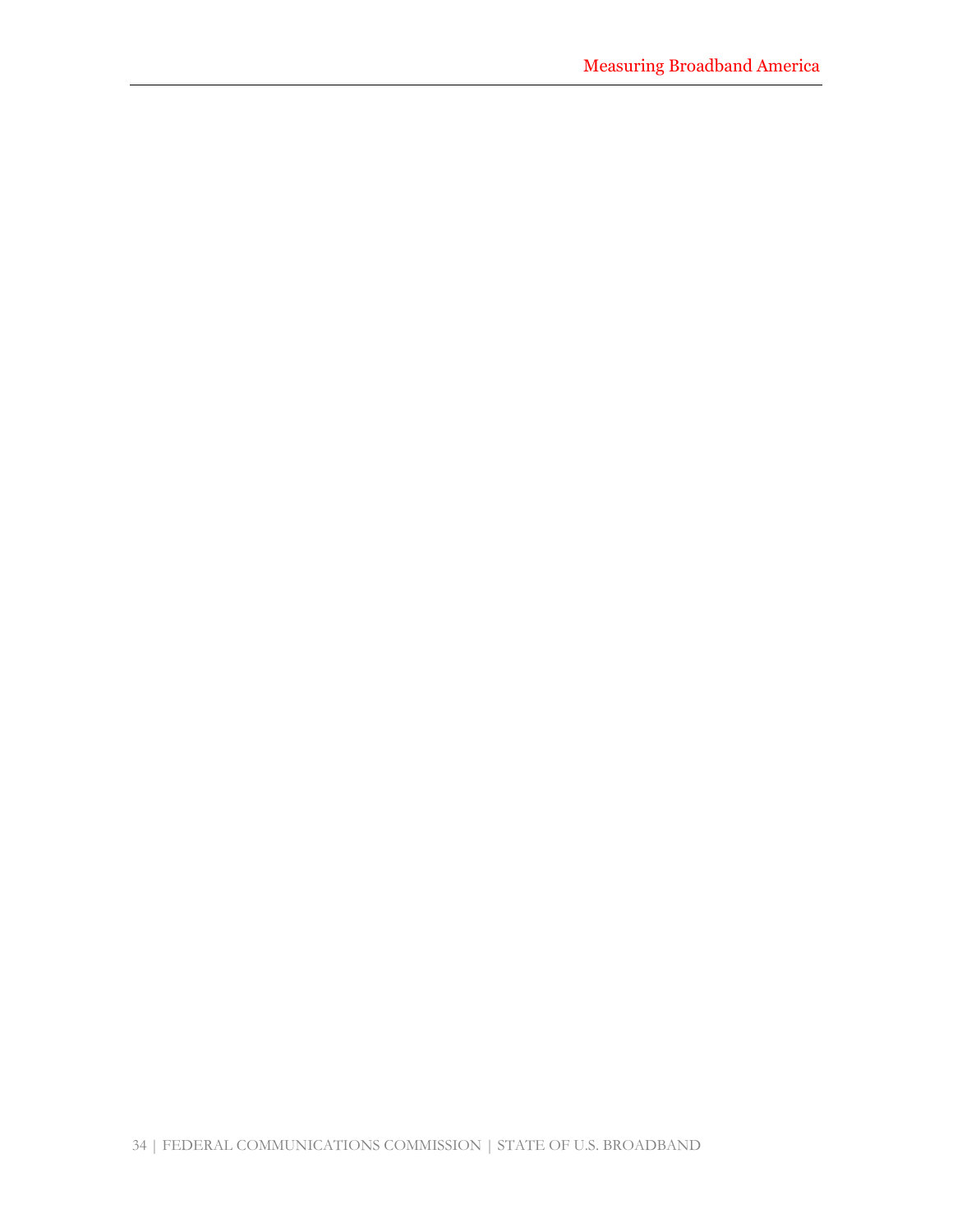# REFERENCE DOCUMENTS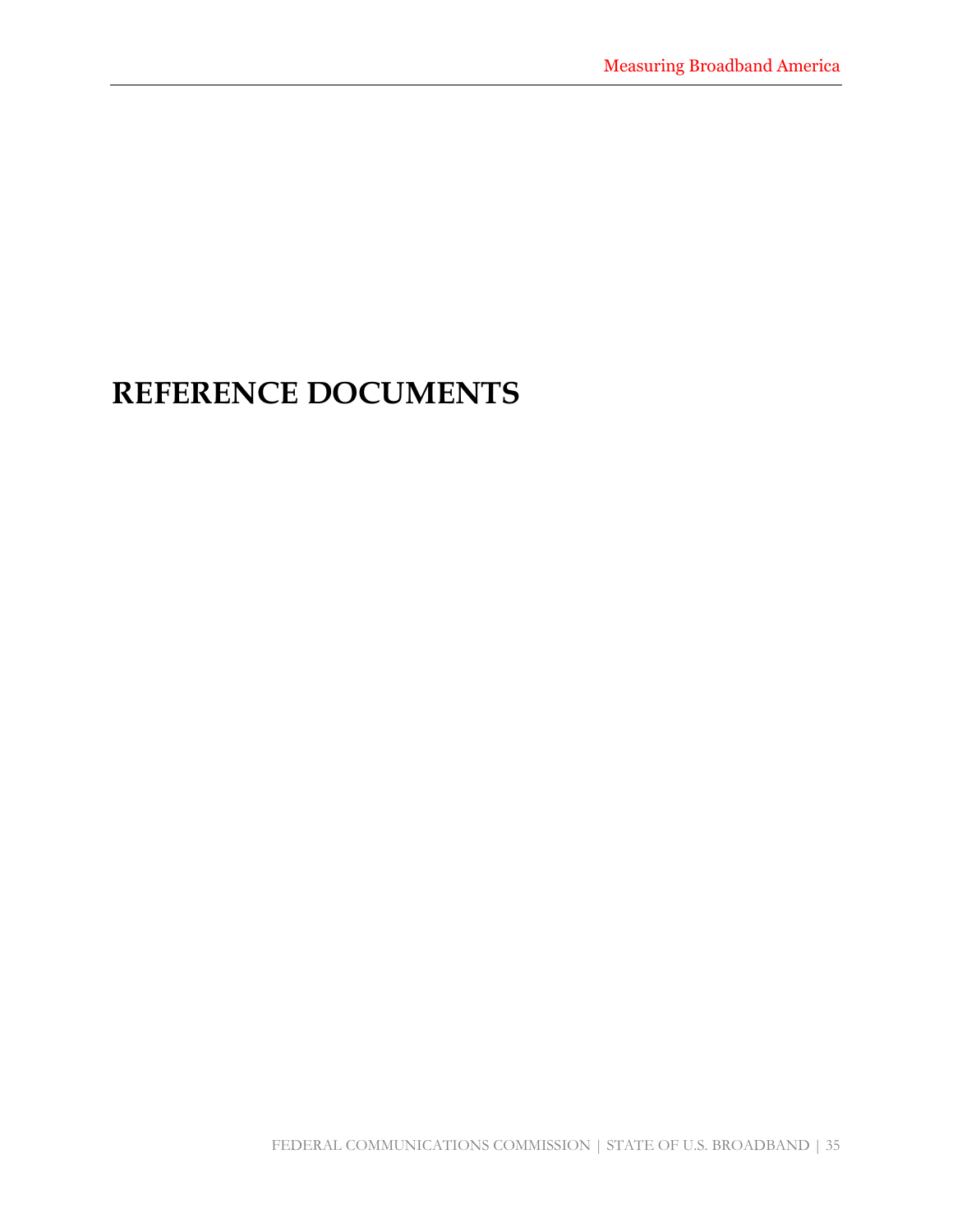The following document was presented to each volunteer panelist who agreed to participate in the broadband measurement study:

# User Terms and Conditions

**PLEASE READ THESE TERMS AND CONDITIONS CAREFULLY. BY APPLYING TO BECOME A PARTICIPANT IN THE BROADBAND COMMUNITY PANEL AND/OR INSTALLING THE WHITEBOX, YOU ARE AGREEING TO THESE TERMS AND CONDITIONS.**

**YOUR ATTENTION IS DRAWN PARTICULARLY TO CONDITIONS 3.5 (PERTAINING TO YOUR CONSENT TO YOUR ISPS PROVIDING CERTAIN INFORMATION AND YOUR WAIVER OF CLAIMS), 6 (LIMITATIONS OF LIABILITY) AND 7 (DATA PROTECTION).**

### 1. **Interpretation**

1.1 The following definitions and rules of interpretation apply to these terms and conditions.

**Connection:** the Participant's own broadband internet connection, provided by an Internet Service Provider ("ISP").

**Intellectual Property Rights:** all patents, rights to inventions, utility models, copyright and related rights, trade marks, service marks, trade, business and domain names, rights in trade dress or get-up, rights in goodwill or to sue for passing off, unfair competition rights, rights in designs, rights in computer software, database right, moral rights, rights in confidential information (including know-how and trade secrets) and any other intellectual property rights, in each case whether registered or unregistered and including all applications for and renewals or extensions of such rights, and all similar or equivalent rights or forms of protection in any part of the world.

**Connection Equipment:** the Participant's broadband router or cable modem, used to provide the Participant's Connection.

**Requirements:** the requirements specified by SamKnows as part of the sign-up process that the Participant must fulfill in order to be selected to receive the Services.

**Whitebox:** the Netgear router and any additional supporting hardware supplied to the Participant by SamKnows.

**SamKnows:** the organization providing the Services and conducting the Program, namely:

SamKnows Limited (Co. No. 6510477) of 25 Harley Street, London W1G 9BR

**Services / Program:** the performance and measurement of certain broadband and Internet services and research program (Broadband Community Panel), as sponsored by the Federal Communications Committee (FCC), in respect of measuring broadband Internet Connections.

**Software:** the software that has been installed or remotely uploaded onto the Whitebox.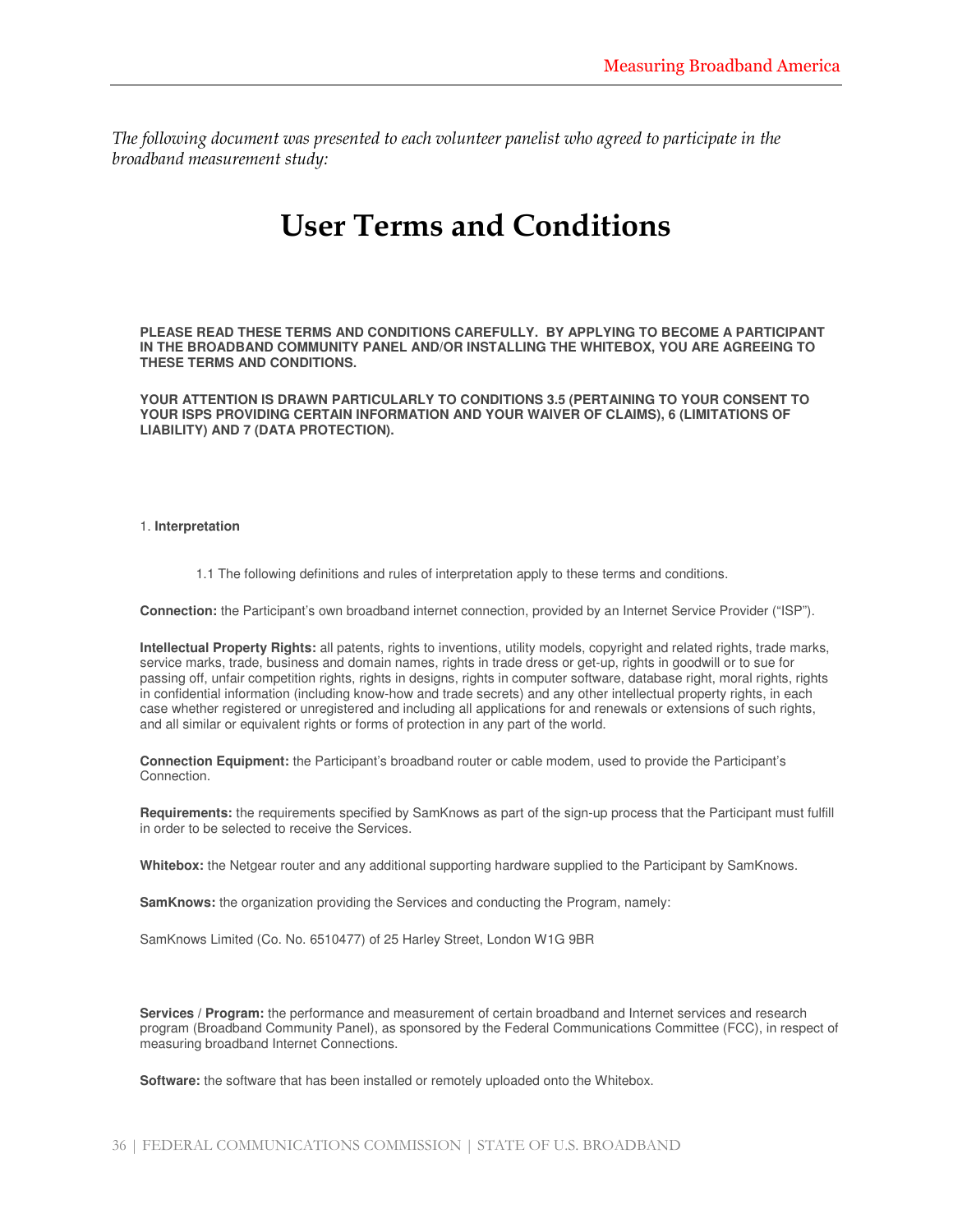**Test Results:** Information concerning the Participant's ISP service results.

**Participant:** an individual who volunteers to participate in the Program, under these terms and conditions. The Participant must be the named account holder on the Internet service account with the ISP.

**Participant's Equipment:** any equipment, systems, cabling or facilities provided by the Participant and used directly or indirectly in support of the Services, excluding the Connection Equipment.

**ISP:** the company providing broadband internet connection to the Participant during the term of this Program.

1.2 Headings in these conditions shall not affect their interpretation.

1.3 A person includes a natural person, corporate or unincorporated body (whether or not having separate legal personality).

1.4 The schedules form part of these terms and conditions.

1.5 A reference to writing or written includes faxes and e-mails.

1.6 Any obligation in these terms and conditions on a person not to do something includes, without limitation, an obligation not to agree, allow, permit or acquiesce in that thing being done.

### 2. **SamKnows' Obligations**

2.1 Subject to the Participant complying fully with these terms and conditions, SamKnows shall use reasonable endeavors to:

(a) provide the Services under these terms and conditions;

(b) supply the Participant with the Whitebox and instructions detailing how it should be connected to the Participant's Connection Equipment; and

(c) if requested, SamKnows will provide a pre-paid postage label for the Whitebox to be returned.

(d) comply with all applicable United States, European Union, and United

Kingdom privacy laws and directives, and will access, collect, process and distribute the information according to the following principles:

Fairness: We will process data fairly and lawfully;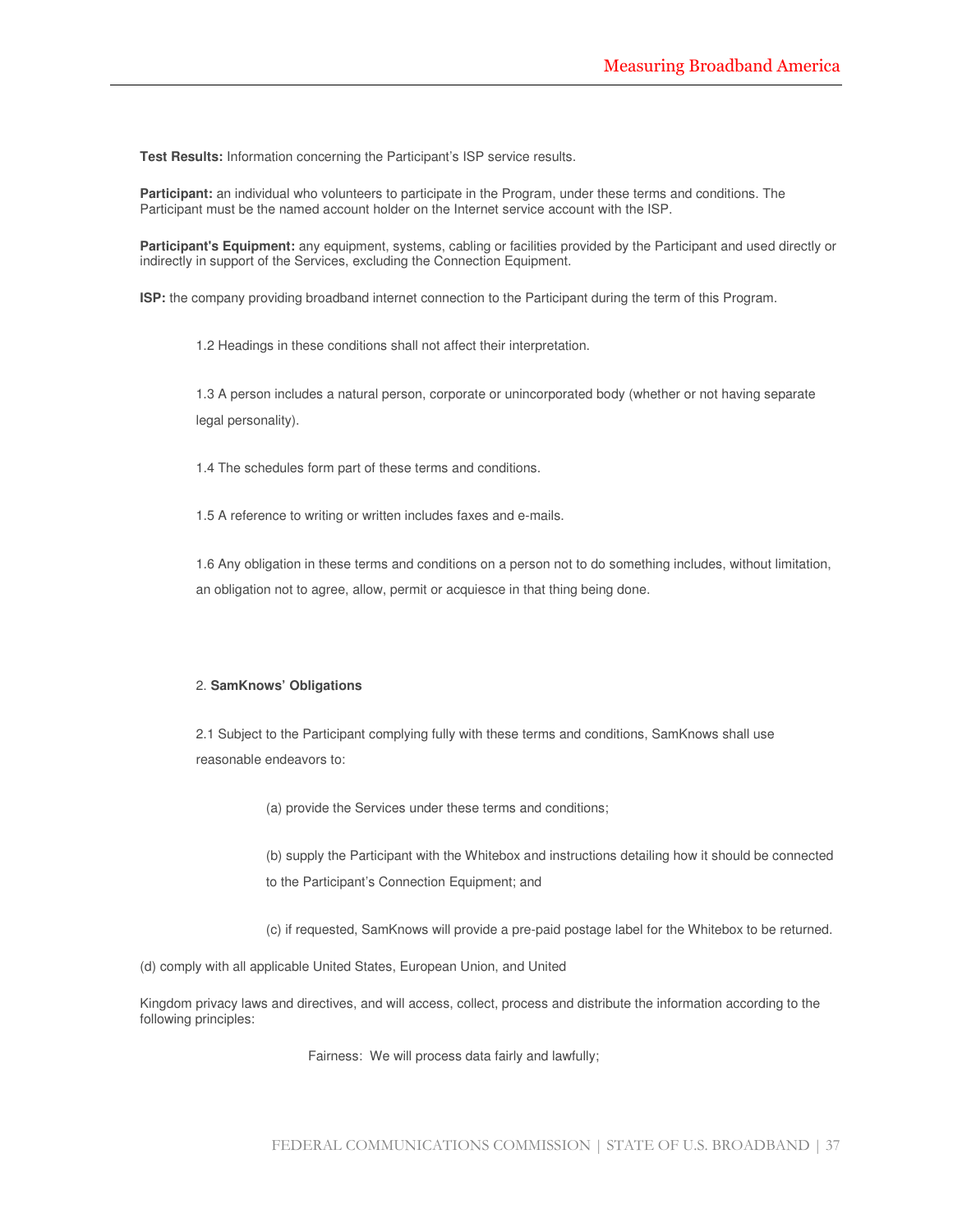Specific purpose: We will access, collect, process, store and distribute data for the purposes and reasons specified in this agreement and not in ways incompatible with those purposes;

Restricted: We will restrict our data collection and use practices to those adequate and relevant, and not excessive in relation to the purposes for which we collect the information;

Accurate: We will work to ensure that the data we collect is accurate and up-to-date, working with Participant and his/her service provider;

Destroyed when obsolete: We will not maintain personal data longer than is necessary for the purposes for which we collect and process the information;

Security: We will collect and process the information associated with this trial with adequate security through technical and organizational measures to protect personal data against destruction or loss, alteration, unauthorized disclosure or access, in particular where the processing involves the transmission of data over a network.

### 2.2 In addition, SamKnows shall:

(a) provide Participant with access to a Program-specific customer services email address, which the Participant may use for questions and to give feedback and comments;

(b) provide Participant with a unique login and password in order to access to an online reporting system for access to Participant's broadband performance statistics.

(c) provide Participant with a monthly email with their specific data from the Program or notifying Participant that their individual data is ready for viewing;

(d) provide Participant with support and troubleshooting services in case of problems or issues with their Whitebox;

(e) notify Participant of the end of the FCC-sponsored Program and provide a mechanism for Participant to opt out of any further performance/measuring services and research before collecting any data after termination of the Program;

(f) use only data generated by SamKnows through the Whitebox, and not use any Participant data for measuring performance without Participant's prior written consent; and

(g) not monitor/track Participant's Internet activity without Participant's prior written consent.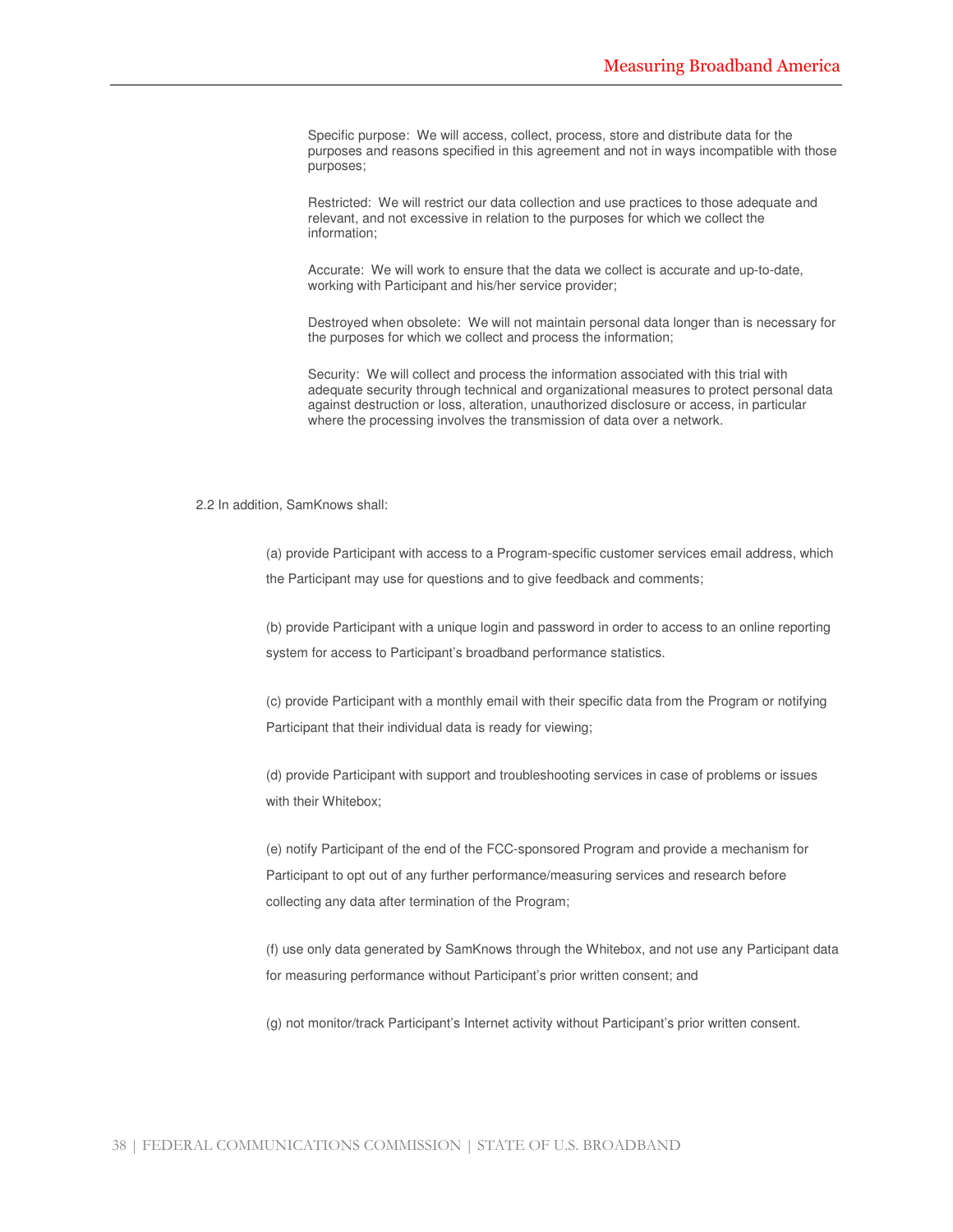2.3 While SamKnows will make all reasonable efforts to ensure that the Services cause no disruption to the performance of the Participant's broadband Connection, including only running tests when there is no concurrent network activity generated by users at the Participant's location, the Participant acknowledges that the Services may occasionally impact the performance of the Connection and agrees to hold SamKnows and their ISP harmless for any impact the Services may have on the performance of their Connection.

#### 3. **Participant's Obligations**

3.1 The Participant is not required to pay any fee for the provision of the Services by SamKnows or to participate in the Program.

3.2 The Participant:

(a) will connect the Whitebox to their Connection Equipment within 14 days of receiving it;

(b) agrees not to unplug or disconnect the Whitebox unless (i) they will be absent from the property in which it is connected for more than 3 days and/or (ii) it is reasonably necessary for maintenance of the Participant's Equipment and the Participant agrees that they shall use reasonable endeavors to minimize the length of time the Whitebox is unplugged or disconnected;

(c) will not in any way reverse engineer, tamper with, dispose of or damage the Whitebox (or attempt to do so);

(d) will notify SamKnows within 7 days in the event that they change their ISP or their Connection tier or package (for example, downgrading/upgrading to a different broadband package), to the email address provided by SamKnows;

(e) will inform SamKnows of a change of postal or email address by email; within 7 days of the change, to the email address provided by SamKnows;

(f) agrees that the Whitebox may be upgraded to incorporate changes to the Software and/or additional tests at the discretion of SamKnows (whether by remote uploads or otherwise);

(g) will, on completion or termination of the Services, return the Whitebox to SamKnows by mail, if requested by SamKnows. SamKnows will provide a pre-paid postage label for the Whitebox to be returned;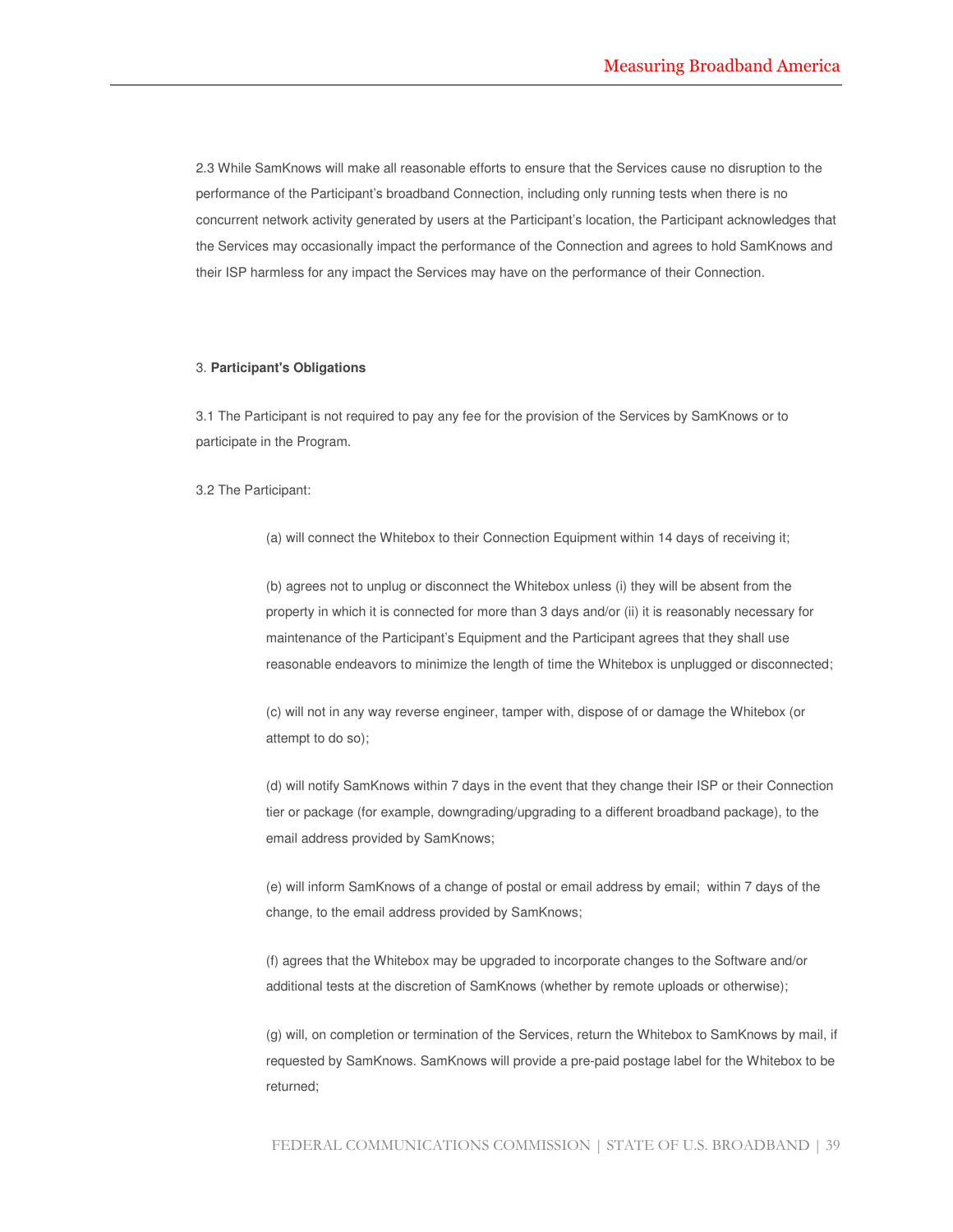(h) will be an active part of the Program and as such will use all reasonable endeavors to complete the market research surveys received within a reasonable period of time; and

(i) will not publish data, give press or other interviews regarding the Program without the prior permission in writing of SamKnows; and

(l) will contact SamKnows directly in the event of any issues or problems with their Whitebox and not their ISP, by using the email address provided by SamKnows.

3.3 The Participant will not provide the Whitebox or the Software to any third party, including (without limitation) to any ISP.

3.4 The Participant represents and undertakes that they are not an employee / agent of, or relative of, an employee / agent of an ISP or any affiliate of any ISP. In the event that they become one, they will inform SamKnows, who at its complete discretion may ask for the immediate return of the Whitebox.

3.5 THE PARTICIPANT'S ATTENTION IS PARTICULARLY DRAWN TO THIS CONDITION. The Participant expressly consents to having their ISP provide to SamKnows and the Federal Communications (FCC) information about the Participant's broadband service, for example: service address, speed tier, local loop length (for DSL customers), equipment identifiers and other similar information, and hereby waives any claim that its ISPs disclosure of such information to SamKnows or the FCC constitutes a violation of any right or any other right or privilege that the Participant may have under any federal, state or local statute, law, ordinance, court order, administrative rule, order or regulation, or other applicable law, including, without limitation, under 47 U.S.C**.** §§ 222 and 631 (each a "Privacy Law"). If notwithstanding Participant's consent under this Section 3.5, Participant, the FCC or any other party brings any claim or action against any ISP under a Privacy Law, upon the applicable ISPs request SamKnows promptly shall cease collecting data from such Participant and remove from its records all data collected with respect to such Participant prior to the date of such request, and shall not provide such data in any form to the FCC. The Participant further consents to transmission of information from this Program Internationally, including the information provided by the Participant's ISP, specifically the transfer of this information to SamKnows in the United Kingdom, SamKnows' processing of it there and return to the United States.

#### 4. **Intellectual Property Rights**

4.1 All Intellectual Property Rights relating to the Whitebox are the property of its manufacturer. The Participant shall use the Whitebox only to allow SamKnows to provide the Services.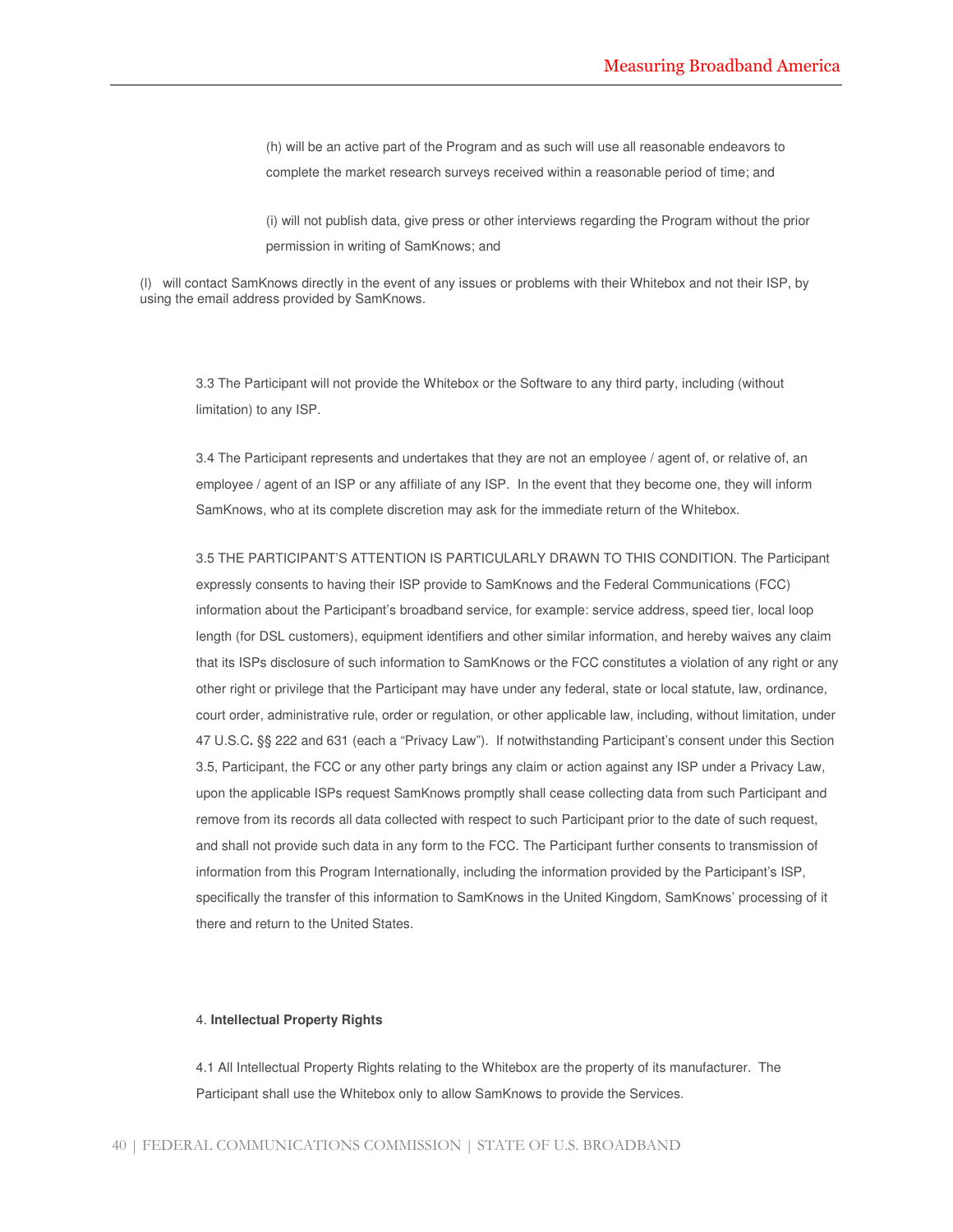4.2 As between SamKnows and the Participant, SamKnows owns all Intellectual Property Rights in the Software. The Participant shall not translate, copy, adapt, vary or alter the Software. The Participant shall use the Software only for the purposes of SamKnows providing the Services and shall not disclose or otherwise use the Software.

4.3 Participation in the Broadband Community Panel gives the participant no Intellectual Property Rights in the Test Results. Ownership of all such rights is governed by Federal Acquisition Regulation Section 52.227- 17, which has been incorporated by reference in the relevant contract between SamKnows and the FCC. The Participant hereby acknowledges and agrees that SamKnows may make such use of the Test Results as is required for the Program.

### 5. **SamKnows' Property**

The Whitebox and Software will remain the property of SamKnows. SamKnows may at any time ask the Participant to return the Whitebox, which they must do within 28 days of such a request being sent. Once SamKnows has safely received the Whitebox, SamKnows will reimburse the Participant's reasonable postage costs for doing so.

# 6. **Limitations of Liability - THE PARTICIPANT'S ATTENTION IS PARTICULARLY DRAWN TO THIS CONDITION**

6.1 This condition 6 sets out the entire financial liability of SamKnows (including any liability for the acts or omissions of its employees, agents, consultants, and subcontractors) to the Participant, including (without limitation) in respect of:

> (a) any use made by the Participant of the Services, the Whitebox and the Software or any part of them; and

(b) any representation, statement or tortious act or omission (including negligence) arising under or in connection with these Terms and Conditions.

6.2 All implied warranties, conditions and other terms implied by statute or other law are, to the fullest extent permitted by law, waived and excluded from these terms and conditions.

6.3 Notwithstanding the foregoing, nothing in these terms and conditions limits or excludes the liability of SamKnows: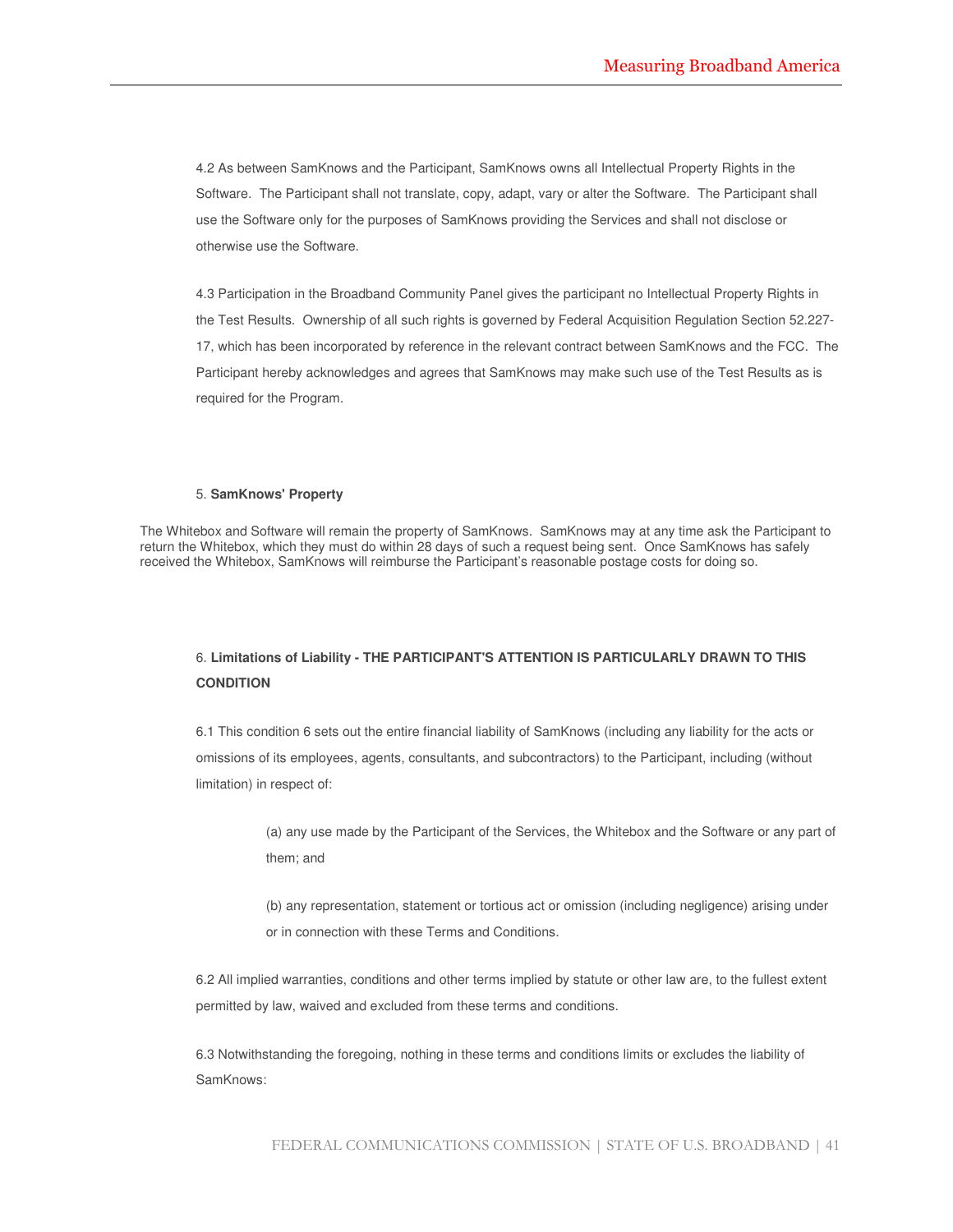(a) for death or personal injury resulting from its negligence; or willful misconduct; or

(b) for any damage or liability incurred by the Participant as a result of fraud or fraudulent misrepresentation by SamKnows; or

(c) for any violations of U.S. consumer protection laws; or

(d) in relation to any other liabilities which may not be excluded or limited by applicable law.

6.4 Subject to condition 6.2 and condition 6.3, SamKnows' total liability in contract, tort (including negligence or breach of statutory duty), misrepresentation, restitution or otherwise arising in connection with the performance, or contemplated performance, of these terms and conditions shall be limited to \$100.

6.5 In the event of any defect or modification in the Whitebox, the Participant's sole remedy shall be the repair or replacement of the Whitebox at SamKnows' reasonable cost, provided that the defective Whitebox is safely returned to SamKnows (in which case SamKnows shall pay the Participant's reasonable postage costs).

6.6 The Participant acknowledges and agrees that these limitations of liability are reasonable in all the circumstances, particularly given that no fee is being charged by SamKnows for the Services or participation in the Program.

6.7 It is the Participant's responsibility to timely pay all service and other charges owed to its ISP and to comply with all other ISP applicable terms. The Participant shall ensure that their broadband traffic, including the data pushed by SamKnows during the Program, does not exceed the data allowance included in the Participant's broadband package. If usage allowances are accidentally exceeded and the Participant is billed additional charges from the ISP as a result, SamKnows is not under any obligation to cover these charges although it may choose to do so at its discretion.

#### 7. **Data protection – the participation's attention is particularly drawn to this condition.**

7.1 The Participant acknowledges and agrees that his/her personal data, such as service tier, address and line performance, will be processed by SamKnows in connection with the program. Except as required by law or regulation, SamKnows will not provide the Participant's personal data to any third party without obtaining Participant's prior consent. For the avoidance of doubt, the Participant acknowledges and agrees that subject to the privacy polices discussed below data collected may be shared with third parties as necessary to conduct the Program and all aggregate statistical data produced as a result of the Services (including the Test Results) may be provided to third parties. As part of the recruitment and data cleaning process, SamKnows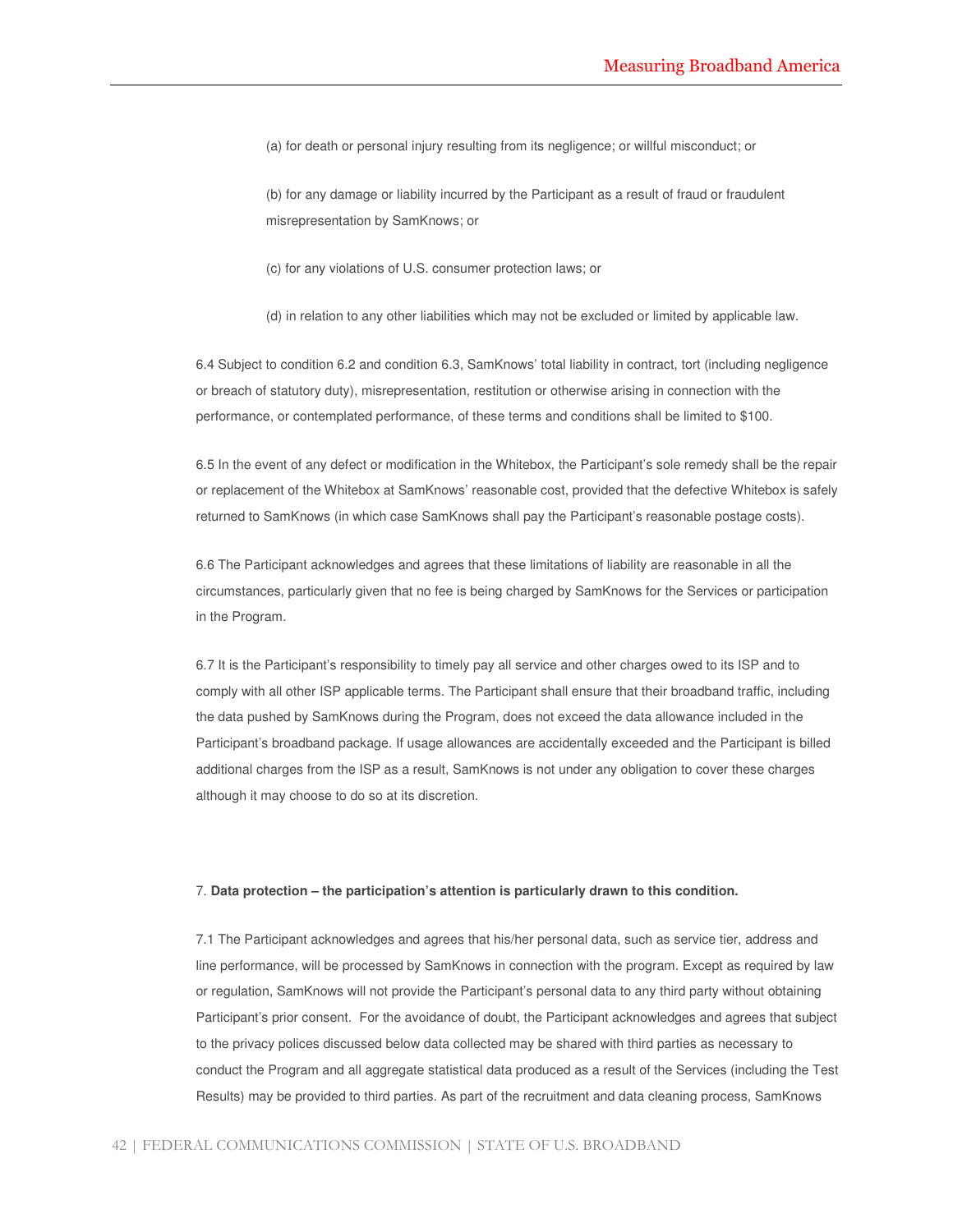may share some Participant information with ISPs, and request information about the Participant from their ISP so that they may confirm the service tiers of Participants and other information relevant to the Program.

### 8. **Term and Termination**

8.1 Each party may terminate the Services immediately by written notice to the other party at any time. Notice of termination may be given by email. Notices sent by email shall be deemed to be served on the day of transmission if transmitted before 5.00 pm Eastern Time on a working day, but otherwise on the next following working day.

8.2 On termination of the Services (for any reason):

(a) SamKnows shall have no further obligation to provide the Services; and

(b) the Participant shall safely return the Whitebox to SamKnows, if requested by SamKnows, (in which case SamKnows shall pay the Participant's reasonable postage costs).

8.3 Notwithstanding termination of the Services and/or these terms and conditions, clauses 1, 3.3 and 4 to 14 (inclusive) shall continue to apply.

#### 9. **Severance**

9.1 If any provision of these terms and conditions (or part of any provision) is found by any court or other authority of competent jurisdiction to be invalid, illegal or unenforceable, that provision or part-provision shall, to the extent required, be deemed not to form part of these terms and conditions, and the validity and enforceability of the other provisions these terms and conditions shall not be affected.

### 10. **Entire agreement**

10.1 These terms and conditions constitute the whole agreement between the parties and replace and supersede any previous agreements or undertakings between the parties.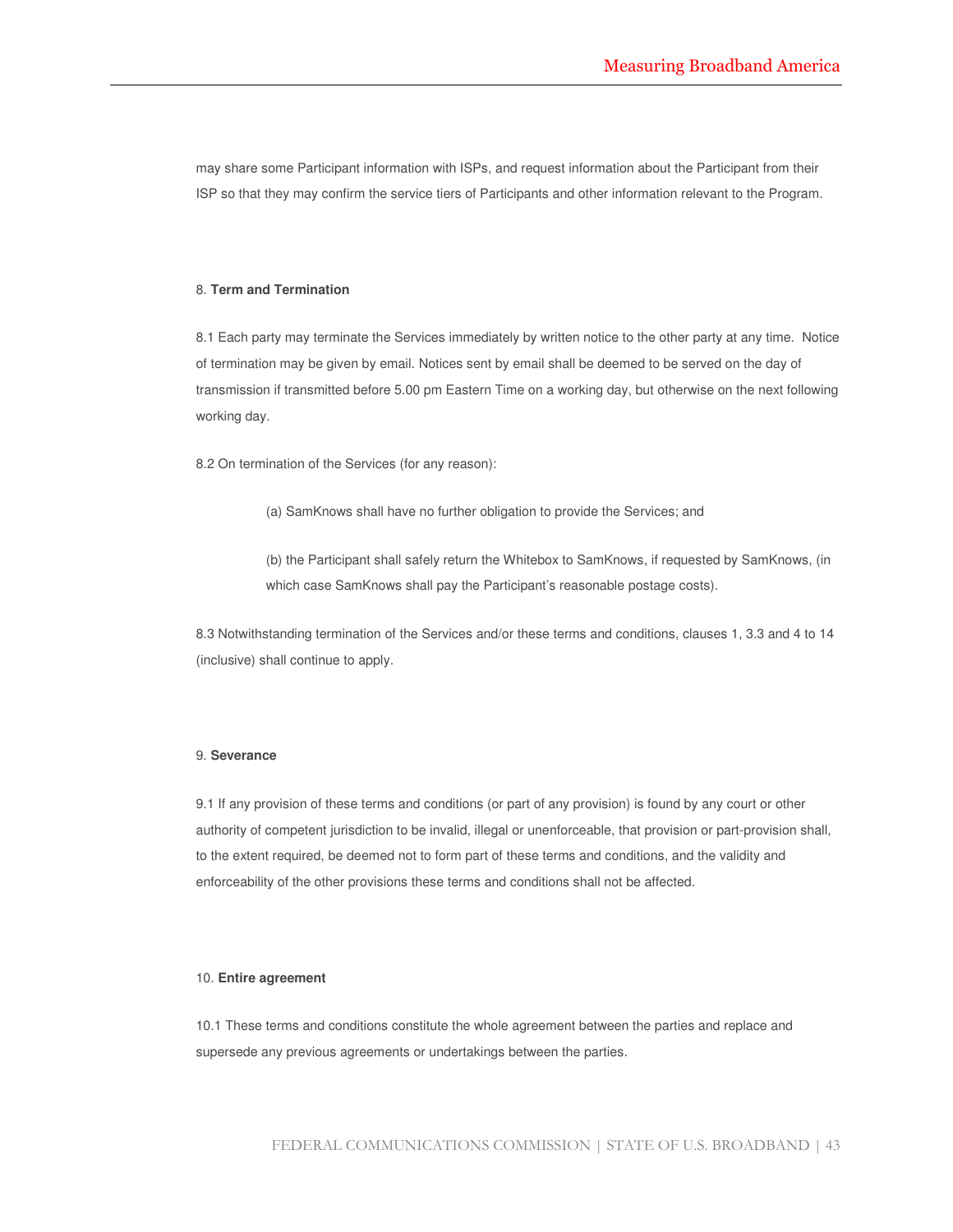10.2 Each party acknowledges that, in entering into these terms and conditions, it has not relied on, and shall have no right or remedy in respect of, any statement, representation, assurance or warranty.

#### 11. **Assignment**

11.1 The Participant shall not, without the prior written consent of SamKnows, assign, transfer, charge, mortgage, subcontract all or any of its rights or obligations under these terms and conditions.

11.2 Each party that has rights under these terms and conditions acknowledges that they are acting on their own behalf and not for the benefit of another person.

#### 12. **No Partnership or Agency**

Nothing in these terms and conditions is intended to, or shall be deemed to, constitute a partnership or joint venture of any kind between any of the parties, nor make any party the agent of another party for any purpose. No party shall have authority to act as agent for, or to bind, the other party in any way.

#### 13. **Rights of third parties**

Except for the rights and protections conferred on ISPs under these Terms and Conditions which they may defend, a person who is not a party to these terms and conditions shall not have any rights under or in connection with these Terms and Conditions.

#### 14. **Privacy and Paperwork Reduction Acts**

14.1 SamKnows, on behalf of the FCC, is collecting and storing broadband performance information, including various personally identifiable information (PII) such as the street addresses, email addresses, sum of data transferred, and broadband performance information, from those individuals who are participating voluntarily in this test. PII not necessary to conduct this study will not be collected. Certain information provided by or collected from you will be confirmed with a third party, including your ISP, to ensure a representative study and otherwise shared with third parties as necessary to conduct the program. SamKnows will not release, disclose to the public, or share any PII with any outside entities, including the FCC, except as is consistent with the SamKnows privacy policy or these Terms and

Conditions. See http://www.samknows.com/broadband/privacy.php. The broadband performance information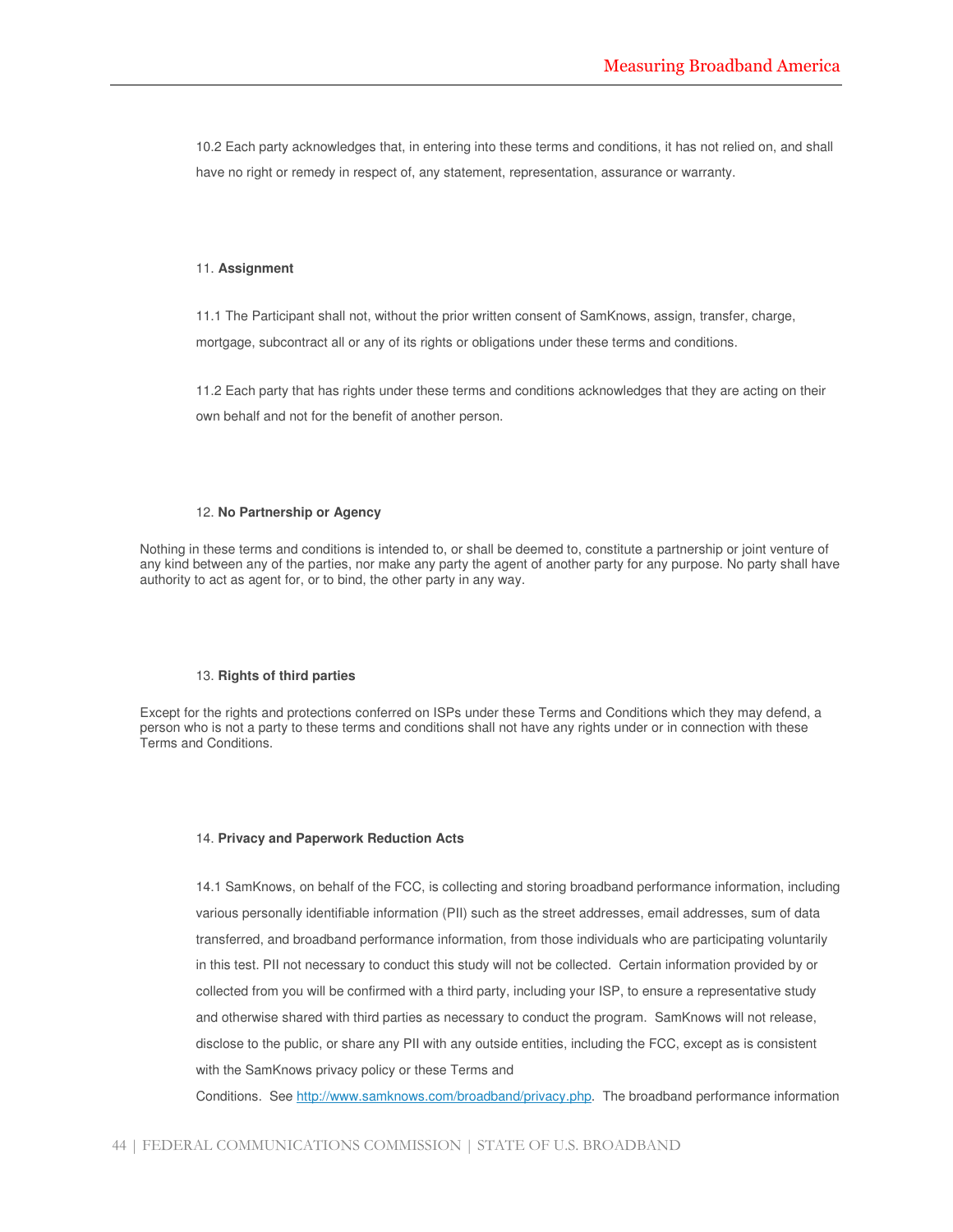that is made available to the public and the FCC, will be in an aggregated form and with all PII removed. For more information, see the Privacy Act of 1974, as amended (5 U.S.C. § 552a), and the SamKnows privacy policy.

14.2 The FCC is soliciting and collecting this information authorized by OMB Control No. 3060-1139 in accordance with the requirements and authority of the Paperwork Reduction Act, Pub. L. No. 96-511, 94 Stat. 2812 (Dec. 11, 1980); the Broadband Data Improvement Act of 2008, Pub. L. No. 110-385, Stat 4096 § 103(c)(1); American Reinvestment and Recovery Act of 2009 (ARRA), Pub. L. No. 111-5, 123 Stat 115 (2009); and Section 154(i) of the Communications Act of 1934, as amended.

14.3 Paperwork Reduction Act of 1995 Notice. We have estimated that each Participant of this study will assume a one hour time burden over the course of the Program. Our estimate includes the time to sign-up online, connect the Whitebox in the home, and periodic validation of the hardware. If you have any comments on this estimate, or on how we can improve the collection and reduce the burden it causes you, please write the Federal Communications Commission, Office of Managing Director, AMD-PERM, Washington, DC 20554, Paperwork Reduction Act Project (3060-1139). We will also accept your comments via the Internet if you send an e-mail to PRA@fcc.gov. Please DO NOT SEND COMPLETED APPLICATION FORMS TO THIS ADDRESS. You are not required to respond to a collection of information sponsored by the Federal government, and the government may not conduct or sponsor this collection, unless it displays a currently valid OMB control number and provides you with this notice. This collection has been assigned an OMB control number of 3060-1139. THIS NOTICE IS REQUIRED BY THE PAPERWORK REDUCTION ACT OF 1995, PUBLIC LAW 104-13, OCTOBER 1, 1995, 44 U.S.C. SECTION 3507. This notice may also be found athttps://www.testmyisp.com/paperwork.html.

### 15. **Jurisdiction**

15.1 These terms and conditions shall be governed by the laws of the state in which SamKnows maintains its principal place of business in the United States, or, if SamKnows does not maintain a principal place of business in the United States, the state in which the Participant resides.

#### **SCHEDULE**

## **THE SERVICES**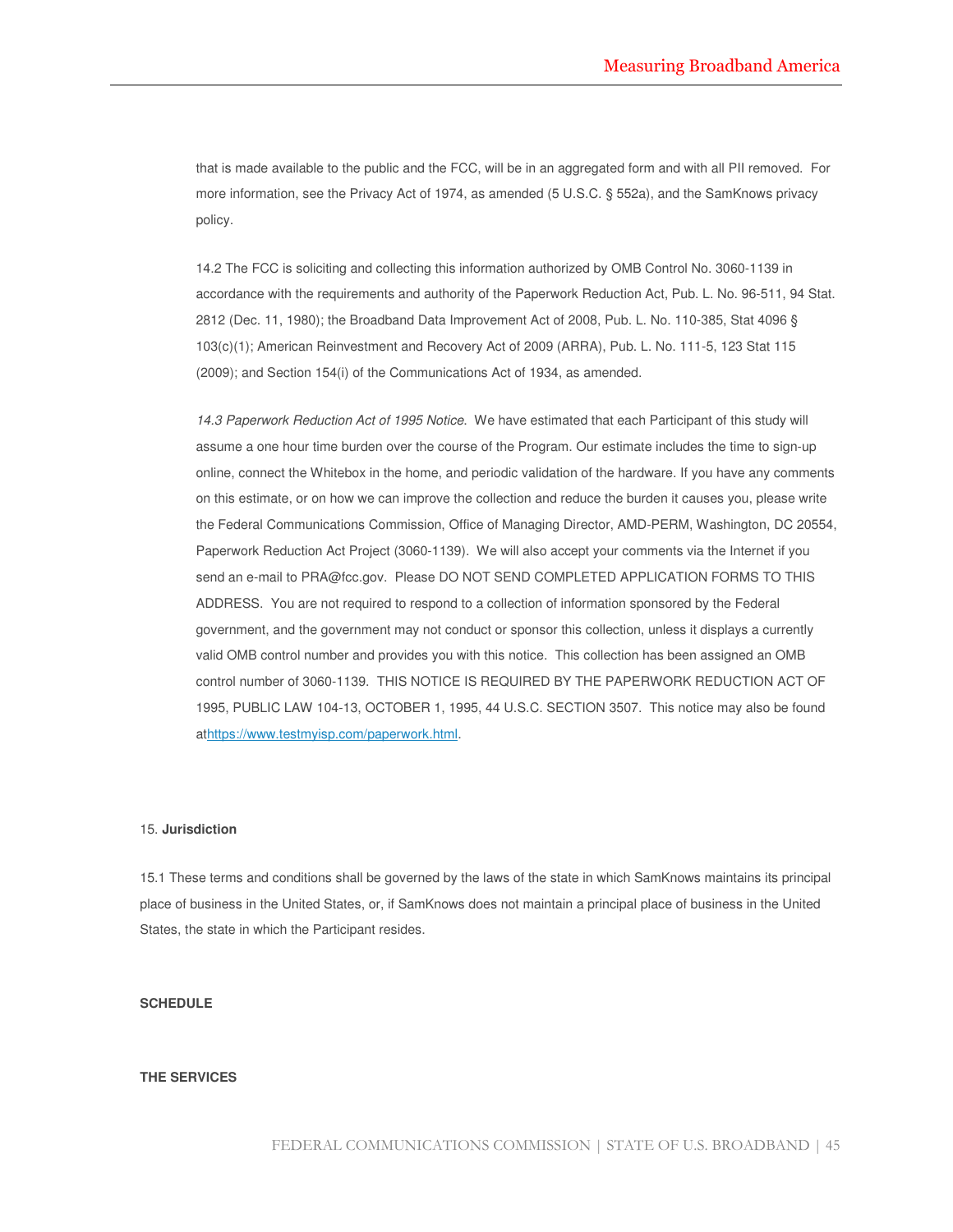Subject to the Participant complying with its obligations under these terms and conditions, SamKnows shall use reasonable endeavors to test the Connection so that the following information is recorded:

Web browsing Video streaming Voice over IP Download speed Upload speed UDP latency UDP packet loss Consumption Availability DNS resolution ICMP latency ICMP packet loss

In performing these tests, the Whitebox will require a variable download capacity and upload capacity per month, which will be available to the Participant in monthly reports from SamKnows, as set forth in Section 2.3. The Participant acknowledges that this may impact on the performance of the Connection.

SamKnows will perform tests on the Participant's Connection by using SamKnows' own data and will not monitor the Participant's content or internet activity. The purpose of this study is to measure the Connection and compare this data with other consumers to create a representative index of US broadband performance.